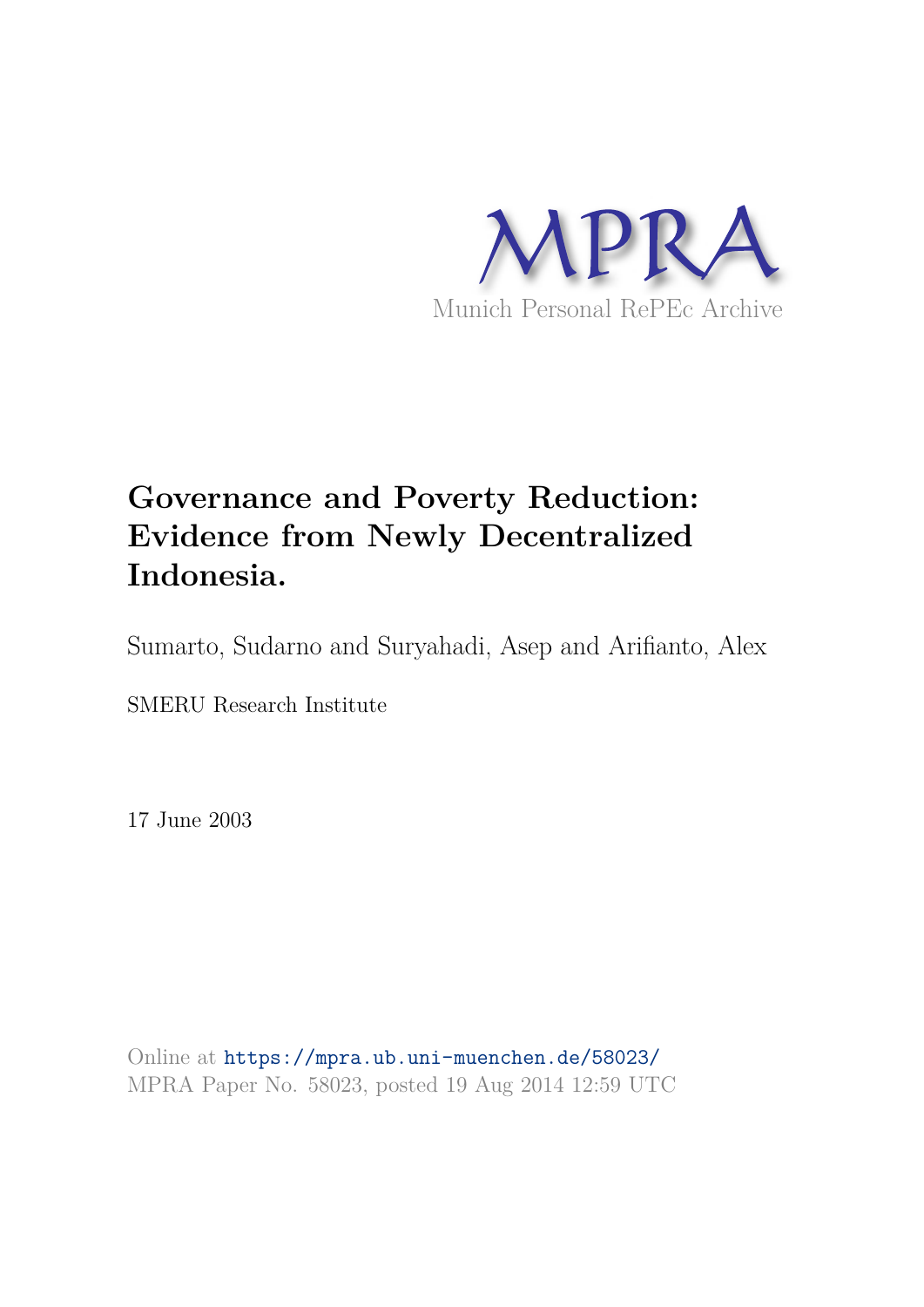# Governance and Poverty Reduction: Evidence from Newly Decentralized Indonesia

# **Sudarno Sumarto, Asep Suryahadi, Alex Arifianto** \*)

*The SMERU Research Institute, Jakarta* 

#### **Abstract**

This study is the first attempt to systematically examine the impact of bad governance practices in Indonesia on poverty reduction. Indonesia is a country that has endured bad governance for a long period, but also has sustained significant poverty reduction. Prior to the onset of the economic crisis in mid 1997, the problem of bad governance in Indonesia was apparent but mostly ignored because it was compensated by high economic growth. The advent of the economic crisis, however, has highlighted the seriousness of the problem. This study focuses on the impact of bad governance on the poor, the people who are most vulnerable to the impact of bad governance. By assembling scattered anecdotal evidence on how past and current practices of bad governance in Indonesia have hurt the poor, this study shows that the adverse impact of bad governance on the poor is real, systematically affects many people, and undermines the efforts to reduce poverty in the country. More systematic evidence on how bad governance affects poverty reduction indicates that indeed regions that practice better governance experience faster poverty reduction and *vice versa*.

Keywords: governance, corruption, poverty, Indonesia

-

<sup>\*)</sup> The authors would like to thank the participants of the workshop on The Asian Development Experience: Governance in Asia Revisited, organized by The Japan Institute of International Affairs (JIIA), May 4-5, 2003 in Tokyo. We would also like to thank Wenefrida Widyanti for her research assistance, the Regional Autonomy Implementation Monitoring Committee (KPPOD), The Institute for Economic and Social Research (LPEM – University of Indonesia), and Statistics Indonesia (BPS) for providing access to the data. All errors and omissions are ours.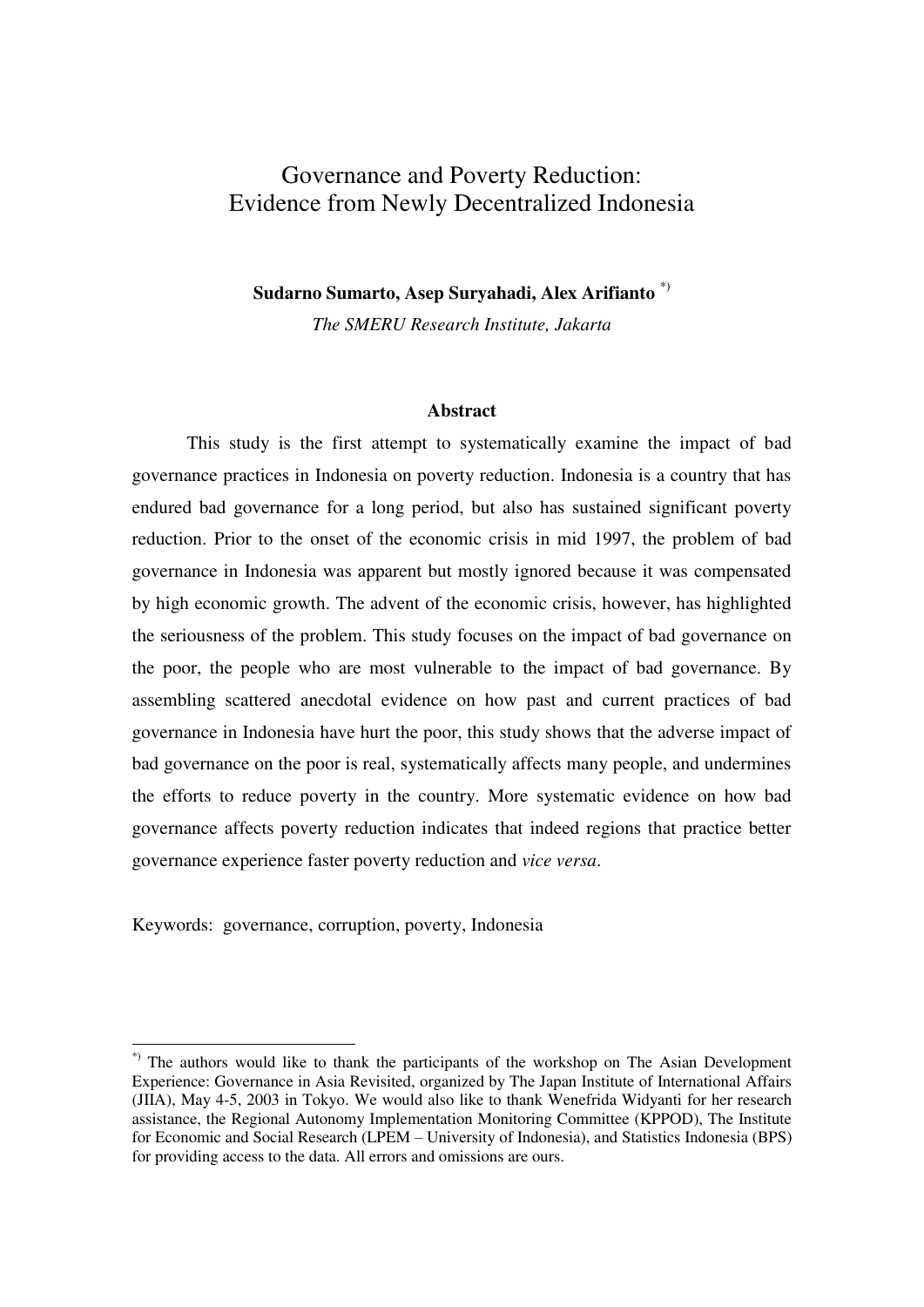# Table of Content

| 1. |                                                            |                                                                |                                                            |    |  |  |
|----|------------------------------------------------------------|----------------------------------------------------------------|------------------------------------------------------------|----|--|--|
| 2. | Theories and Definitions of Governance, Poverty Reduction, |                                                                |                                                            |    |  |  |
|    |                                                            |                                                                |                                                            |    |  |  |
|    | 2.1.                                                       |                                                                |                                                            |    |  |  |
|    | 2.2.                                                       |                                                                |                                                            |    |  |  |
|    | 2.3.                                                       |                                                                |                                                            |    |  |  |
| 3. |                                                            | 7                                                              |                                                            |    |  |  |
|    | 3.1.                                                       | Cross-Countries Macroeconomic Studies on Governance and        |                                                            |    |  |  |
|    |                                                            |                                                                |                                                            |    |  |  |
|    | 3.2.                                                       |                                                                | Empirical Evidence from Governance and Corruption Research |    |  |  |
|    |                                                            | 9                                                              |                                                            |    |  |  |
|    | 3.3.                                                       | Some Possible Flaws in Governance and Corruption Studies<br>12 |                                                            |    |  |  |
| 4. |                                                            | Governance and Poverty in Indonesia: Empirical Evidence<br>13  |                                                            |    |  |  |
|    | 4.1.                                                       | 13                                                             |                                                            |    |  |  |
|    | 4.2.                                                       |                                                                |                                                            |    |  |  |
|    |                                                            | 4.2.1.                                                         |                                                            | 16 |  |  |
|    |                                                            | 4.2.2.                                                         |                                                            | 22 |  |  |
|    |                                                            | 4.2.3.                                                         | Social Safety Net Program During the Crisis Era            | 27 |  |  |
|    | 4.3.                                                       |                                                                | The Impact on Poverty Reduction: More Systematic Evidence  | 30 |  |  |
|    |                                                            | 4.3.1.                                                         |                                                            | 30 |  |  |
|    |                                                            | 4.3.2.                                                         |                                                            | 33 |  |  |
|    |                                                            | 4.3.3.                                                         |                                                            | 35 |  |  |
| 5. |                                                            |                                                                |                                                            | 37 |  |  |
|    |                                                            |                                                                |                                                            | 40 |  |  |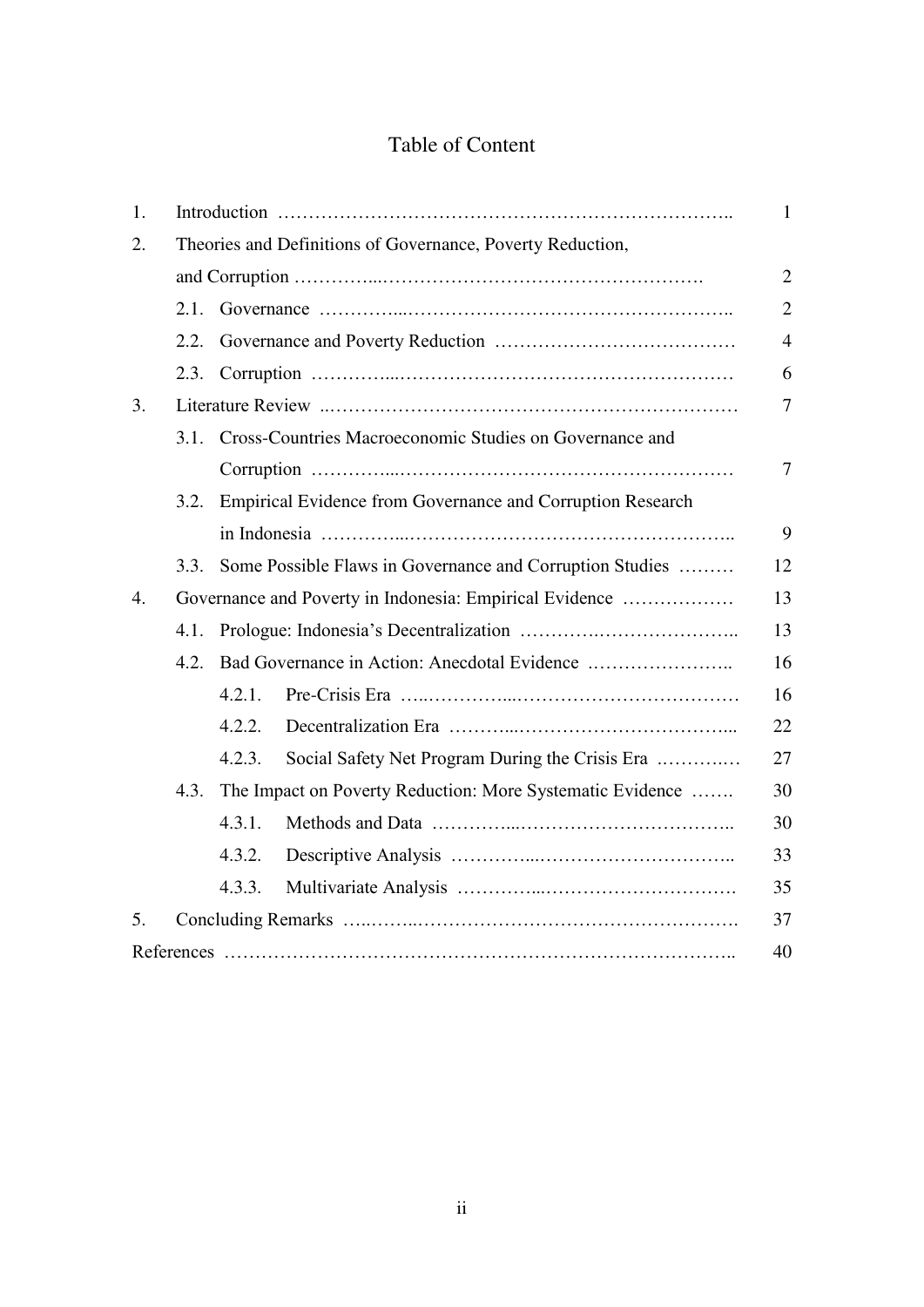#### 1. INTRODUCTION

The ongoing economic crisis in Indonesia, which started in mid 1997, has brought back attention to the issue of poverty reduction. High economic growth during the previous three decades has been successful in reducing absolute poverty in the country. Between the early 1970s and the onset of the crisis, the official poverty rate was reduced by more than 50 percentage points. Due to the crisis, however, the poverty rate doubled, wiping out many years of progress and putting the issue of poverty back into prominence.<sup>1</sup>

At the same time, in searching for the causes of the crisis, the issue of governance was brought into the limelight. The hypothesis put forward was that bad governance – popularly known as KKN (corruption, collusion, and nepotism) in Indonesia – has weakened the Indonesian economy, making it prone to suffer from periodic crisis. Corruption was a notorious trademark of the New Order regime, which was famous for tolerating petty corruption by low level officials as a means to supplement their meager salaries as well as promoting mega corruption by twisting government regulations to support the interests of the first-family and their cronies. Often this was accompanied by collusion with businesses – domestic as well as foreign entities – at the expense of the general public. Nearing its final years, the New Order corruption reached its nadir point through the practice of nepotism. Family members and close friends of the first-family were appointed in executive as well as legislative positions.<sup>2</sup>

Bad governance during the New Order and its successor governments has made Indonesia for a long time tops the list of the most corrupt countries in the world. However, prior to the onset of the economic crisis in mid 1997, the problem was mostly ignored. This is primarily because the economy was expanding, which was a result of the high economic growth experienced by the country. For most people, this was enough to compensate the losses and inefficiencies due to the bad governance. The advent of the economic crisis, however, has highlighted the seriousness of the problem. The People Consultative Assembly (MPR), the highest representative body in

 1 See Suryahadi, Sumarto, and Pritchett (2003).

 $2$  See King (2000) and McLeod (2000).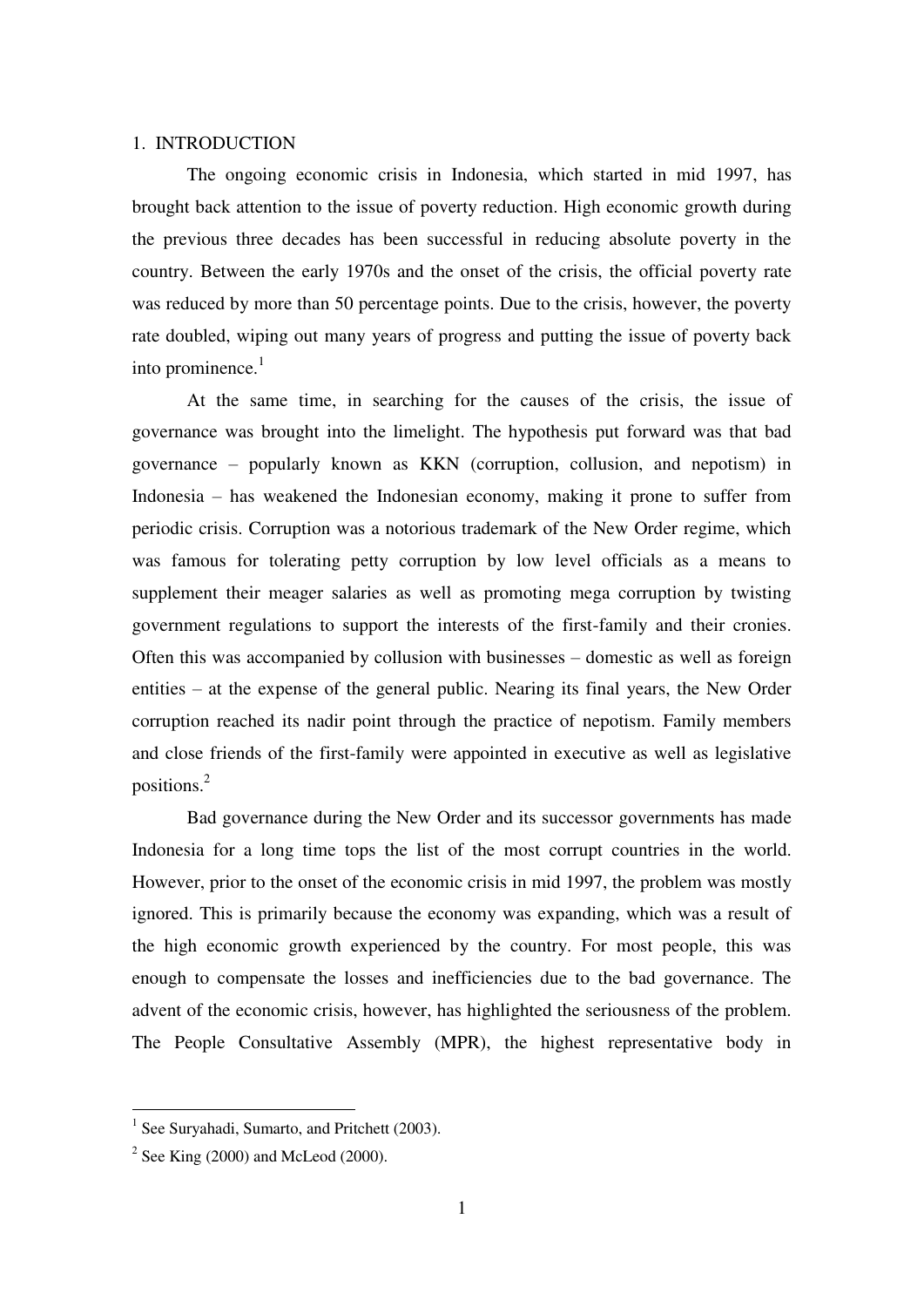Indonesia, even issued a decree on the need to create clean and good governance in the country. Efforts to achieve this, however, have so far proved difficult and elusive.<sup>3</sup>

Recent thinking on poverty reduction and governance argues that both are interrelated. Bad governance has made poverty reduction efforts ineffective, $4$  while poverty reduction projects provide a fertile ground for corruption.<sup>5</sup> The consensus that emerges from this line of thinking is that good governance is necessary for poverty reduction efforts to be effective.

 The reminder of this paper consists of the following. First, it reviews theories and definitions of governance and its links with poverty reduction and corruption. Next, it discusses the existing literature on governance, poverty, and corruption, both internationally and in the Indonesian context. Then, it proceeds with our research on governance and poverty in Indonesia, compiling scattered anecdotal evidences on how bad governance has hurt the poor as well as conducting more systematic analysis on how governance affects poverty reduction. Finally, this paper provides conclusion and policy recommendation based on the findings.

# 2. THEORIES AND DEFINITIONS OF GOVERNANCE, POVERTY REDUCTION, AND CORRUPTION

## **2.1. Governance**

Governance is an old concept that originates from early democratic political theory that discusses what the relationship between the rulers and the people they ruled should be like. For instance, in the  $19<sup>th</sup>$  century Woodrow Wilson defines a government that practices good governance as "a government that can properly and succesfully ….. with the utmost possible efficiency and at the least possible cost of either money or of energy" (cited in Laporte 2002:3).

However, only in the past decade or so did governance gain significant attention in the international policymaking arena. This was motivated by a concern that bilateral and multilateral assistance from the developed to developing world had failed to reach its goals (i.e. reducing poverty, promote sustainable economic growth, etc.). This was

<sup>&</sup>lt;sup>3</sup> See Hamilton-Hart (2001) and Sherlock (2002).

<sup>&</sup>lt;sup>4</sup> See Blaxall (2000), Eid (2000), and Gupta, Davoodi, and Alonso-Terne (1998).

<sup>&</sup>lt;sup>5</sup> See, for example, Woodhouse (2001).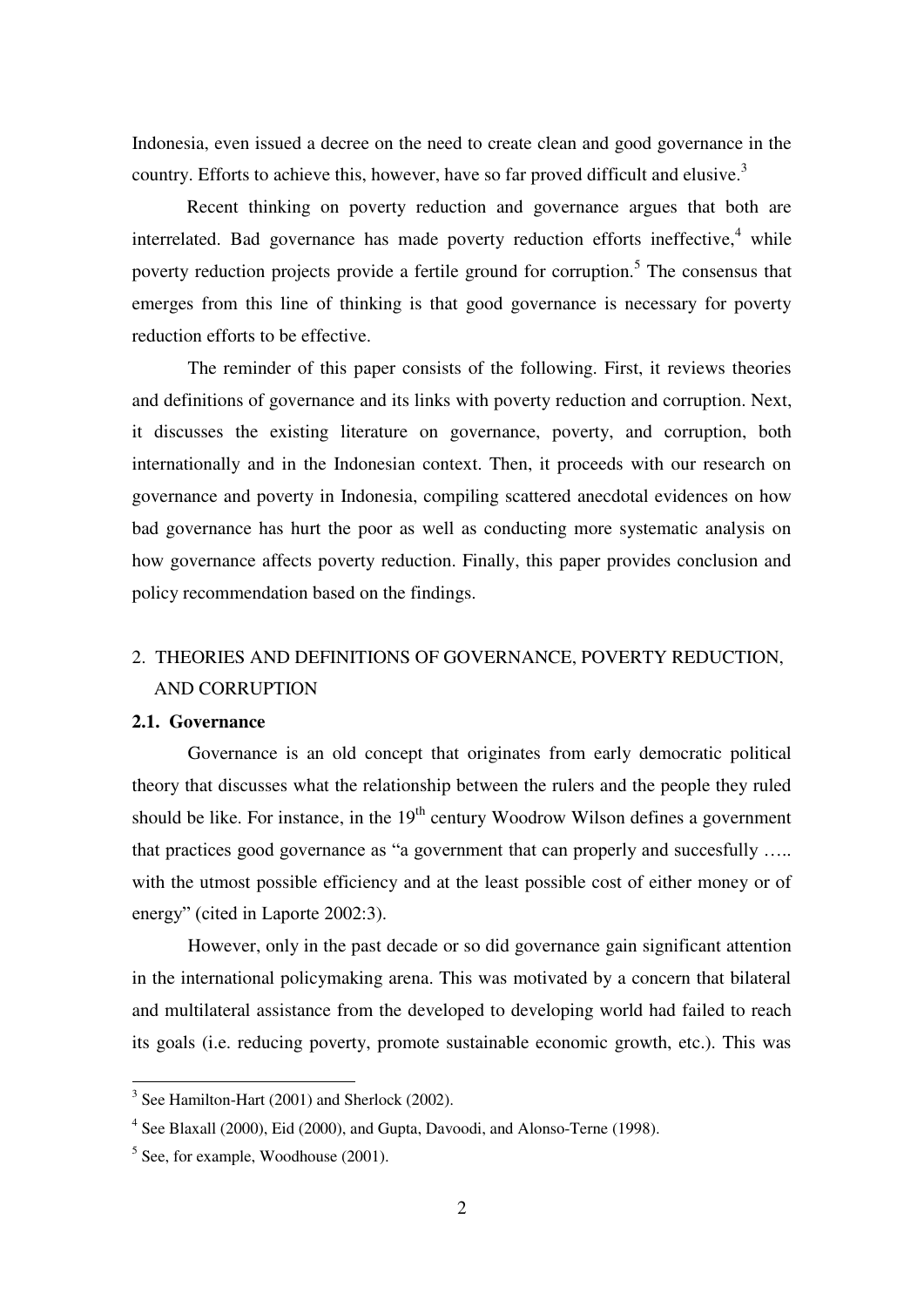because of poor administrative capacity of the developing countries' governments to administer these projects and widespread corruption. From this, donors concluded that good governance is essential for the success of their assistance in the developing world. Since then, they have begun linking development assistance to the adoption of good government practices by the developing countries.

There are several definitions of governance that are put forward by different bilateral and multilateral lending agencies. Some of them are described here. The World Bank (1992) defines good governance as:

A public service that is efficient, a judicial system that is reliable, and an administration that is accountable to its public ..… Good governance, for the World Bank, is synonymous with sound development management ..... [It] is central to creating and sustaining an environment which fosters strong and equitable development, and it is an essential complement to sound economic policies.

Furthermore, the World Bank (1992) defines three different dimensions of governance: First, the form of a political regime (parliamentary or presidential, military or civilian, and authoritarian or democratic). Second, the processes by which authority is exercised in the management of a country's economic and social resources; and third, the capacity of the government to design, formulate, and implement policies, and, in general, to discharge governmental functions.

In 1995, in a speech that outlined his country's new policy on foreign assistance to developing countries, the United States Vice President Albert Gore, Jr. as cited in LaPorte (2002: 4) states the five principles of good governance, which are: (1) The administration of the state must be honest and transparent; (2) The administration of the state should be streamlined and as efficient as possible; (3) The government must decentralize as many functions as possible and deliver services as close to the people as possible; (4) Democratic states must make provisions for the security of their people; and (5) Democratic states must rely on an open and modern judiciary.

Meanwhile, the United Nations Development Program (UNDP 1997) defines governance as: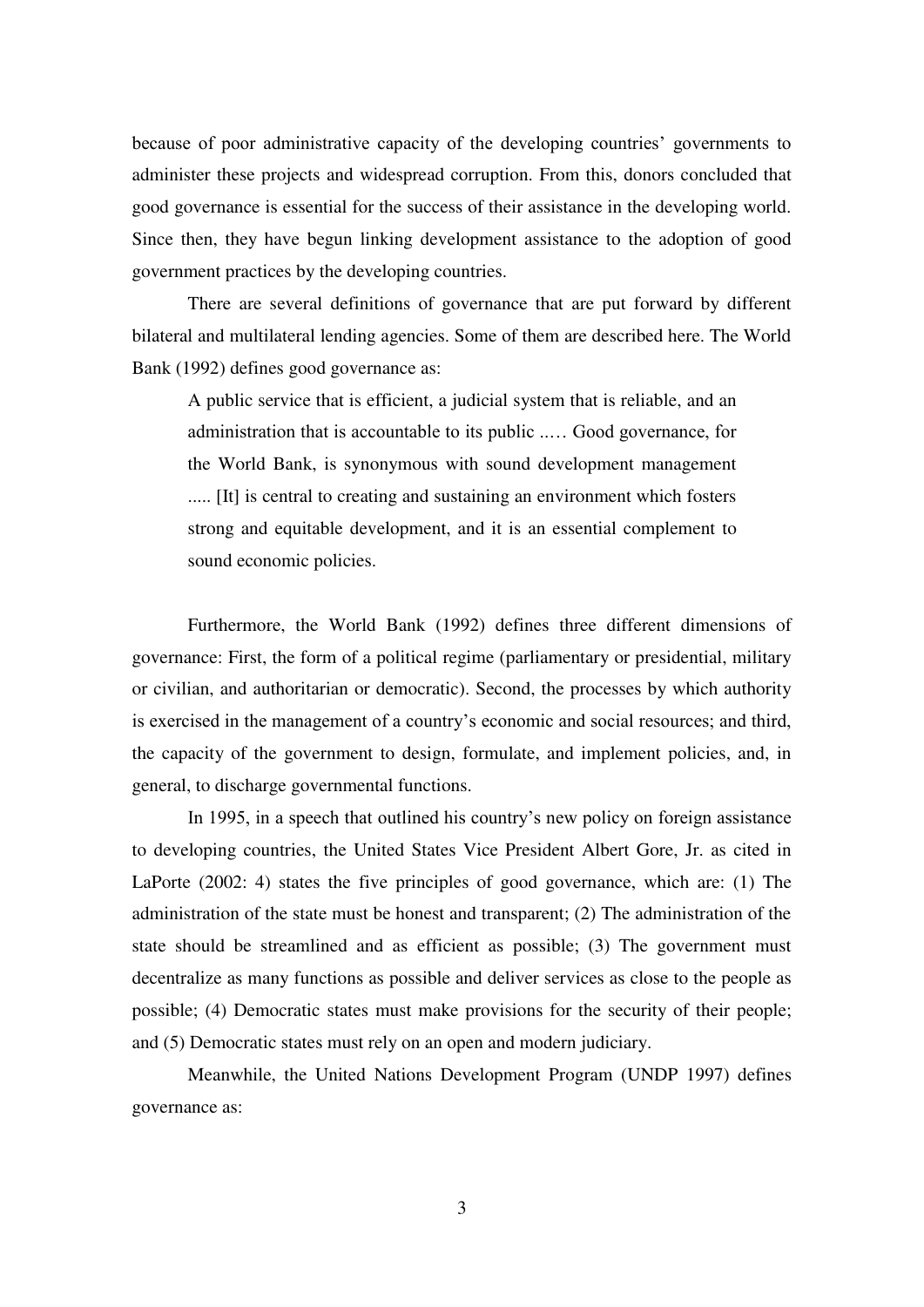The exercise of economic, political, and administrative authority to manage a country's affairs at all levels. It comprises of the mechanisms, processes, and institutions through which citizens and groups articulate their interests, exercises their legal rights, meet their obligations, and mediate their differences.

Finally, the World Bank economists Daniel Kaufmann, Aart Kraay, and Pablo Zoido-Lobation (1999) define governance as:

….. the traditions and institutions by which authority in a country is exercised, including (1) the processes by which governments are selected, monitored, and replaced, (2) the capacity of the government to effectively formulate and implement sound policies, and (3) the respect of citizens and the state for the institutions that govern economic and social interaction among them.

In sum, governance is a multidimensional concept which consists of political, economic and sociocultural variables that determine whether public policy designed by the government could achieve its intended goals and improve the welfare of society. From the various definitions of good governance above, Kinutha-Njenga (date unknown) conclude that the practices that are considered to become criteria that a country is practicing good governance are as follow:

(1) The government of the country is democratically elected and promotes/protects human rights and the rule of law; (2) There is a strong and healthy civil society movement in the country; (3) The government of the country is able to create and implement effective public policy; and (4) The government of the country organizes the country's economy along the premise of free, competitive, and efficient markets.

#### **2.2. Governance and Poverty Reduction**

Along with the new thinking on governance, donors also incorporate a new thinking on poverty and the relations between these two variables. They recognize that poverty is a multidimensional concept and is not limited to economic terms alone. Beside a lack of income, the poor also suffers from a lack or a complete absence of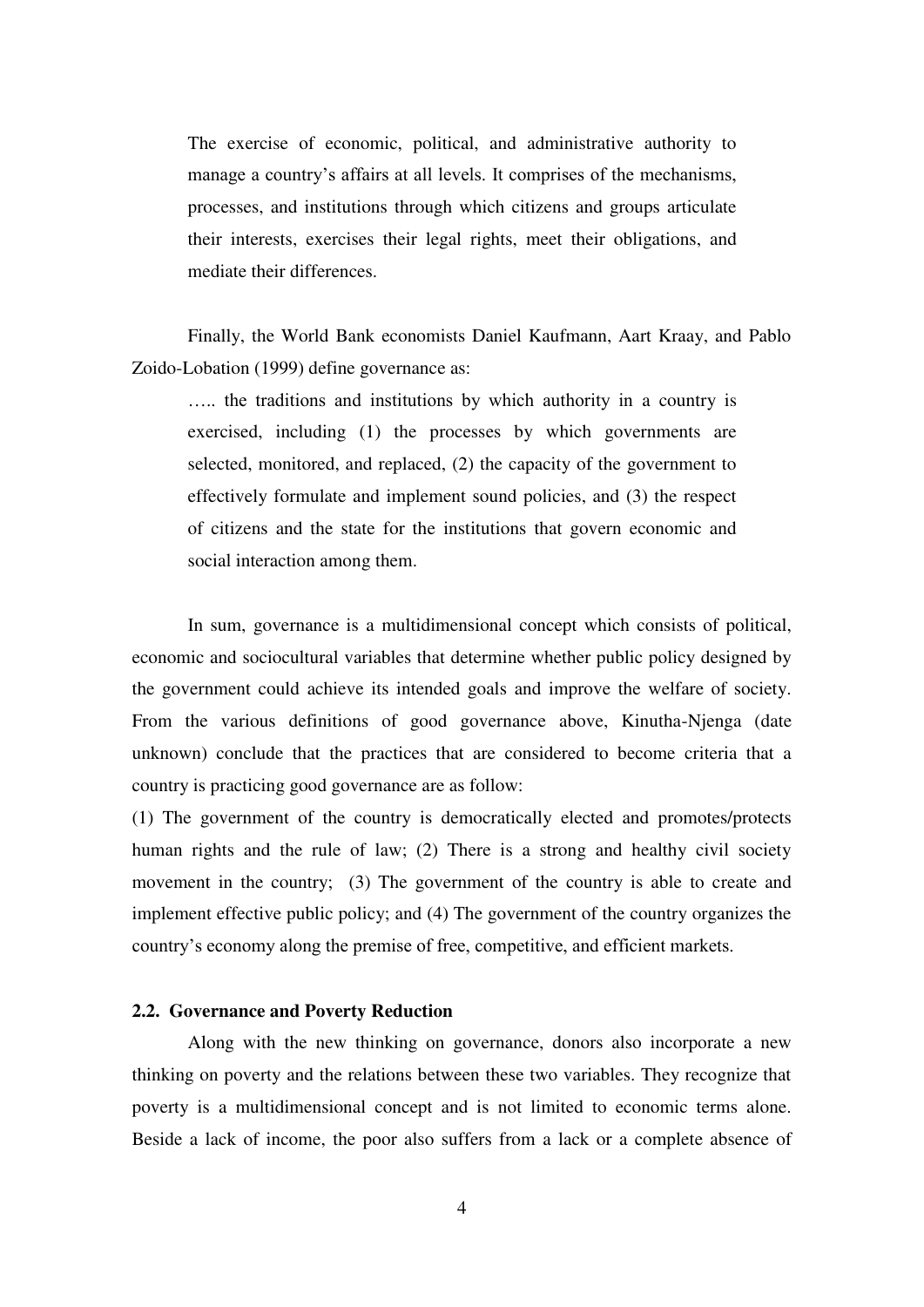services (public utilities, public transportation, health care, education, credit, etc.) and a lack of participation in social, economic, and political decisions at the local, regional, and national level. Because of this, the poor often feel that they are excluded, and helpless when their rights are violated and exploited by the wealthy and the powerful (Eid 2000).

Drawing from the experience of more than fifty years of development assistance to developing countries, developed countries and multilateral lending institutions now conclude that good governance is a necessary prerequisite for poverty reduction, because of the following: Firstly, without good governance, the scarce resources available are not generally put to their best use in combating poverty. This is often due to a lack of transparency, rampant corruption, and an uncertain legal system which hinders the economic growth that could help pull the poor out of poverty. Secondly, good governance is necessary if all aspects of poverty are to be reduced, not just through an increase in income, but also through empowerment and increasing the economic, political and social opportunities for the poor (Blaxall 2000; Eid 2000).

To accomplish these goals, institutions that support governance need to be reformed and strengthened. In the past decade, donors have created governance support programs that assist developing countries in reforming their civil service and strengthening their institutions, with the hope that improved governance will create an economic and political climate that will increase economic growth in these countries and eventually draw the poor populace out of poverty. For instance, the World Bank started its governance program in 1992 and the Asian Development Bank (ADB) started a similar program in 1997. On a bilateral level, USAID formally launched its governance program in 1995, while DFID (United Kingdom), CIDA (Canada) and GTZ (Germany) started their governance program in the early 1990s.

The focus of these programs are: civil service reform both at the central, regional and local government levels, legal and judicial system reform, legislative institutions reform, capacity building of NGOs and other civil society organizations, and government efficiency and effectiveness reform (LaPorte 2002; Eid 2000). On improving the welfare of the poor, the World Bank's governance reform program has four aims: (1) Empowering the poor; (2) Improving the capacity of the poor by improving basic services; (3) Providing economic opportunities by increasing access to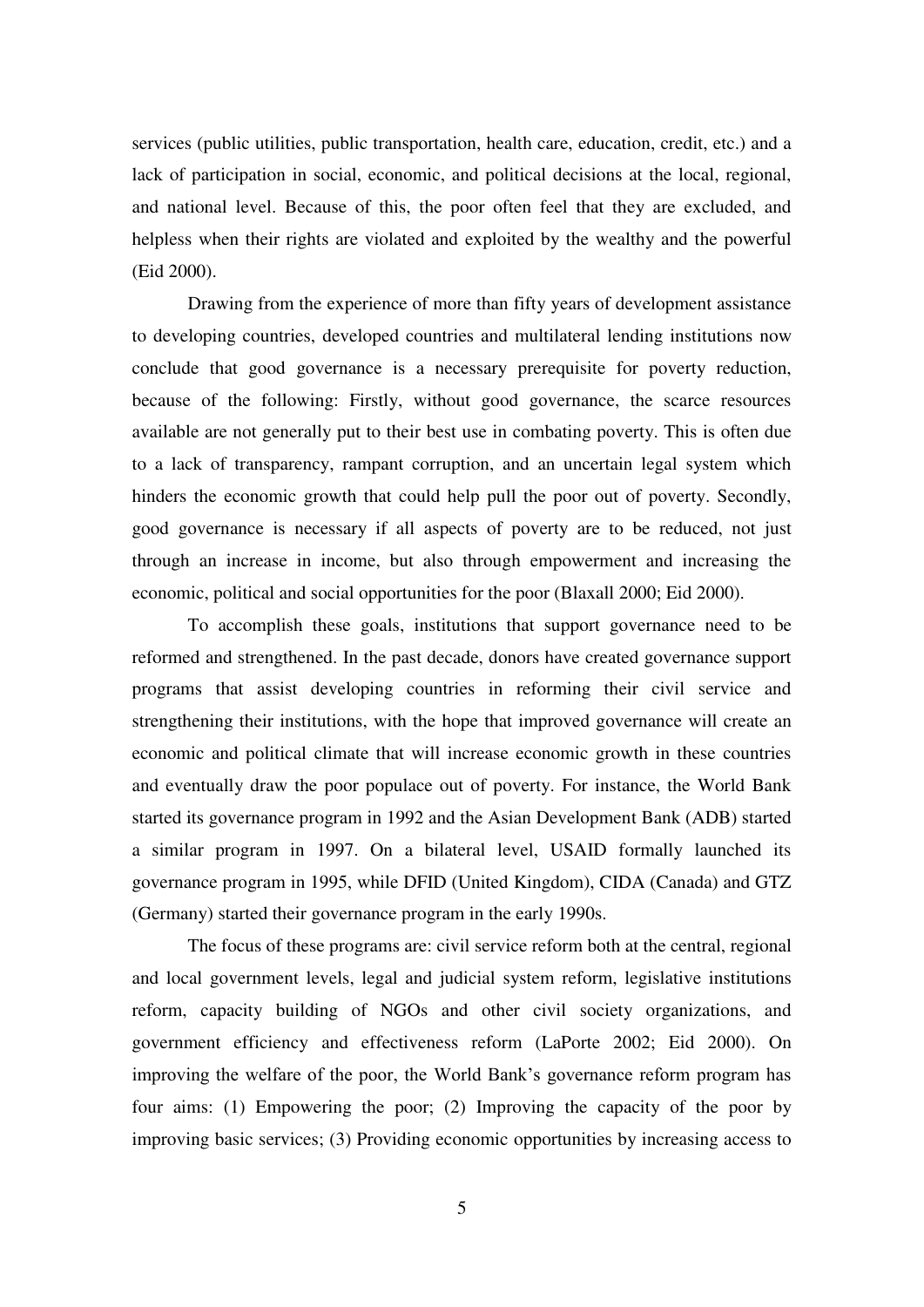markets; and (4) Providing security from economic shocks and from corruption, crime, and violence (Blaxall 2000).

It is hoped that through these programs, the goal of lasting poverty reduction and improved governance in the developing world can be finally achieved.

# **2.3. Corruption**

Corruption, as the opposite of good governance, is defined by the World Bank as the abuse of public office for private gain. Corruption scholar Robert Klitgaard hypothesizes that corruption is more likely to occur in an environment where officials have monopolistic control over state resources and a high level of discretion over who can gain access to those resources, while at the same time the mechanisms for holding these officials accountable for their actions are weak or non-existent.<sup>6</sup> It is widely recognized today as a symptom of poor governance and a major obstacle to poverty reduction efforts. While in the past, some argued that corruption could increase economic efficiency in countries with burdensome regulations and a dominant government role in the economy, $\frac{7}{1}$  today most scholars studying corruption believe that it curbs economic growth, degrades social and political institutions, and hinders efforts toward poverty reduction. Especially for the poor, corruption could create adverse consequences for them, both directly and indirectly.

There are some avenues through which corruption makes poverty reduction efforts ineffective: (1) Corruption diverts funds for poverty reduction to the pockets of corrupt officials; (2) Corruption twists the budget allocation away from poverty reduction to other projects more closely associated with the interests of corrupt officials' (3) Corruption creates a high-cost economy, obstructs the creation of a healthy and conducive economic environment, which is essential for the poor to work and do business; (4) Corruption jeopardizes the property rights of the poor, since corrupt officials often force the poor out of their homes and off their land, so that they can be used for development projects sponsored by the developers who bribed them; and (5) Corruption prevents the poor from getting justice in the court, since corrupt court

<sup>&</sup>lt;sup>6</sup> Klitgaard (1998).

<sup>7</sup> This is commonly known as *the grease hypothesis*.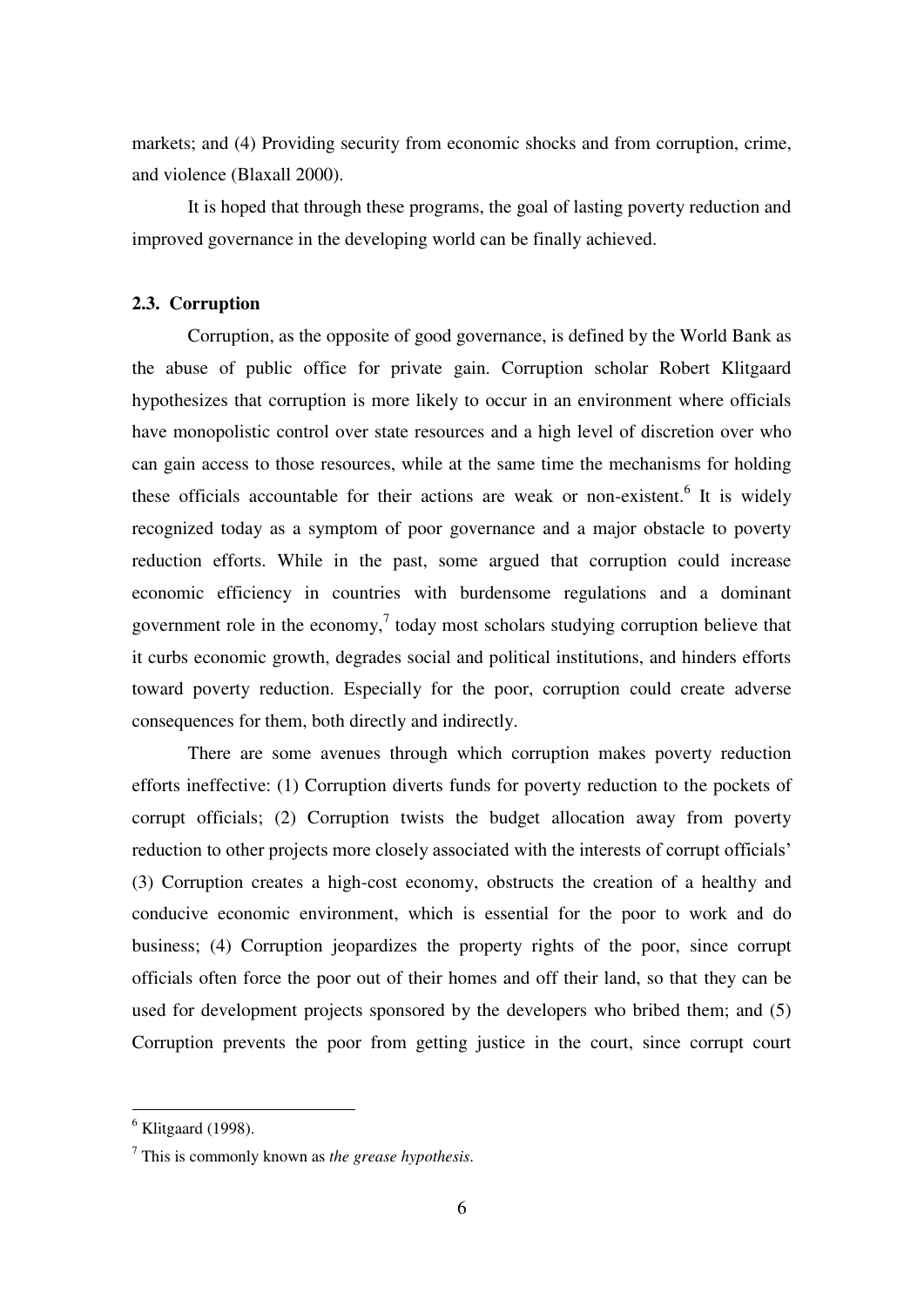officials sell their decisions to the highest bidder, which makes court decisions biased toward wealthier parties.

Corruption also hurts the poor indirectly through:

(1) Increasing the prices of goods and services that need to be paid for by the poor; (2) Reducing incomes of the poor by way of semi-legal and illegal taxes and levies; (3) Diverting support measures provided for the poor from the hands of the poor to ineligible parties; (4) Creating asset-ownership inequality, since the wealthy can influence the government to pursue policies that will increase their wealth (such as favorable tax treatments and exchange rates) that are not available to the poor; and (5) Discouraging the poor from making new investments or opening new businesses, because they know that the well-connected business people will always win government projects and contracts due to corruption. As a result, they can not increase their living standards, but remain poor.

In sum, there is a strong consensus that good governance is necessary for poverty reduction efforts to be effective and for reducing corruption.

## 3. LITERATURE REVIEW

# **3.1. Cross-Countries Macroeconomic Studies on Governance and Corruption**

There has been an explosion of literature that studies the impact of corruption and governance on economic growth and various economic and social indicators in the past decade or so. These studies use cross-country data on corruption and data on perceptions of governance collected by both commercial firms that measure political risk for their clients (such as Political Risk Services, Inc) and by International Governmental and Non-Governmental organizations (The World Bank, Transparency International).

A landmark World Bank study done by Kaufmann, Kraay, and Zoido-Lobaton (1999), which for the first time combined the various governance and political risk indices that measure variables such as political rights, civil liberties, government effectiveness, regulatory burden, rule of law, and graft/corruption into a single index found that good governance does matter for economic outcomes. For example, they found that one-standard deviation increase in any one of the governance indicators caused between a two and a half, and four-fold increase in per capita income, between a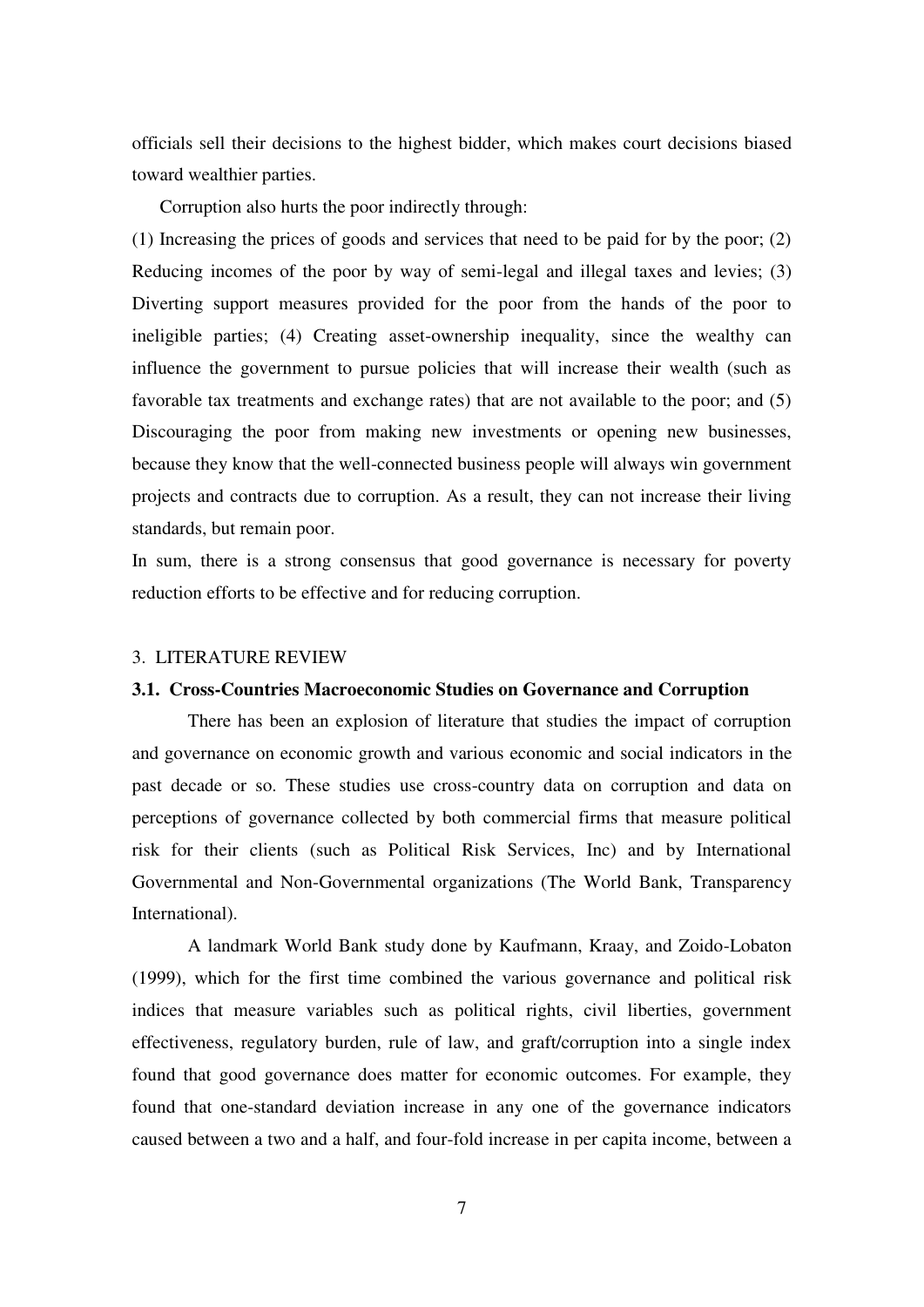two and a half and four-fold decrease in infant mortality, and a 15 to 25 percent increase in literacy. This study shows with clear evidence that good governance is very crucial for economic growth and improved social indicators.

Another study by Rajkumar and Swaroop (2002) found that efficiency in public spending reduced child/infant mortality and increased educational attainment and is positively related to governance. It is more effective if governance is good and less effective if governance is poor. They conclude that well-functioning public institutions are critical for translating public spending into effective services.

Several studies that have linked corruption and good governance with economic and social indicators find that there is an inverse relationship between them. Good governance increases these indicators while corruption decreases them. For instance, Gupta, Davoodi and Alonso-Terne (1998) found that an increase of corruption by one standard deviation is associated with an increase in Gini coefficient of about 4.4 percentage points and a reduction in income growth for the bottom 20% of population by 7.8 percentage points per year. Meanwhile, Gupta, Davoodi and Tiongson (2000) found that better health and education outcomes-measured by child mortality and dropout rates-are correlated with lower corruption, while countries with high corruption have worse health outcomes compared with countries with low corruption.

Finally, Huther and Shah (1998) found that decentralized countries have better governance than the more centralized countries. They shows that citizen participation and public sector accountability go hand-in-hand with decentralization of public sector decision making. Decentralized countries are more responsive to a citizen's preferences in service delivery and strive harder to serve people than centralized countries. Furthermore, fiscal decentralization goes hand-in-hand with an increase in the human development index and a decrease in income inequality.

However, to conclude that decentralization per se will increase public participation and accountability and result in better public services is a fallacy. A study done by Crook and Sverrison (2001) found that only in countries with well-established public participation schemes, local government that practices good governance and is capable in delivering good quality services to the public, and functioning checks and balances mechanisms from both the central government and the general public, that decentralization could be considered successful. In contrast, decentralization without a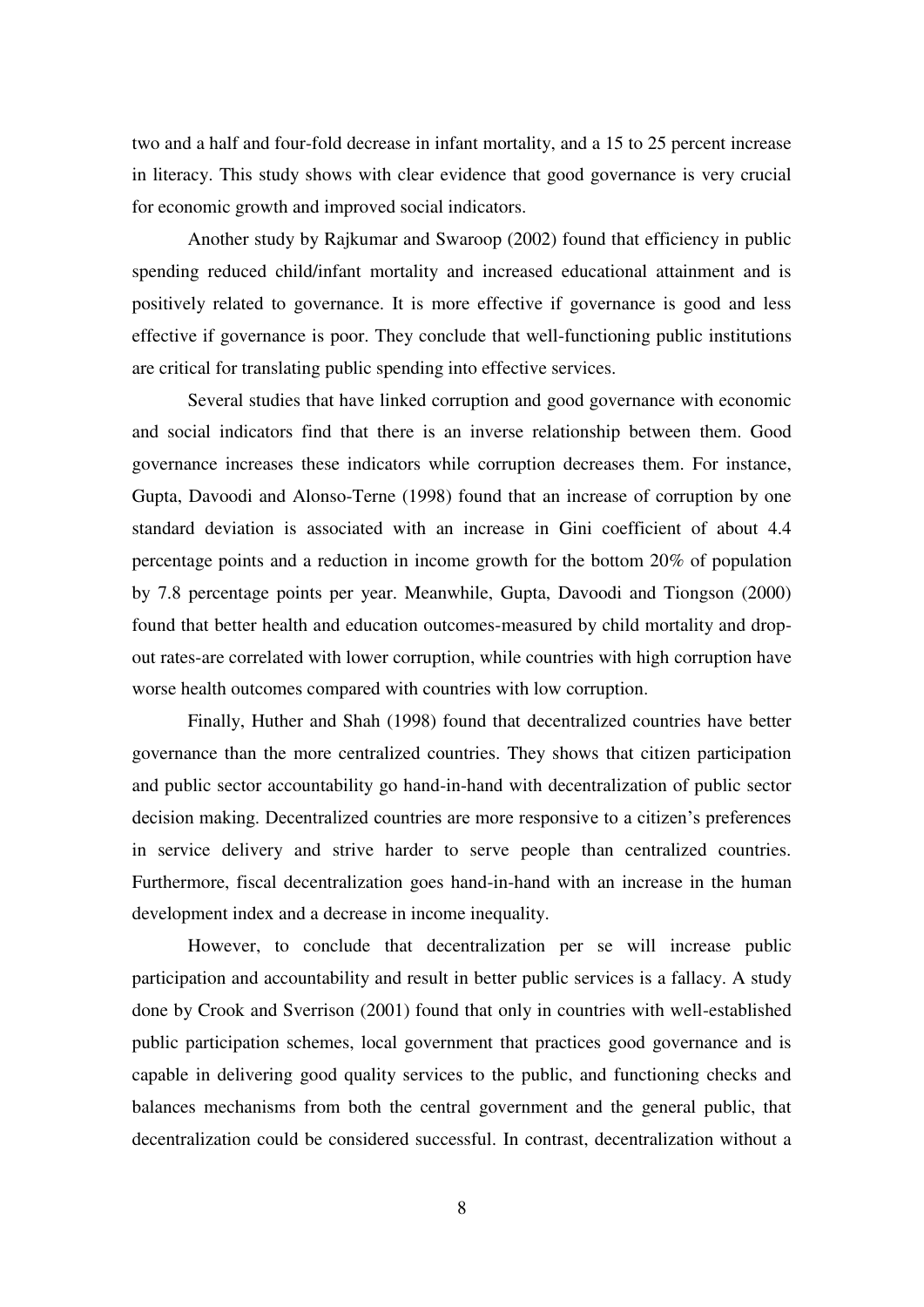local government that practices good governance and is accountable to the public would not be successful in achieving its intended goals.

#### **3.2. Empirical Evidence from Governance and Corruption Research in Indonesia**

Since the fall of the New Order, there has been a lot of interest in finding out about the numerous aspects of corruption in Indonesia, the exact level of corruption in Indonesia and its implications for Indonesians, especially for the poor. There is also a strong interest to find out whether anti-corruption and good governance reform proposals created by the Indonesian government since "reformasi" began in 1998 has made any impacts on actually reducing the level of corruption. Regional autonomy, that has been implemented in Indonesia since 2001, has also helped to focus attention on corruption and governance at the local level, since many parties have feared that along with fiscal decentralization, corruption will also be decentralized from the central to the local level. Both the donor agencies, research institutions, and civil society groups have conducted several studies on the above topics. Some of their findings are summarized below.

Research on the impact of anti-corruption reforms in Indonesia has shown that, so far, they have been ineffective in actually reducing corruption in Indonesia. In fact, one could argue that since 1998 corruption has actually gotten worse. For example, corruption has now spread into the parliament, the institution that is supposed to be a watchdog on the executive branch. While the Indonesian government has made changes that has promoted democracy and free press in the country, instituting legal reforms<sup>8</sup>, and creating greater fiscal and financial transparency, Hamilton-Hart (2001) finds that these reforms have been ineffective in actually reducing corruption in Indonesia. Furthermore, they have failed to result in successful prosecution of any major defendants that were accused of corruption. She believes that these reform measures are ineffective because corruption has become so entrenched in Indonesia that no one within the Indonesian government is really interested in seriously fighting corruption because such an act would only hurt their own rent-seeking interests.

-

<sup>8</sup> For example by creating new bankruptcy court and the appointment of *ad hoc* judges from outside the bureaucracy.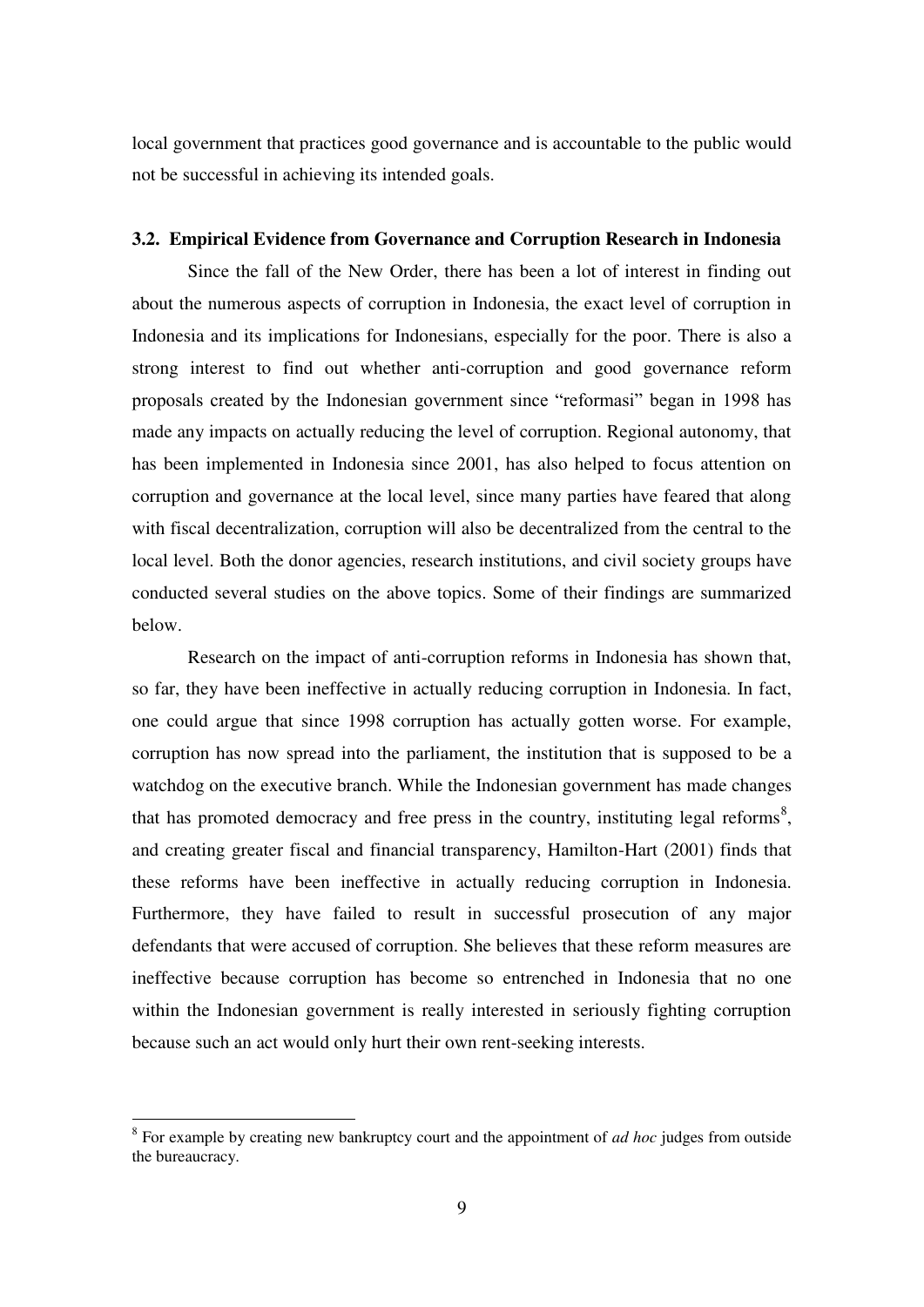Sherlock (2002) confirms this conclusion by pointing out that the two new bodies dedicated to monitor and fight corruption – the Indonesian Ombundsman's Commission (KON) and the State Official's Assets Auditing Commission (KPKPN) – were given neither adequate funding nor effective power to conduct thorough investigations and prosecute corrupt officials by the government decrees that mandate their creations. He hypothesizes that this is done deliberately so that these commissions would only become "toothless tigers" that would not seriously combat corruption in Indonesia and, therefore, the practice of corruption done by government officials in all levels would continue uninterrupted. Thus, he concludes that merely creating new anticorruption bodies would not have any actual impact in reducing corruption if there is no political will to make sure that these bodies would function effectively as stated in the statutes that created them.

The Partnership for Governance Reform in Indonesia (PGRI) has conducted a national opinion survey on how public officials, businesses, and the public at large, perceived the level of public sector corruption in Indonesia.<sup>9</sup> The study found that  $75\%$ of the public regarded public sector corruption to be very common and that 65% of respondents reported that they have experienced corruption involving public officials. The institutions that are perceived as corrupt by the people sampled are the traffic police, custom officials, and the judiciary. The study estimated that about 48% of all public officials have received unofficial payments, with bureaucrats from the Departments of Housing, Industry and Trade, and Home Affairs as more likely to receive such payments. It is also found that corruption imposes high cost on the society: up to 5% of household income was used to pay bribes to public officials and 35% of business enterprises reported that they have not made new investments due to the high cost created by corruption.

The Institute for Economic and Social Research (LPEM) at the University of Indonesia recently conducted research on the business climate in 60 district/city governments (LPEM 2001). It conducted interviews with the owners and managers of 1,736 medium and large-sized companies. The study finds that regional autonomy has increased business uncertainty and the cost of doing business at the local level (measured through the increase in the unofficial payments made by businesses). It also

<sup>&</sup>lt;sup>9</sup> PGRI (2001).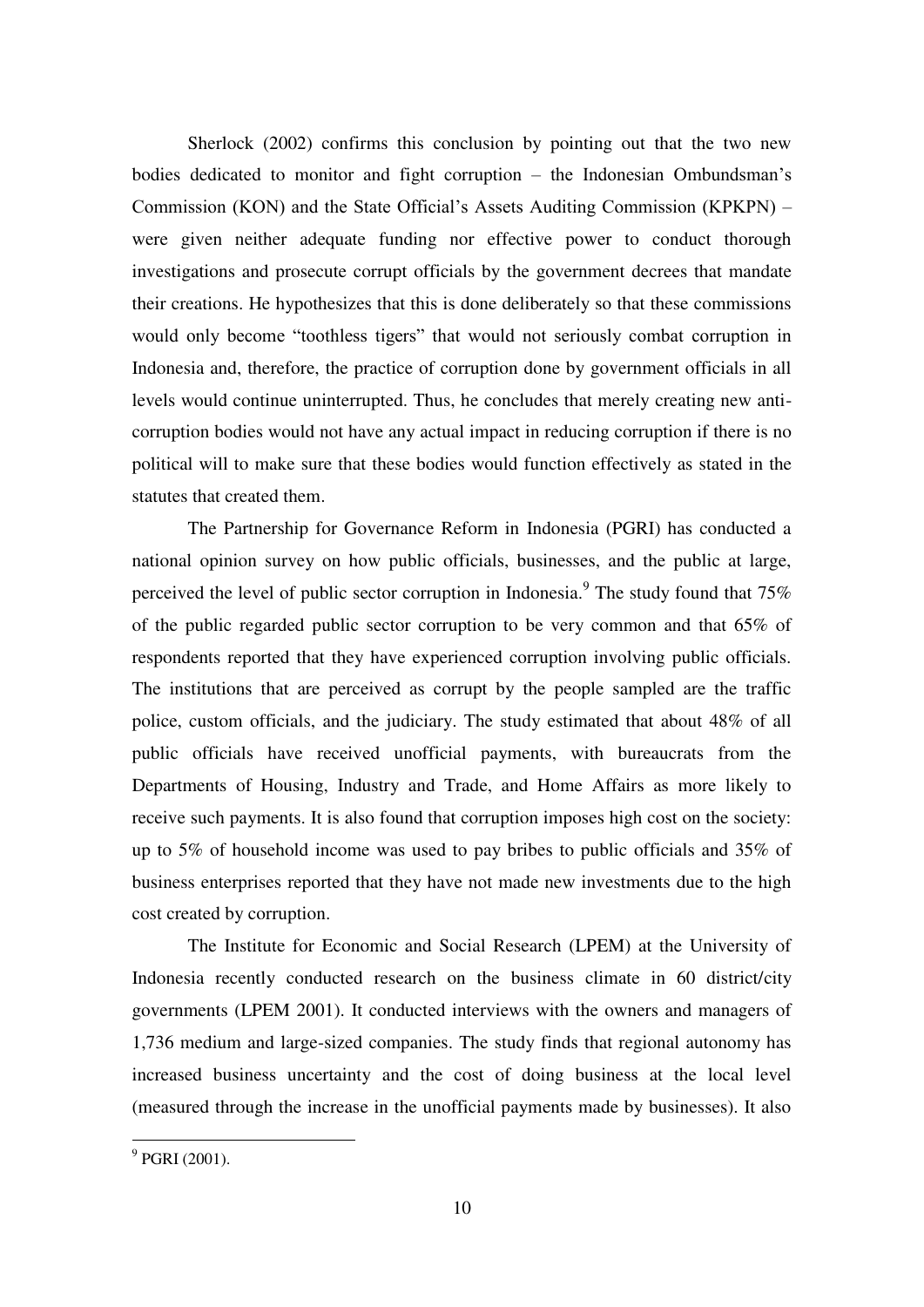finds that extra payments made to government officials does not necessarily reduce economic efficiency but rather increases it, since often businesses have to spend more time and paperwork when they are dealing with government officials, even with the unofficial payments. However, the report also discovered that the frequency that unofficial payments must be made is lower in the districts that have better regulations and better governance, so there is evidence that good governance does decrease corruption. However, the ability of the districts to generate their own revenue does not correlate with better governance, because of the these districts are more prone to higher levels of unofficial payments and corruption.

Another regional-level business climate survey was conducted by the Regional Autonomy Implementation Monitoring Committee (KPPOD) in 2002. It selected 90 regions (68 districts and 22 cities) and measured the business climate of these regions by measuring their security, economic potential, human resources, local government's culture, infrastructure quality, local government's regulations (Perda), and regional finances. The study used both primary sources (interviews with business executives, journalists, and economic experts) and secondary sources (news accounts and information from the public). It found that regions that attract more businesses are more likely to have better security, better local government's culture and regulations, and better human resources, which confirms the assertion that good governance is necessary condition for businesses to invest in a region.

 Finally, a study on how public participation affects the level of corruption in local government projects, using the World Bank's Kecamatan Development Program (KDP) as a case study shows that corruption occurred in KDP projects because of the existence of incentives and opportunities to commit corruption. These included a monopoly over the decision-making process, lack of transparency, and low probability of getting caught and punished. Village people who are well informed about KDP, its goals, and are participating in its planning, are more likely to challenge corrupt practices done by local government officials (Woodhouse 2001). Thus, this study confirms that if the public are actively involved in the planning of government projects that are intended to benefit their communities, they are more likely to speak up when they detect corrupt practices. This hopefully will deter corrupt practices occurring in the future.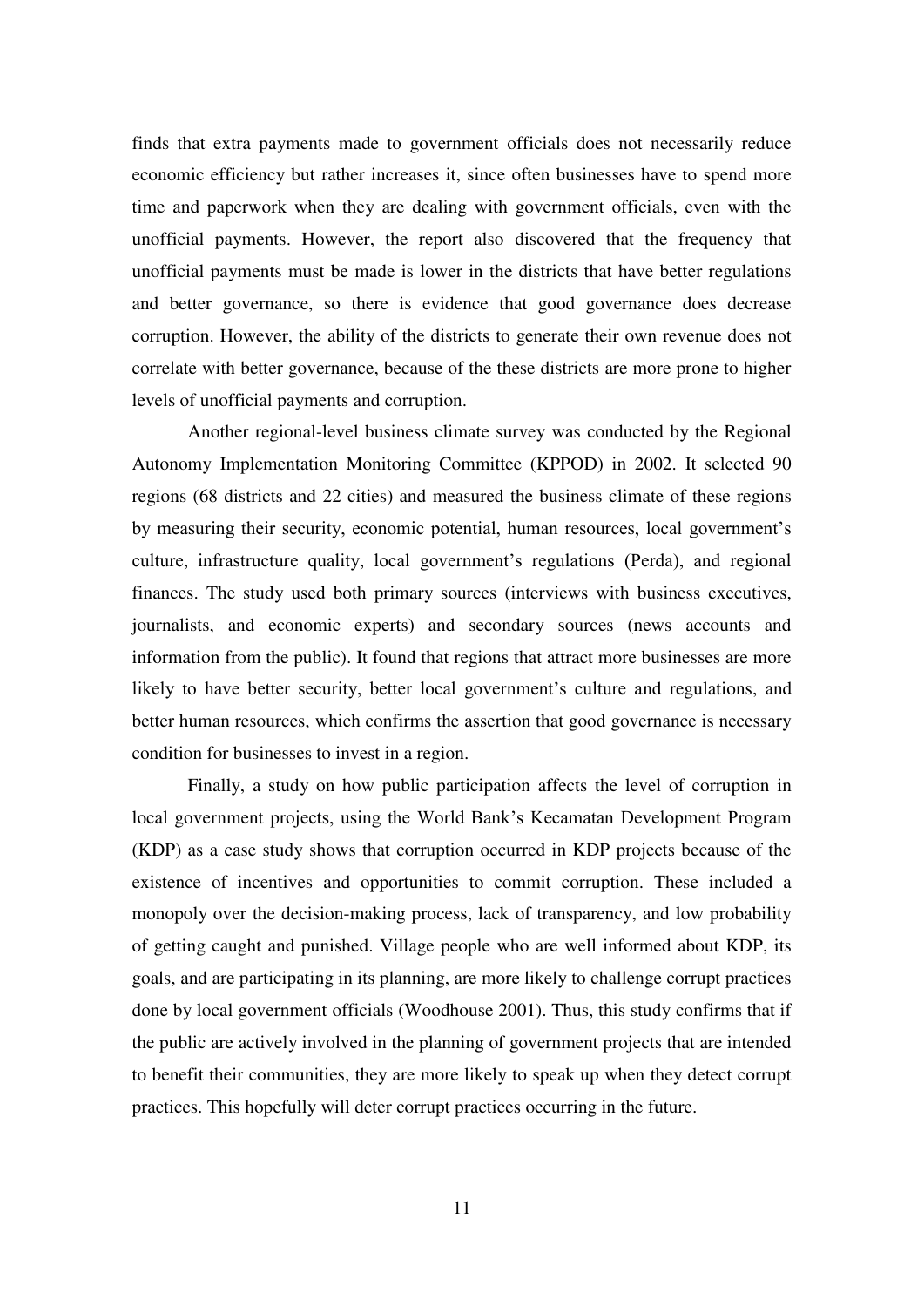#### **3.3. Some Possible Flaws in Governance and Corruption Studies**

There are several caveats that one needs to consider when reviewing these studies. First, the data that is required to construct a good governance study is often hard to find (and for the prevalence of corruption, objective data is impossible to find). Even if found, often it would not satisfactorily explain all the dimensions of good governance, since as noted above, it is a multidimensional concept with multiple interpretations. Since there is no single variable that could measure governance, subjective or proxy indicators are used instead to measure it, which means that the variables the studies used are not really the ones that the studies intended to measure. As a result, an inexperienced researcher could be "fooled" by the data, that is, they may think they are measuring one thing when in fact they are measuring another, or they could think that they are measuring a direct, first order effect between two variables when in effect they are second or third order variables (Dethier 1999:37-38; Kaufmann, Kraay, and Zoido-Lobaton 1999:2).

On the other hand, if a study only focuses on a single country, these problems could be minimized because it is possible to focus the study on a small number of policy variables that are easier to observe. However, at this time single country governance studies are not as plentiful as cross country studies, even though the number of these types of studies is growing (Dethier1999: 46-47).

In regard to the studies about governance in Indonesia mentioned above, the fact that the LPEM and KPPOD studies are based on the opinions by a selected panel of experts (such as business owners, journalists, and NGO leaders) that might not be representative of the general public as a whole could cause concern. This is because some of them might possess opinions that are not shared by the public at large or they may have information that is either out of date or inaccurate regarding the regions that are being studied. This may occur because they lack a comprehensive understanding of these regions. The PGRI study has more validity because its sample is derived from the general public instead of a group of experts, however it is only a public opinion study regarding the pervasiveness of corruption in Indonesia and does not ask more specific questions about certain aspects of governance and corruption (such as the quality of local regulations) that are being asked in the other studies.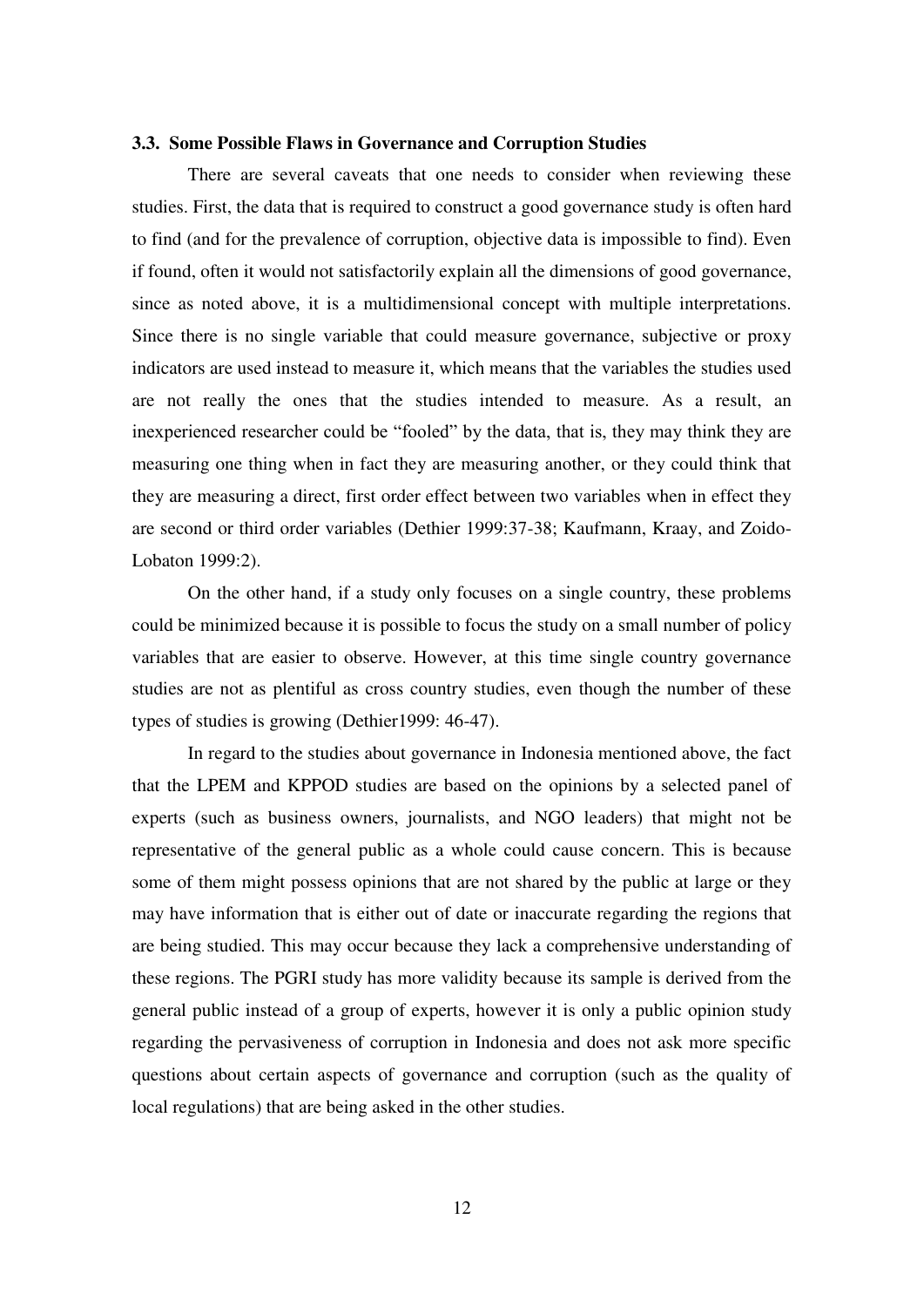#### 4. GOVERNANCE AND POVERTY IN INDONESIA: EMPIRICAL EVIDENCE

This paper is the first attempt to review the relationship between good governance and poverty in Indonesia, where the paradox has been very profound. During the three decades of the authoritarian New Order Government in Indonesia starting in the late 1960s, the country endured various forms of blatant bad governance. Petty corruption as well as mega-corruption were incredibly entrenched and pervasive in the bureaucracy. Yet, at the same time, the country enjoyed a very significant reduction in absolute poverty. This reduction in poverty was driven mainly by high economic growth experienced by the country during this period.

The paradox between bad governance and poverty reduction experienced simultaneously by the country makes the effort to sort out the impact of bad governance on poverty a difficult undertaking. Therefore, the strategy adopted in this study is to utilize variations across districts in their governance practices and the poverty reduction that occurred. The adoption of a wide-ranging decentralization and regional autonomy policy starting in 2001 is beneficial to this strategy as such a policy tends to enhance differences across regions. The first part of this section provides a prologue on the decentralization and regional autonomy policy. It is followed by anecdotal evidence of how the practices of bad governance hurt the poor. The final section investigates the impact of governance on poverty reduction using district level data.

#### **4.1. Prologue: Indonesia's Decentralization**

Indonesia's decentralization and regional autonomy policy – which is stipulated in Law No. 22/1999 on Local Government and Law No. 25/1999 on Central-Regional Fiscal Balance, which both were enacted in January 2001 – involves not only administrative but also political and fiscal decentralization. Figure 1 describes the basic structure of authorities and functions of the central, provincial, and district governments stipulated in both laws. These laws have reversed the New Order's centralized approach. Now the responsibilities and functions of the district governments are by and large expanded, while those of the central and provincial governments are reduced.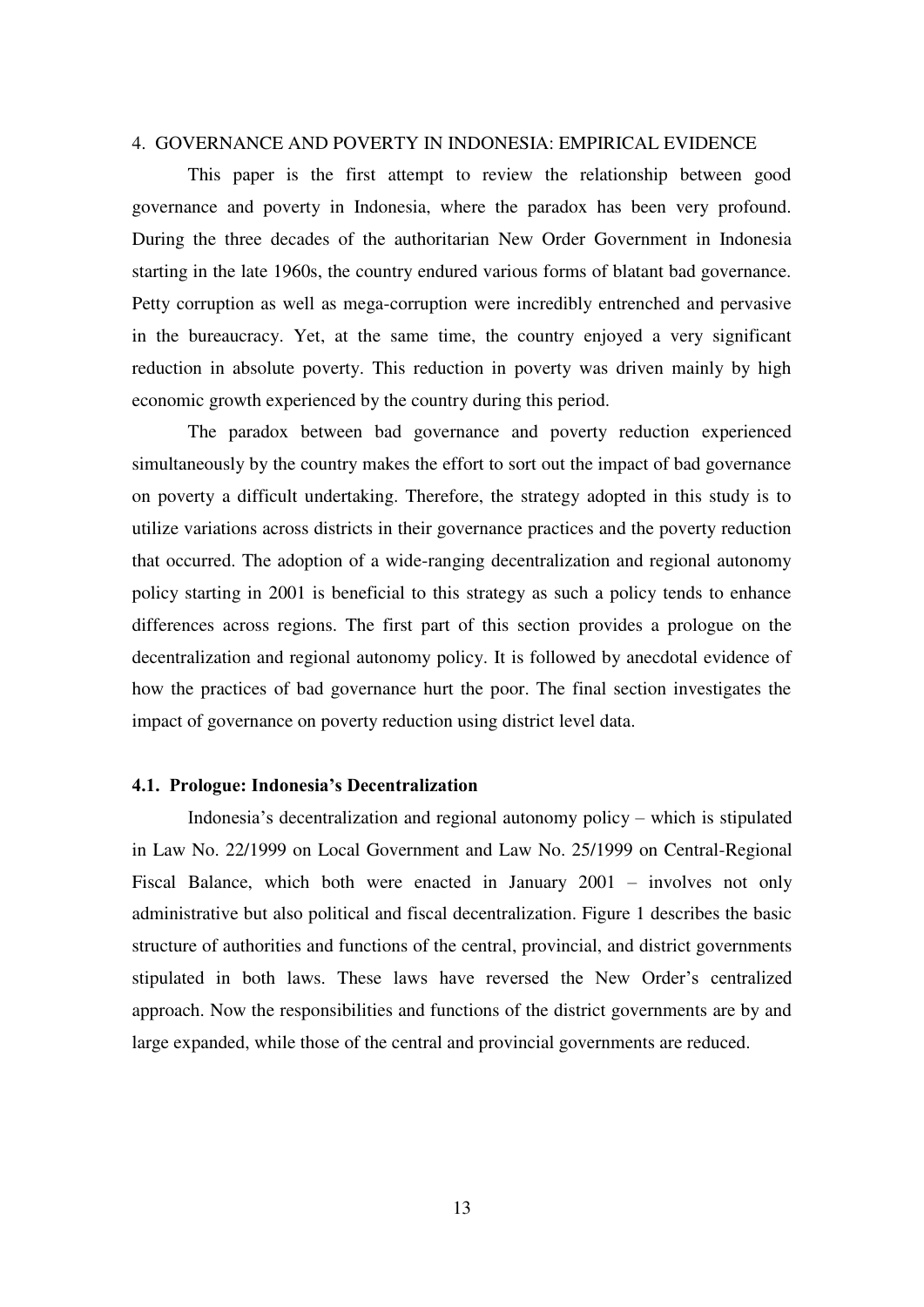

Figure 1. Basic Structure of Government Authorities According to Law No. 22/1999

According to Law No. 22/1999, all government authorities are now the authority of autonomous region, except for five authorities which remains with the central government. These are: foreign affairs, defense and security, justice, fiscal and monetary affairs, religious affairs, and other authorities.<sup>10</sup> Authorities of provincial governments include all authorities with inter-districts coverage, authorities delegated

-

<sup>&</sup>lt;sup>10</sup> There are many critiques about this clause because of its ambivalent nature.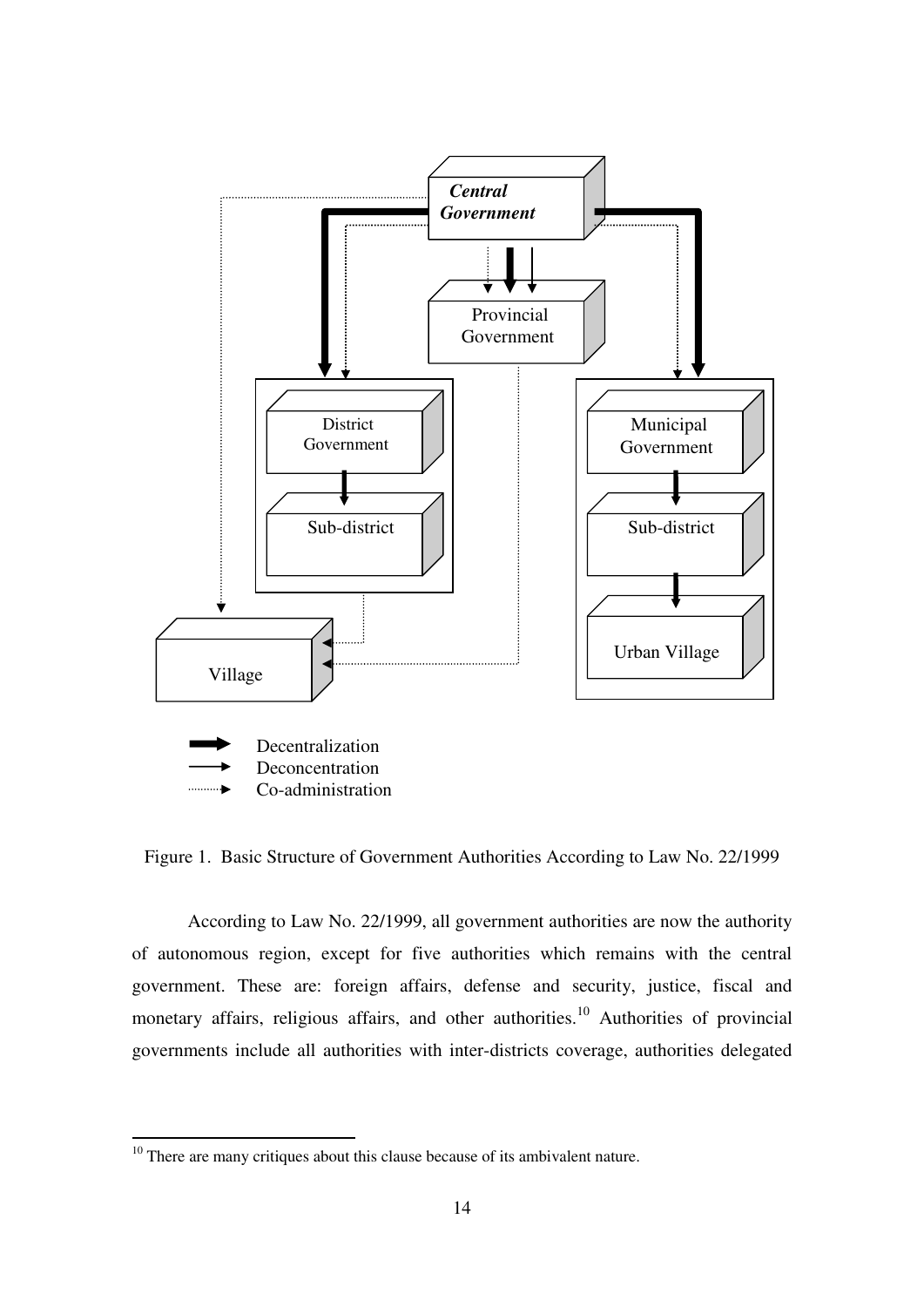by the central government, and all authorities beyond the capability of district governments.<sup>11</sup>

Since the emphasis of decentralization and regional autonomy policy lies with the district governments, authorities given to the districts are very wide-ranging. In this respect, Law No. 22/1999 grants authorities to district governments which include all other authorities which have not been covered by the central and provincial governments. These include: public works, health, education and culture, agriculture, transportation, industry and trade, investment, environment, land, cooperative, and labor matters.

In line with the expanded local government authorities and functions prescribed by Law No. 22/1999, Law No. 25/1999 sets a new inter-governmental fiscal framework, by drastically changing the disbursement arrangement. A much larger transfer in the form of *Dana Perimbangan* (the equalization fund) replaced the Subsidy for Autonomous Regions (SDO) and the Grants to Local Governments (*Inpres Kabupaten/Kota* and *Inpres Desa*) programs. The equalization fund consists of three parts:

- 1. **Revenue sharing.** The intended purpose of this component is to overcome/reduce vertical imbalance/inequality. This component is introduced in response to the demands of the rich-resource regions for a fair share of revenues extracted from their regions.
- 2. **General allocation fund (DAU).** This is a block grant intended to equalize fiscal capacities of regional governments to finance their expenditure needs. The law specifies that DAU should at least make up 25 percent of the central government revenue and must be distributed among local governments by a formula which takes into account regional needs and potential capacity. In the fiscal year 2001, DAU accounted for around 74 percent of the equalization fund.
- 3. **Special allocation fund (DAK).** This is an earmark grant that is developed to finance special needs that either cannot be determined by formula used for DAU allocations or categorized as national priorities and commitments.

<u>.</u>

 $11$  Specifically, authorities of the provincial government are regulated under Government Regulation (*Peraturan Pemerintah*) No. 25, 2000 regarding the Authority of the Central and Provincial Governments as Autonomous Regions.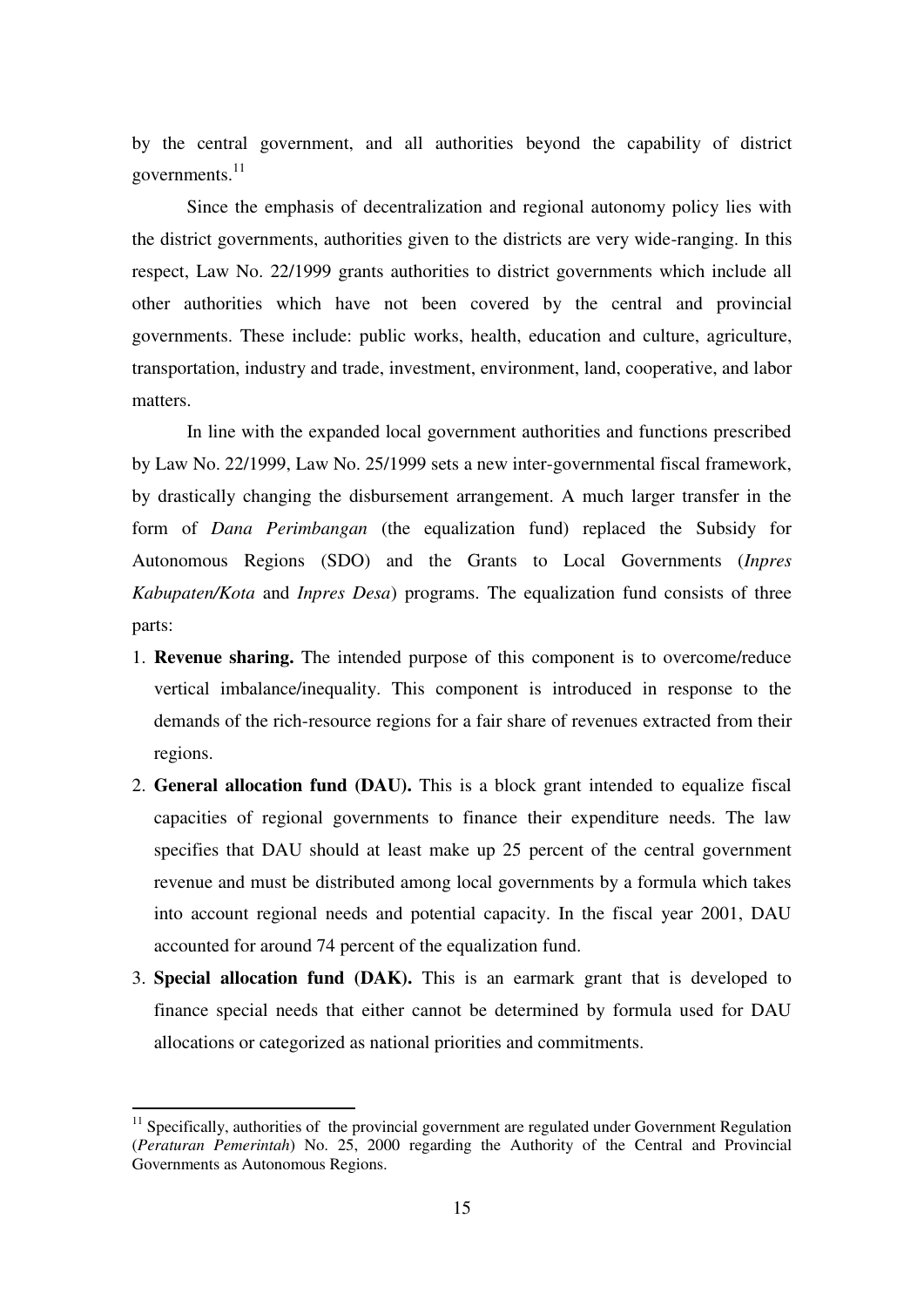#### **4.2. Bad Governance in Action: Anecdotal Evidence**

#### **4.2.1. Pre-Crisis Era**

This section presents anecdotal evidences on how bad governance hurts the poor during the pre-crisis era. One source of the anecdotal evidences discussed was Montgomery *et al.* 2002, which focus on the agricultural sector, i.e. the sector where most of the poor in Indonesia find their livelihoods. In February 1999, the agricultural sector had the highest sectoral poverty rate as well as held the largest number of poor people in the country. The agriculture sector's 1999 head-count poverty rate was 39.7%, and more than 58.4% of the total of poor people gave their primary field of occupation as agriculture.<sup>12</sup> During the economic crisis, agriculture was the only sector to absorb large numbers of the newly unemployed. While other sectors shrank, employment in agriculture rose by 13% or 4.6 million people in just one year, from 34.8 million in 1997 to 39.4 million in 1998.

During the 1980s and much of the 1990s, there was growing concern about the welfare of farmers, based on perceptions that farmers received an increasingly smaller percentage of the final prices for their goods. Incentives to supply the market seemed to be falling over time. Indonesia's economy was not an internal free trade area. The problems fell into two categories, price distortions and non-price distortions. Provincial and district taxes (*pajak*) and levies (r*etribusi*) on agricultural trade led to distorted prices. Some of the taxes and levies were legal, but many were not. Among non-price distortions, regulatory controls on national, provincial and district agricultural production and agricultural trade created local monopolies and monopsonies. Other controls such as central government livestock inter-island shipping maximum levels and quota rights presented barriers to entry and restricted competition. Once the regulations were abolished or could be ignored, monopoly and monopsony power disappeared.

Provincial and district governments do not have the authority to tax income or assets. All of them have therefore turned to taxing trade. Regulations authorizing provincial or district governments to apply taxes or levies are officially issued by local parliaments (DPRD). But in the past, most such regulations were drafted by local administrations, then approved by DPRDs without serious review. Seldom were elements of civil society presented with a chance at hearings or feedback on draft

 $\frac{1}{2}$ 

<sup>12</sup> See Pradhan *et al.* (2000).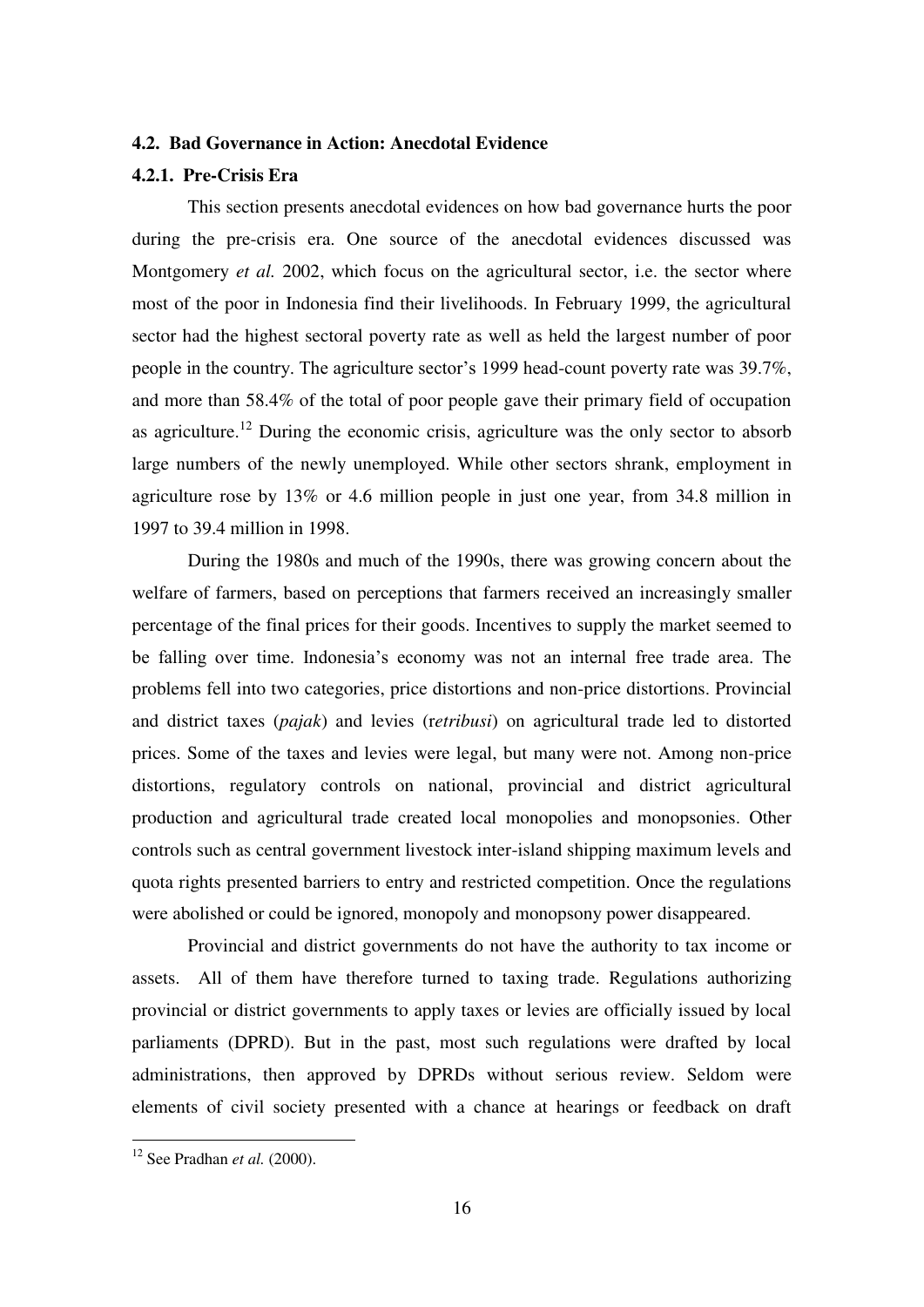revenue legislation before enactment. Trade levies and charges for governmentprovided services became an important revenue base available to local governments. They became dependent on this restricted fiscal base. Local levies called *retribusi* had a more serious impact than local taxes. Such levies were originally intended by law to be a form of cost-recovery to government, a user-charge for facilities or services provided. Over time *retribusi* levies were extended to include compensation to government for extraction of non-renewable natural resource products (since all natural resources belong to the people of Indonesia). The definition of natural resource products (*hasil bumi*) then was extended to include agriculture, which is renewable and not owned by government. In fact *retribusi* levies became a trade tax on goods shipped outside of a district. Levies mushroomed. Trucks were stopped at *retribusi* posts every few kilometers along the road. The levies were against physical quantities traded, with no link to profitability, net income or value-added. Ability-to-pay (the level of income of the original producing farmer) was also not taken into account. Methods of collection (stopping trucks along isolated rural roads) led to abuse; much of the money collected did not make its way into official coffers. Agricultural product prices became badly distorted by *retribusi* levies. The impact of levies was highest for products from forestry, livestock and fisheries.

The first significant reform of local taxes and levies came with the passage of a central government revenue Law No. 18/97 that restricted the types of local taxes and *retribusi* levies permitted. It reduced regional taxes from the existing 42 to 9. It also reduced *retribusi* levies from the existing 192 items to only 30.

Government at all levels created, inspired and supported local monopolies, monopsonies and inter-regional trade quotas for the favored few. These distortions drove wedges between farm-gate prices (driving them lower) and destination market prices (driving them higher). The price difference ("rent") was to the advantage of the holder of the monopoly, monopsony, or quota right. Benefits of these price wedges were shared with the people who gave such rights. Many were specifically created to benefit the children or cronies of the then first-family. The following describes several specific examples of the practices of bad governance.

*Oranges from West Kalimantan*. Until the early 1990s citrus production was increasing rapidly in West Kalimantan, from just 76,000 tons in 1988 to 199,800 tons in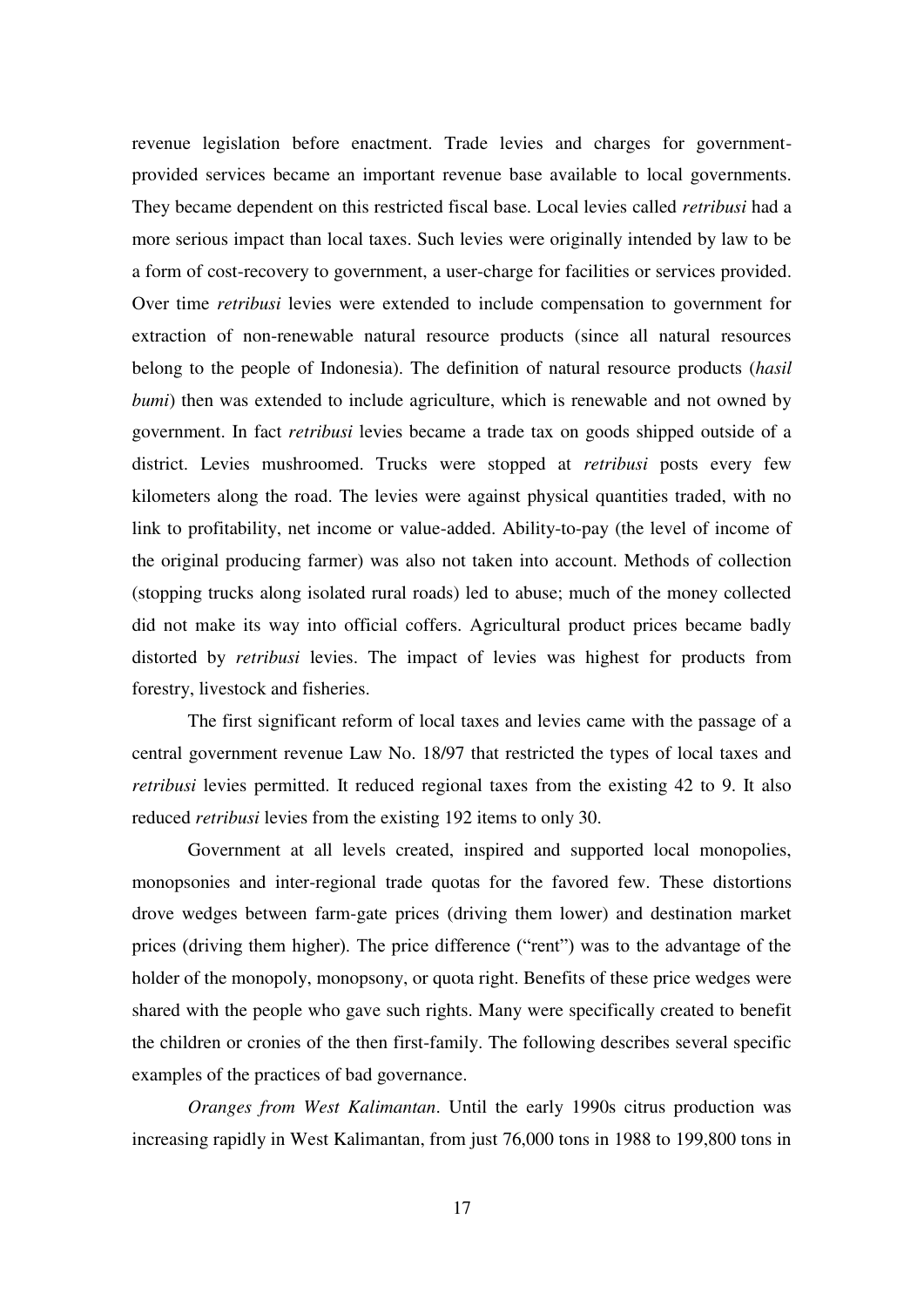1991/92. Almost all West Kalimantan's citrus production was shipped to Java. In 1991 the West Kalimantan Governor issued a decree stating that PT Bima Citra Mandiri (a member of the Bimantara group controlled by a son of the then first-family) was appointed to be the official "coordinator" of all citrus trade. All citrus trade had to pass through KUDs (*Koperasi Unit Desa*, Village Unit Cooperatives). Farmers could sell only to KUD-appointed collection-traders, who were then required to sell to Bima Citra Mandiri for inter-island trade. Farm-gate prices dropped precipitately. Exports from the province fell by 63%. Angry orange producers brought truckloads of oranges into Pontianak and dumped them in front of government offices in protest. Many orange producers abandoned their trees, not tending them since. The 1991 monopsony right granted to PT Bimantara Citra Mandiri was abolished by a Governor's decree that "encouraged" (but no longer required) marketing through KUD cooperatives. But the orange trade has never recovered.

*Required local processing of cocoa and cashew nuts in South Sulawesi*. Cocoa and cashew nuts are important export crops for Sulawesi. They are particularly important in isolated upland poverty districts that do not have much flat or gently rolling land suitable for rice or other grain cultivation. For instance in Polmas district, in the hilly northwestern part of South Sulawesi, there were 27,764 hectares of cocoa, grown by 43,361 families in 1998, about 30% of all Polmas farm families. Polmas had a smaller area of cashew (2,914 ha) but it was the main source of income for another 6,700 poor upland farm families. In another poor area surveyed, Bone district, cocoa was important for 25,192 farm families (27% of all farm families), who operated 10,490 hectares of cocoa trees. In Bone, cashew was the main source of income for another 11,706 families (13%) who tended 9,050 hectares of cashew trees.

South Sulawesi's smallholder plantation crop producers were faced with a regulation that required cocoa beans and cashew nuts to be processed within the province. The largest cashew nut processing factory in Ujung Pandang benefiting from the regulation was PT Citra Sekarwangi Agro Persada, part of the Citra group and owned by a daughter of the then first-family. Cashew nut buyers wanted unprocessed cashew nuts (for export in the raw state to lower-cost processors in India) and were willing to pay higher prices than South Sulawesi's cashew processing factories were willing to pay. Also the main cocoa bean importing country, the United States, wants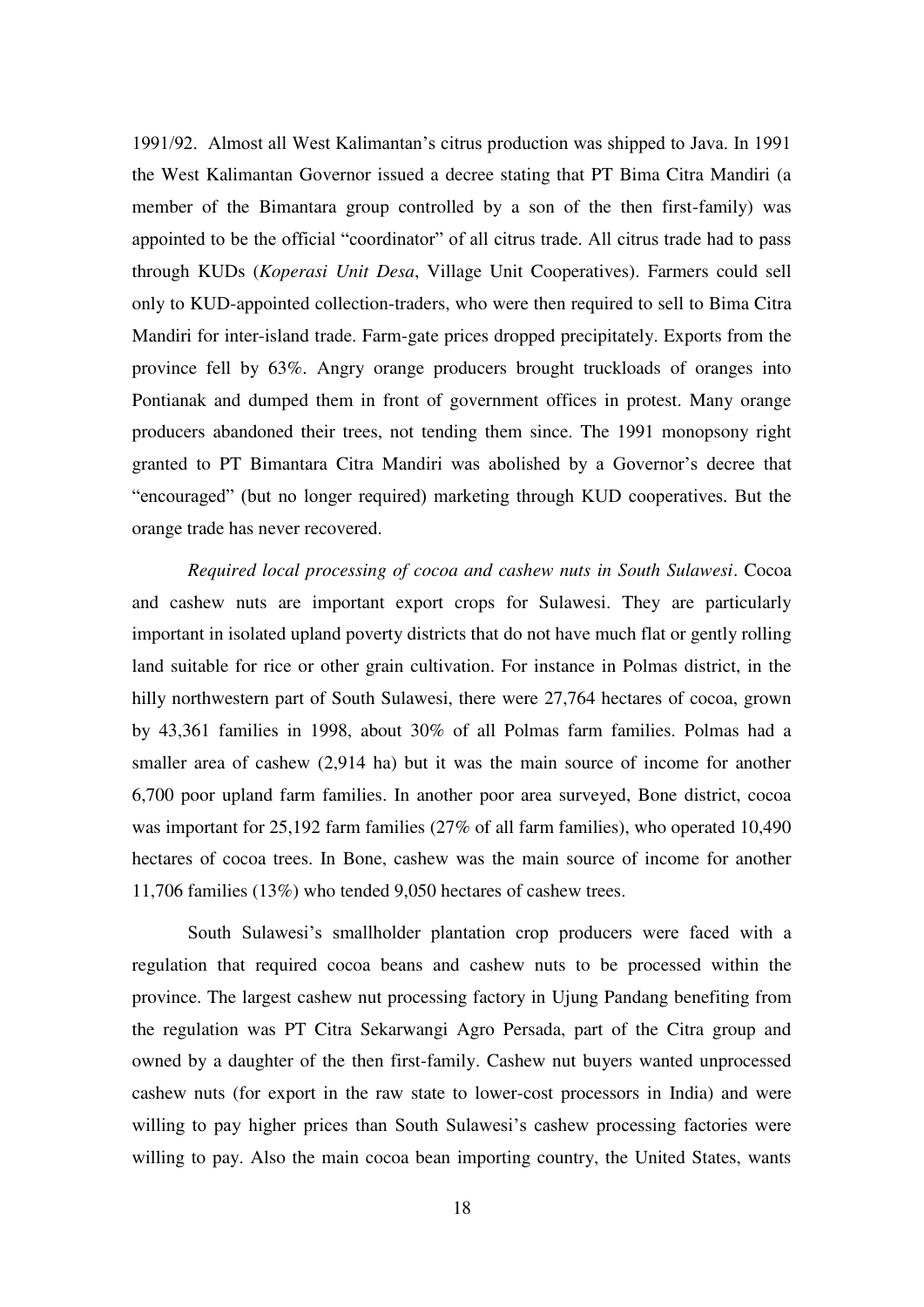only unfermented cocoa beans. Required local processing in this case was not valueadding but instead was value-subtracting.

After experiencing the impact of *de facto* deregulation, the cocoa bean and cashew nut processing industries tried again in 1999 to ask government to force highcost local processing. It requested the government to impose a 20% to 30% export tax on unprocessed cocoa beans and cashew nuts to help guarantee supplies of raw materials to existing (favored) processing factories. By this time elements of civil society were more vocal about the impact of government-created marketing restrictions. Many saw this move as one-sided, helping local processing firms but harming farmers, forcing down the farm-gate price received. The Cocoa Association of Indonesia (*Askindo*) objected strongly to the proposal, as did both the Indonesian Farmers Union (HKTI) and the Association of Indonesian Food and Beverage Producers. Only the Cashew Nut Industry Association of Indonesia supported the move to impose an export tax. The secretary-general of this association stated that the farm-gate price of cashew nuts was rocketing upward, benefiting the farmers, to the detriment of processors. As of July 2001, it appears that the lobbying by the Association has not been successful and there are no new export taxes on cashew nuts. There are also no new export taxes on cocoa beans.

*Clove Marketing*. Cloves were an important source of income for upland farming areas in Sulawesi. For instance in impoverished Polmas in South Sulawesi, cloves were the main source of income for 2,000 farming families (growing 882 ha). In another district studied in South Sulawesi (Bone), cloves were also important, grown by 5,776 families operating about 4,000 hectares. Cloves were even more important in North Sulawesi. A total of 43,000 hectares was planted to cloves, but by the period just before deregulation only 20,000 ha were productive, producing just 7,000 tons. The remaining 23,000 hectares of clove plantations had been largely abandoned because of the disincentive effect of low farm gate prices.

Before deregulation, clove producers were required to sell their clove output to a much-criticized Clove Marketing Board (*Badan Penyangga Pemasaran Cengkeh* or BPPC), controlled by another son of the then first-family. Clove prices at the producer level plummeted, but clove prices to the *kretek* cigarette manufacturers in Java did not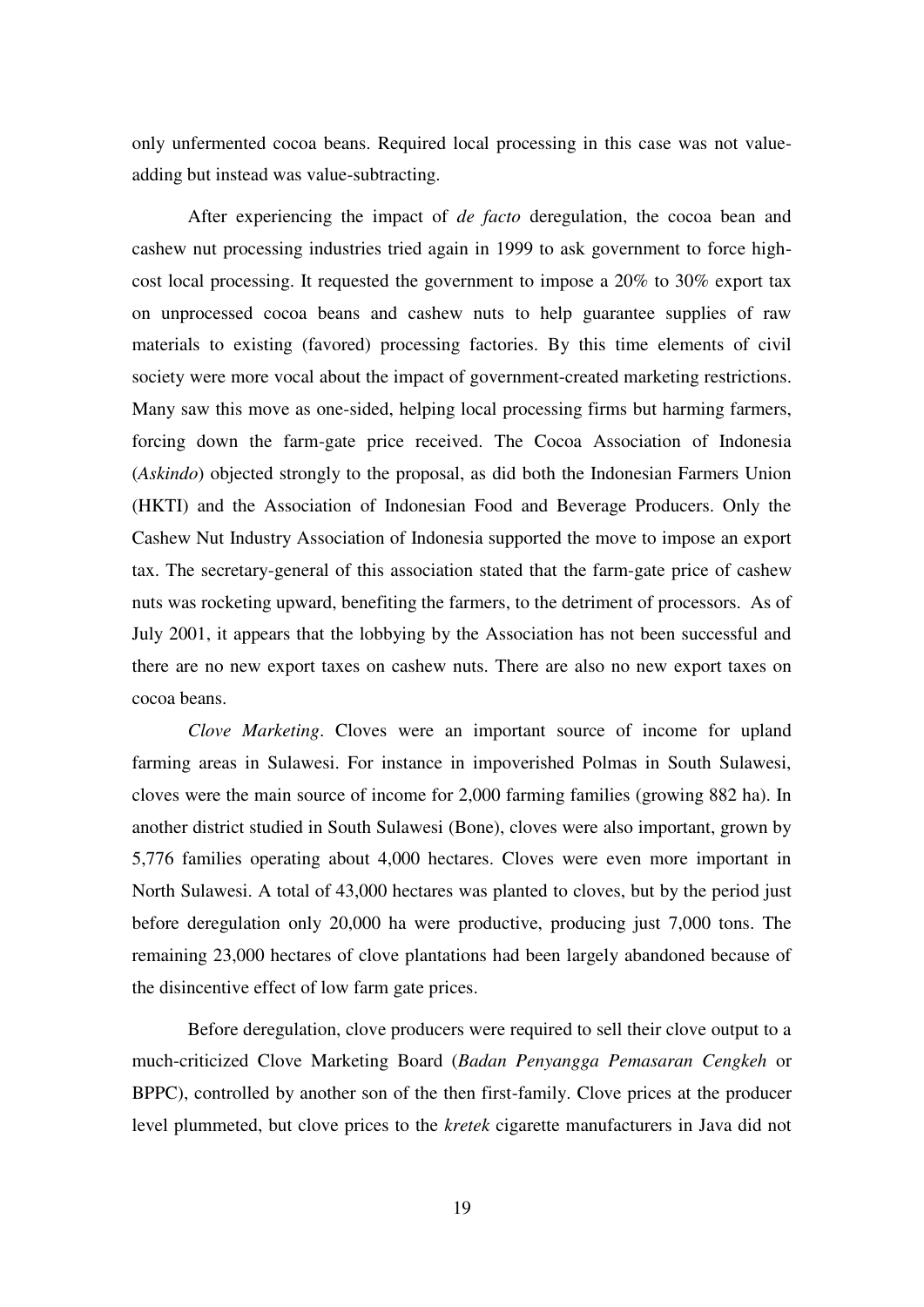fall commensurately. There was suspicion of super-normal profits made by the BPPC monopsony right holder, whose accounts were never made transparent.

The measures taken to break the power of the clove marketing board appear to have been both complete and effective. Presidential Decree No. 21/1998 established the right of all farmers to sell cloves to anyone, and for traders to buy cloves from all agents at a freely determined market price. An instruction letter from the Minister of Industry and Trade supported this Presidential Decree. The National Clove Board wound up its affairs by the end of June 1998, after which time supervision of clove trade became the responsibility of the Director General of Domestic Trade. A site investigation in North Sulawesi showed no residual trace of the Clove Support and Marketing Board monopsony. Farmers and traders said the trade is now free from interference by the government.

*Smallholder Tea Processing in West Java*. Tea is an important export crop for Indonesia. Exports in 1998 earned \$108 million. West Java is the most important producing province. In the 1980s PT Tehnusamba Indah, a company controlled by a crony of the then first-family, built four tea-processing factories in West Java, a region known already to have excess processing capacity (tea area had declined over the years). Farmers said Tehnusamba's factories offered lower prices than competitors for fresh tea leaves and so they declined to sell to them. In 1990 the Governor of West Java issued a letter instructing District Heads to implement *rayonisasi,* or market "rationalisation", which prescribed area allocations for the collective buying of fresh tea leaves. The District Heads in turn issued letters telling farmers near Tehnusamba factories to sell only to Tehnusamba, thus creating a local monopsony position.

The letter from the Governor of West Java requiring this geographic market allocation for fresh tea-leaves has never been formally withdrawn. Also district government market-area-allocation letters in favor of Tehnusamba have not been cancelled. But farmers now disregard these instructions and sell to whomever they want. This is one example where legislation was created to benefit private parties with political clout.

*Inter-Island Livestock Trade*. Inter-island livestock trade is important for farmers in the dry provinces of West and East Nusa Tenggara. These relatively poor islands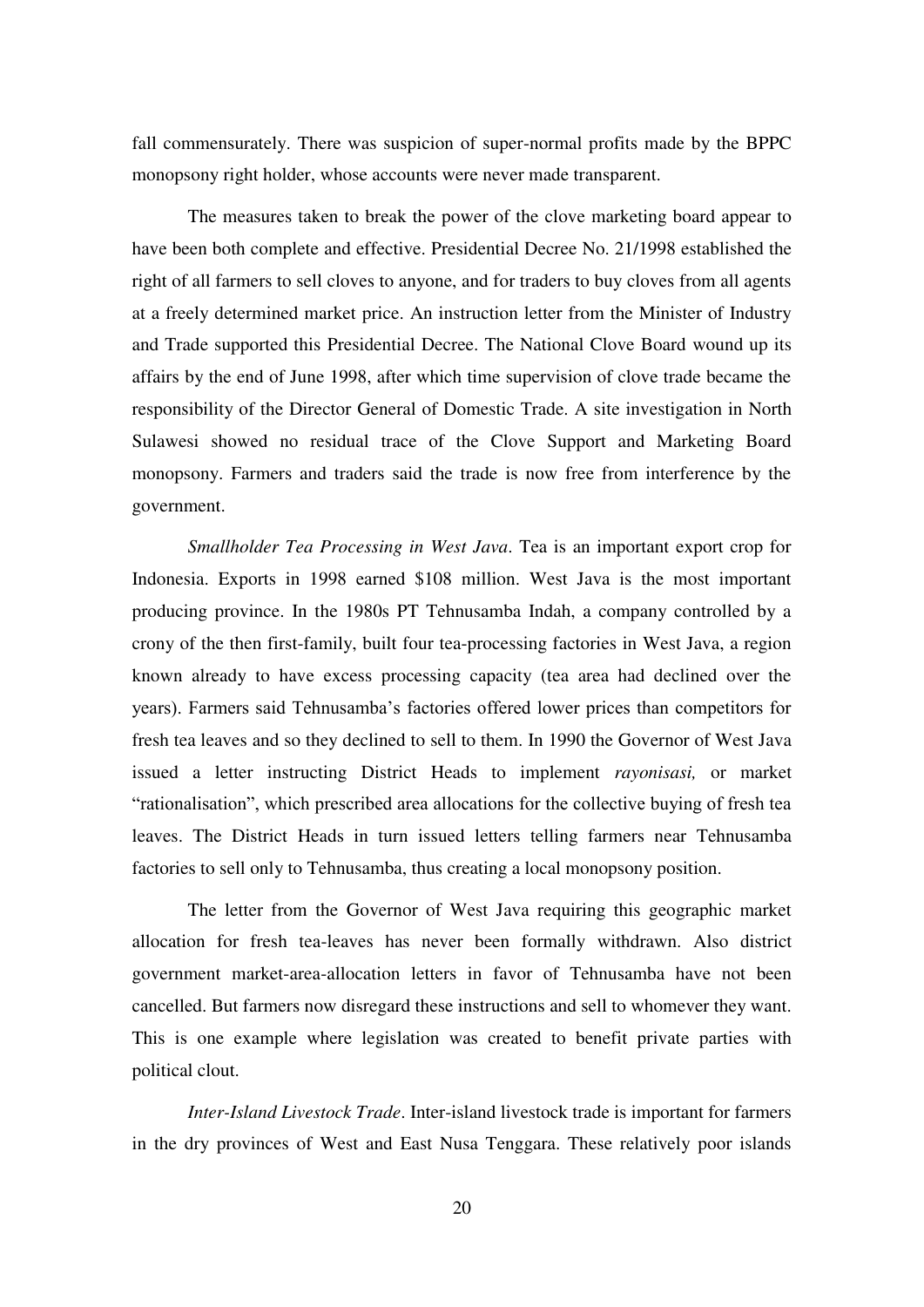export livestock, mostly to Java. In 1998 NTT had a large livestock population of 803,000 head (almost all cattle). Producing slaughter cattle for market was important to more than 200,000 NTT farmers (although this is merely a rough estimate). In NTB the large livestock population was 470,000 head and was a major source of income for more than an estimated 150,000 farmers. Mostly of NTB's cattle were on Lombok Island (280,000 head).

Livestock trade was subject to both local trade taxes and inter-island shipping quotas. By mid 1997, just before the crisis, East Nusa Tenggara cattle farmers and traders had to pay a total of US\$ 40 per head through 16 different kinds of taxes and levies, amounting to about 13% of the farm-gate value of a slaughter animal. On Lombok Island in West Nusa Tenggara farmers and traders paid 24 different taxes and *retribusi* on livestock trade: 3 to central government, 9 to the province and 12 to the district. The total cost was about \$31 per head in taxes and levies, or 5% of the \$570 farm-gate value of a typical slaughter animal. In Bima (Sumbawa Island), traders and farmers had to pay the same 3 central and 9 provincial taxes and levies, plus 18 district charges. In South Sulawesi traders bringing cattle from Bone to Ujung Pandang (5 hours away) had to pay 31 different taxes and levies along the road. Of these, 6 were legal and 25 illegal. Twenty of the posts charging illegal levies were police and military checkpoints. The sum paid represented about 4% of the farm gate value of the typical animal. A tandem-trailer truck carrying 18 head of cattle from Bone to Ujung Pandang had to be prepared to pay \$228 in taxes and levies.

Until deregulation in 1998, the Ministry of Agriculture's Director General of Livestock set inter-island livestock trade quotas. These severely limited the number that could be marketed to at most about 5% to 6% of the local livestock populations. In fact, a well-managed herd in NTT should be able to reach between 10% and 13% off-take from a stable livestock population (ACIAR, January 1998) under extensive grazing, not intensive stall-feeding management systems. Each year the DG issued a letter giving provinces annual maximum quotas for shipments. He even determined destinations (not permitting NTT to ship to East Kalimantan despite high prices and a shortage of beef for instance). Trade was restricted. The cattle quota for NTT kept decreasing each year, from 67,000 head in 1994 to only 41,000 head in 1997. The livestock populations were increasing, but the opportunity to market was decreasing. Livestock (and meat) prices in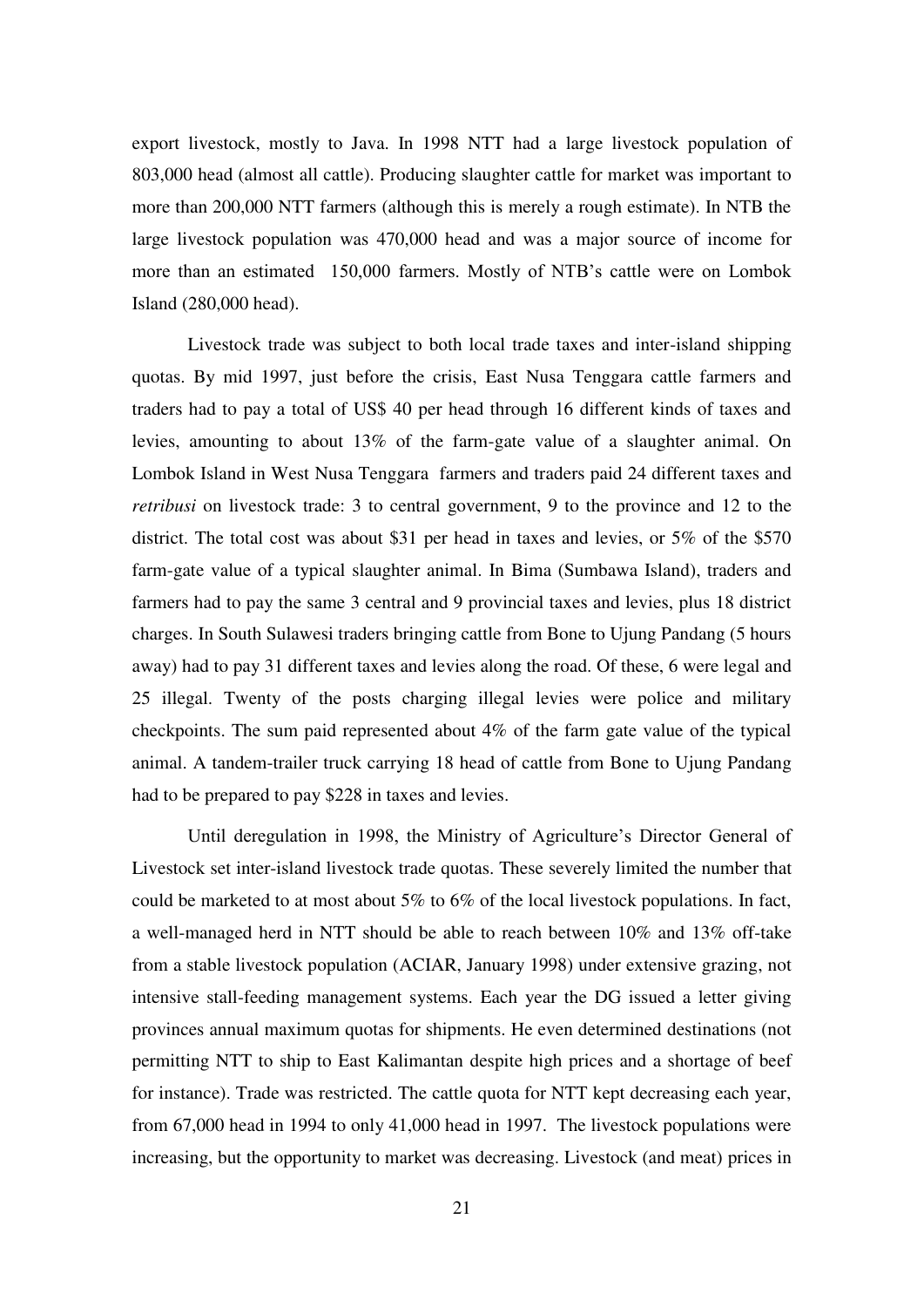Jakarta rose and farm-gate prices in the outer islands fell as a result of this quota system. A large price wedge was formed, that benefited only the inter-island shipping quotaright holders.

#### **4.2.2. Decentralization Era**

Efforts to reform various market distortions that proliferated in the 1980s and 1990s gained momentum between 1998 and 2000, in particular after the fall of the New Order government. This is understandable as many of the distortions were created by or related to the then first-family or their cronies. These reforms have had some successes, resulting in improving prices received by farmers. However, the implementation of a wide-ranging decentralization and regional autonomy policy – which granted much power to district government – starting in 2001 seems to have reversed the trend. Various forms of market distortions, which have been dismantled previously, now have revived. The only difference is that now most of the distortions are created by the district governments rather than the central government as has been the case in the past. This section discusses some examples of the new forms of bad governance but with same adverse consequences for the poor.

*The costs of transporting goods from North Sumatra to Jakarta*. <sup>13</sup> The abundant agricultural commodities from the Karo district in North Sumatra are mostly perishable goods. Therefore, it is crucial to secure smooth and rapid distribution of these goods to maintain both the quality and the selling price at the consumer level. Consequently, farmers and traders will make every effort to expedite the delivery of these goods to the buyers, even if they have to pay various taxes and levies *en route*. These additional charges will add to the distribution cost, and eventually will lead to a higher price at the consumer level. The amount of the levies extracted is determined by measuring the tonnage of the truck at various weighing stations along the routes. Table 1 illustrates the number of weighing bridges and the amount of taxes and levies paid by a truck driver at each location traveling from Kabajahe, Karo district to Jakarta. A truck driver who regularly carries oranges from Kabupaten Karo to Jakarta reports that there are at least 16 truck weighing stations and several other levy checkpoints that have to be passed along the route. The table shows the number and amount of "fines" paid by truck

 $\frac{1}{2}$ 

<sup>&</sup>lt;sup>13</sup> Summarized from Usman *et al.* (2001b).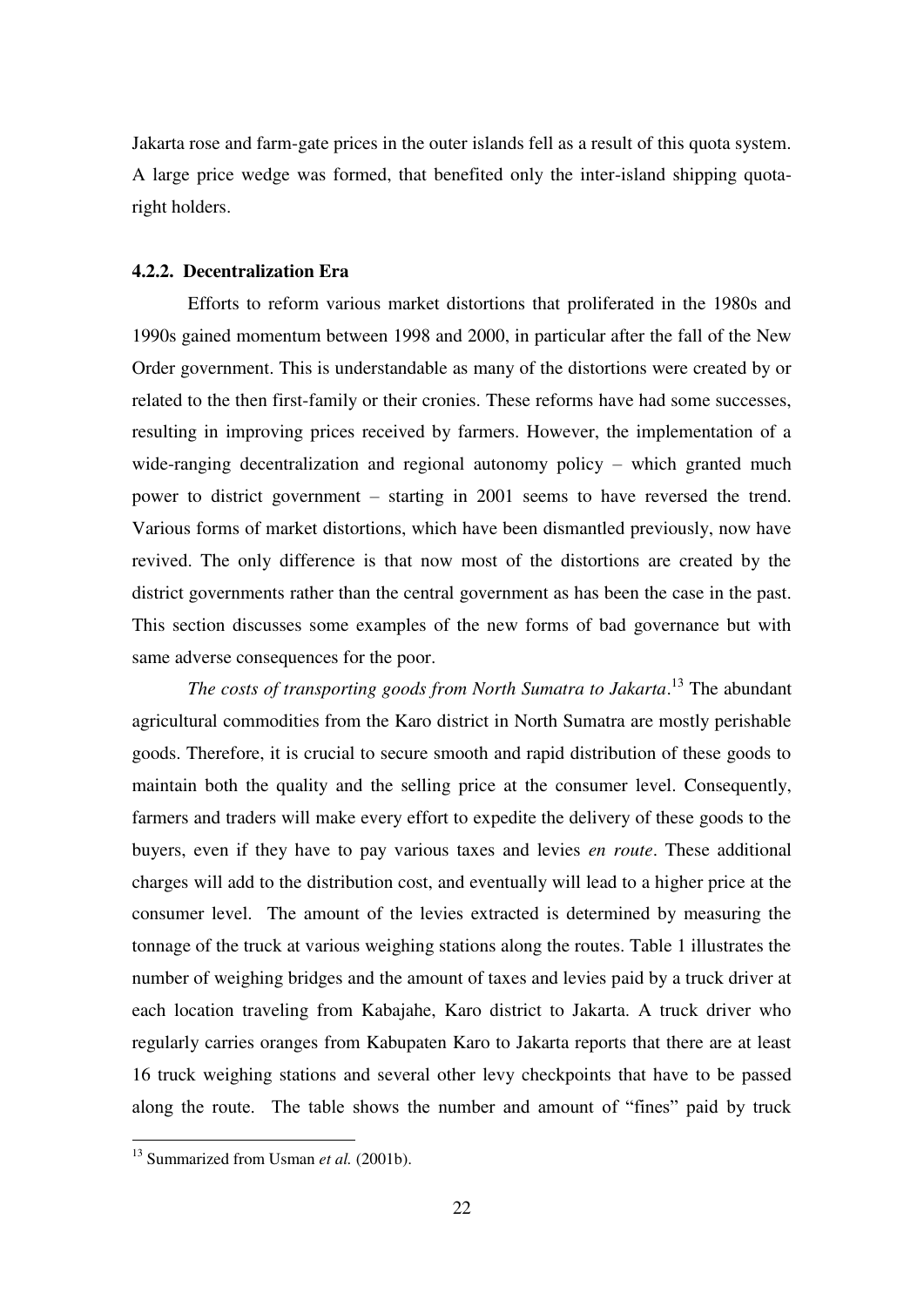drivers – both those who comply and those who do not comply with the weight limit at each station.

| Province         | Number of       | Amount of fines           | Remarks                           |  |
|------------------|-----------------|---------------------------|-----------------------------------|--|
|                  | <b>Stations</b> |                           |                                   |  |
| 1. North Sumatra | 4               | $Rp5,000 - 10,000$ for    | Per ton of excess weight          |  |
|                  |                 | each ton of excess weight |                                   |  |
| 2. Riau          | $\overline{2}$  | Rp60,000, paid by all,    | Fines have to be paid by both     |  |
|                  |                 | irrespective of weight    | complying and non-complying       |  |
|                  |                 | trucks.                   | vehicles, plus additional road    |  |
|                  |                 |                           | levies:                           |  |
|                  |                 |                           | $-Rp2,500$ (6-ton truck)          |  |
|                  |                 |                           | $-Rp3,500$ (8-ton truck)          |  |
| 3 .Jambi         | $\overline{2}$  | Rp60,000, paid by all     | Plus additional road levies:      |  |
|                  |                 | trucks                    | $-Rp2,500$ (6-ton truck)          |  |
|                  |                 |                           | $-Rp3,500$ (8-ton truck)          |  |
| 4. South Sumatra | 5               | Fine of $Rp15,000$ for    | In addition to the possibility of |  |
|                  |                 | each ton of excess weight | receiving a fine, there are also  |  |
|                  |                 |                           | road levies:                      |  |
|                  |                 |                           | $-Rp2,500$ (6-ton truck)          |  |
|                  |                 |                           | $-Rp3,500$ (8-ton truck)          |  |
| 5. Lampung       | 3               | Fine of $Rp15,000$ for    | In addition to the possibility of |  |
|                  |                 | each ton of excess weight | receiving a fine, there are also  |  |
|                  |                 |                           | road levies:                      |  |
|                  |                 |                           | $-Rp2,500$ (6-ton truck)          |  |
|                  |                 |                           | $-Rp3,500$ (8-ton truck)          |  |

# TABLE 1 The Costs Incurred by Truck Drivers at Weighing Stations on the Way from North Sumatra to Jakarta

It is estimated that the total amount of levies (official and non-official) paid to transport oranges from Kabanjahe to Jakarta ranges from Rp268,500 to Rp1,008,500. Paying the lowest amount would only be possible if the truck complies with its permitted capacity. Nevertheless, even when trucks comply with the regulations frequently drivers still have to pay levies. As a result it is common for truck drivers prefer to carry loads that exceed the trucks legal capacity. The estimated value of the load of one 8-ton truck of oranges transporting approximately 120 baskets @ 65 kg at the farm gate price of Rp1,800 for grade A, B, C, and D oranges is Rp14,400,000. Hence, the total value of the transported goods paid out in taxes and levies is between 2% to 7%.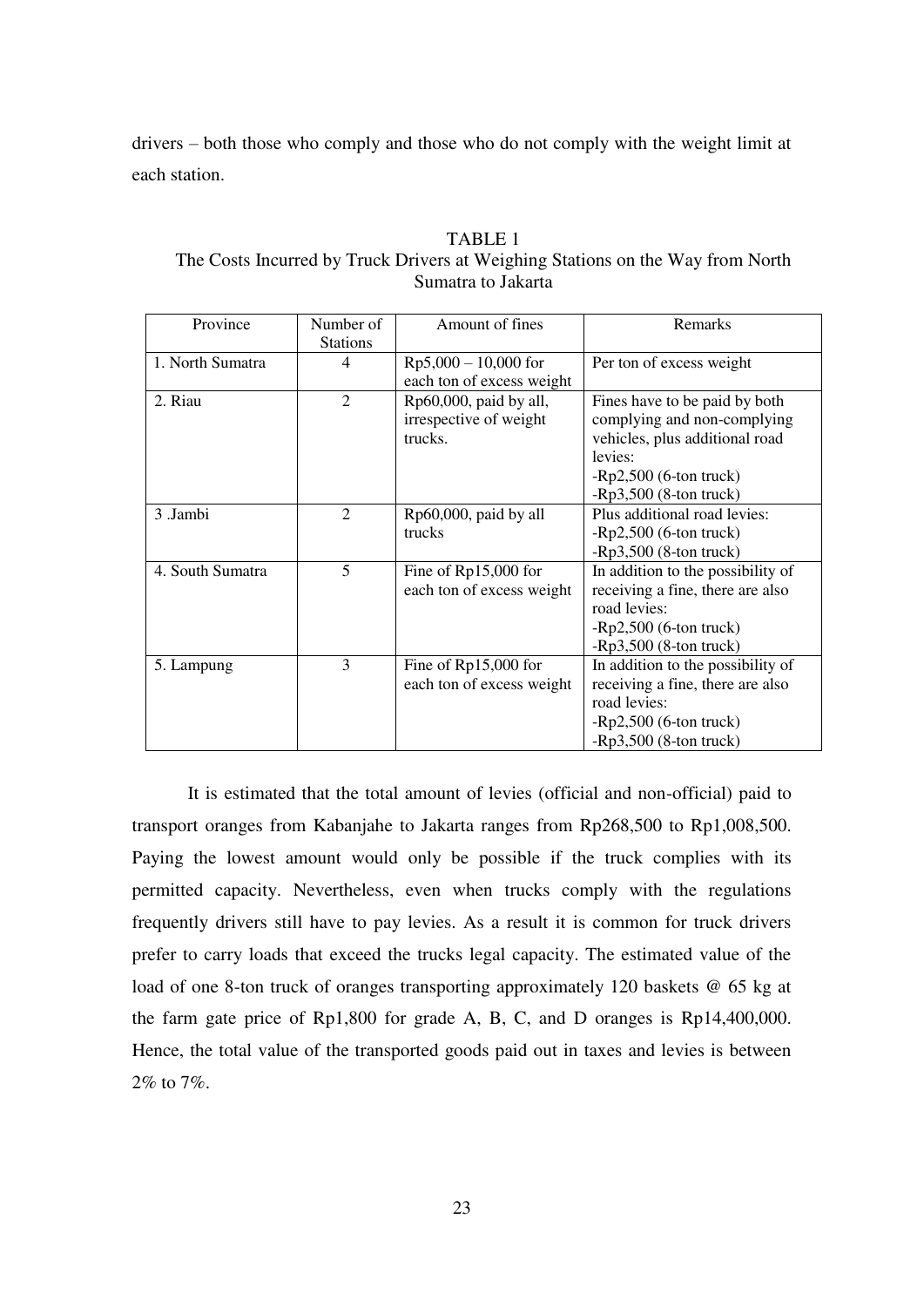*Heavily taxed plantation sector in North Sumatra*. <sup>14</sup> While the North Sumatra provincial government has not profited directly from the plantation sector, the commodities produced in this industry have been the target of various levies, at the both the local (*kabupaten)* and the central level of government. Levies are imposed on the plantation industry starting at the production level, through to distribution and marketing of their products. According to the latest inventory released by the management of the Association of Indonesian Rubber Producers (Gapkindo) in North Sumatra, there are at least nine kinds of official levies imposed on rubber commodities (see Table 2).

| <b>Activities</b> | Types of levies                            | Tariff and location           | Remarks/Problems            |
|-------------------|--------------------------------------------|-------------------------------|-----------------------------|
|                   | Land and                                   | Rp60-130 thousand/ha          | Tax valuation too high,     |
|                   | <b>Building Tax</b>                        |                               | annual increases            |
|                   | <b>Street lighting Tax</b>                 | 10% of total electricity      | Tax base too high. Also     |
| Production        |                                            | capacity used, in certain     | applied to electricity      |
| support           |                                            | kabupaten/kota                | generators installed in the |
|                   |                                            |                               | premises.                   |
|                   | Ground and<br>3.                           | Rp2-5.4 million/month         |                             |
|                   | <b>Surface Water Levies</b>                |                               |                             |
|                   | 4. Hinder                                  | Rp4.2 million/year in Deli    |                             |
|                   | Ordonantie Tax                             | Serdang                       |                             |
|                   |                                            | Rp1.75 million/renewable      |                             |
|                   | 5. Fees for taking                         | Rp450 thousand/sample, 3      | The official charge from    |
| Processing        | <b>Effluent Samples</b>                    | samples/month in South        | the Department of Health    |
|                   |                                            | Tapanuli                      | Laboratory is only Rp44     |
|                   |                                            |                               | thousand/sample.            |
|                   | 6. Market Levies                           | Rp6/kg in Asahan              |                             |
|                   |                                            | Rp20/kg in Langkat            |                             |
| Marketing         |                                            | Rp3/kg in Deli Serdang        |                             |
|                   | 7. Compulsory                              | Rp10/kg in Asahan             |                             |
|                   | Contributions from                         |                               |                             |
|                   | <b>Plantation Estates</b>                  |                               |                             |
|                   | 8. Levies on the                           | Rp300/m3 in Deli Serdang      |                             |
|                   | logging or use of                          |                               |                             |
| Others            | <b>Rubber Timber</b>                       |                               |                             |
|                   | 9. Compulsory Third                        | Voluntary at provincial level |                             |
|                   | Party Contributions                        |                               |                             |
|                   | 10. Levies from the Department of Manpower |                               |                             |

TABLE 2 Types of official levies on rubber commodities in North Sumatra

Sources: Gapkindo North Sumatra, 2001.

-

<sup>&</sup>lt;sup>14</sup> Summarized from Usman *et al.* (2001a).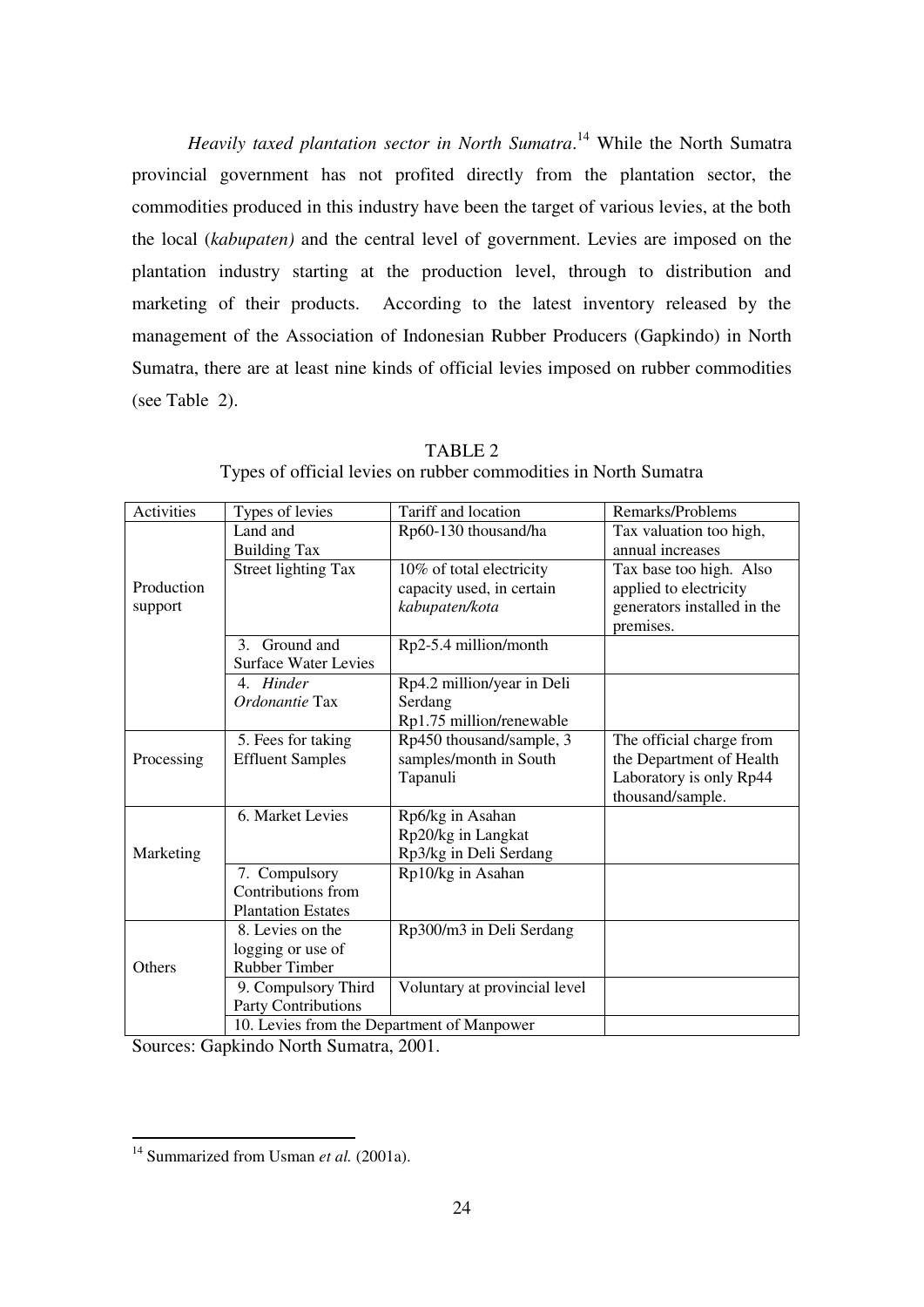*Non-Tariff Trade Restriction in North Sulawesi*. <sup>15</sup> The implementation of decentralization and regional autonomy has resulted in several major changes in the way that local governments exercise their autonomous rights. One of these changes has been that local governments are creating a larger number of new local laws. In the case of North Sulawesi, so far only the provincial governments have begun to create regulations that result in non-tariff barriers. However, there are also indications that district governments are also proposing to create non-tariff regulations at this level. The following is an example of non-tariff barrier found in the Province of North Sulawesi concerning regulation on pharmacies, outlined in the Governor's Decree No.4dz/03/891, 13 September 2001 (Temporary Postponement of the Establishment of Large Pharmacies in North Sulawesi). The Province of North Sulawesi has placed restrictions on the ownership of pharmacies by those who do not reside in North Sulawesi, with the aim of protecting local entrepreneurs. The following is a summary of the contents of the Governor's Decree:

- 1) Licenses for Large Pharmacies in the Province of North Sulawesi are only to be issued to those large businesses with a central office, which own or control assets, and whose owners reside in North Sulawesi. However, these licenses are not to be issued to those who reside outside of the Province of North Sulawesi, even though they may own and control assets within the province. Instead they are to be accorded the status of Large Pharmacy Branches or Representatives.
- 2) Large pharmacies must own a building or business location in accordance with the stipulations on ownership status.
- 3) Large local pharmacies are to be given priority as partners with the government in acquiring pharmacies with a value of up to Rp4 billion.
- 4) The establishment of Large Pharmacy Branches has to be based on the recommendation of the North Sulawesi Association of Large Indonesian Pharmacies.
- 5) The management of the North Sulawesi Association of Large Indonesian Pharmacies is to be comprised of members of the organization who originate from within the region.
- 6) Apart from the managers, local residents are to be prioritized in the staffing of the Large Pharmacy Branches.

 $\frac{1}{2}$ 

<sup>&</sup>lt;sup>15</sup> Summarized from Usman *et al.* (2001a).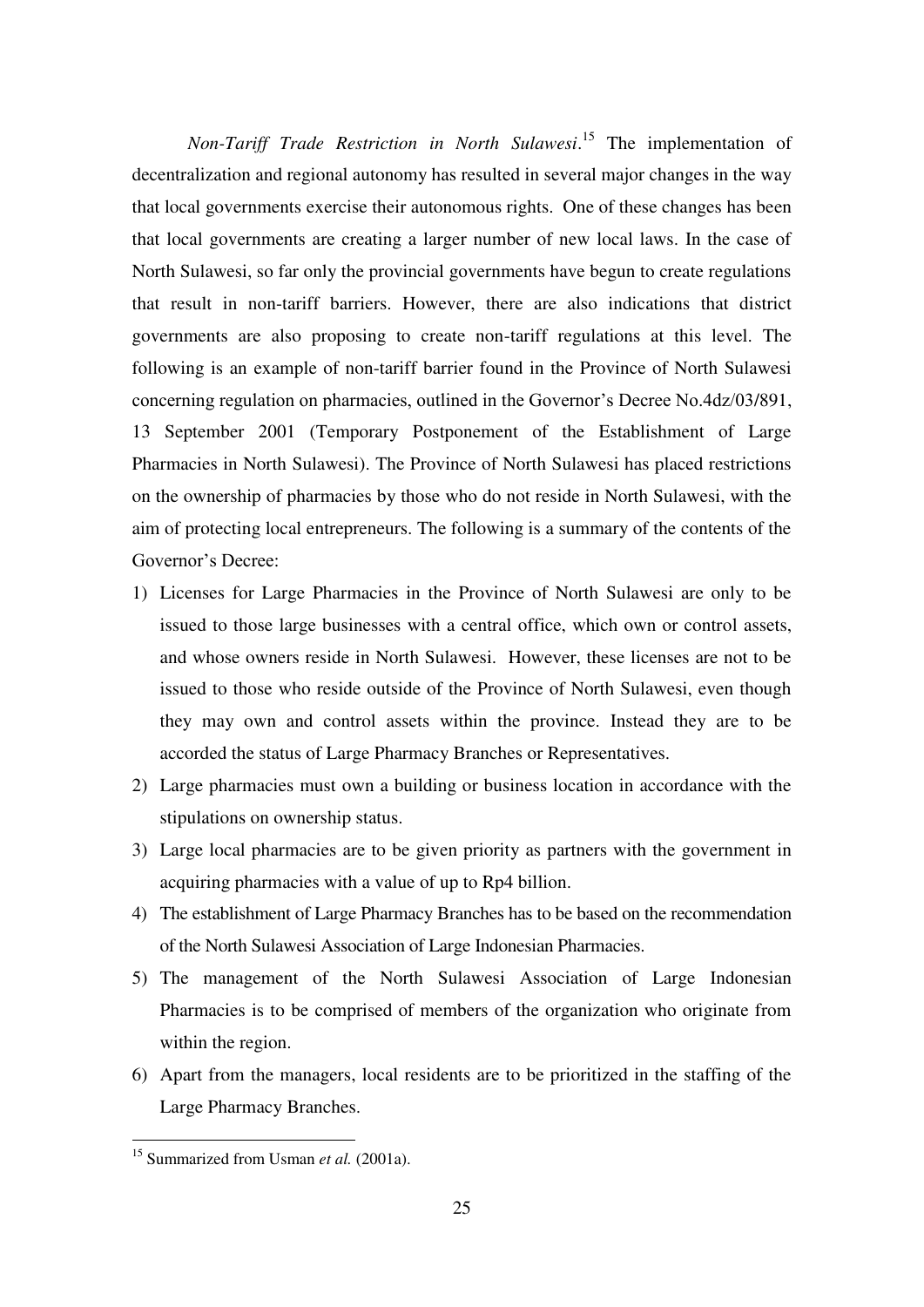7) The Large Pharmacy Branches will be encouraged to form partnerships with large local pharmacies in order to distribute their products throughout North Sulawesi.

This situation suggests that there is some justification for emerging concerns regarding policies discriminating against people from outside the region in the interest of 'local sons' at the expense of the consumer as they have to pay higher prices resulting from the less competitive market.

*Organized Thugs in West Java*.<sup>16</sup> Until now, the government could not resolve the problem of illegal fees in the streets imposed by both thugs and corrupt police officers. For instance, research in Jonggol and Purwakarta districts shows that the practice of thuggery in the street is very common in which each truck is required to pay Rp 300,000 per year to the thugs. These thugs are organized in groups that control specific areas. As evidence that a passing truck has "paid" the fees, usually a sticker that states the codename of the head of the thug groups is posted at the truck's body. Trucks also became targets of illegal fees when they enter the main market in Jakarta. Fees at the terminal also tend to be higher than what is stated in the official rules, with an excuse of covering the salary of part time/volunteer workers. The rampant thuggery and illegal fees that are illicitly "supported" by the district government and the police shows the weak supremacy of the law and protection of society, especially that of the poor.

*Bureaucrats Interests Above that of the Poor in Budget allocation in West Nusa Tenggara*. <sup>17</sup> Conceptually, public policy of the government of the district of West Lombok in West Nusa Tenggara is focused on increasing the welfare of the poor people living in the district. This is done by strengthening the human capital through investment in health and education and improvement of economic conditions of the poor through "the people's economy", which correlates with the purpose of regional autonomy. However in practice, this noble mission is not carried out as planned, this could be seen in the budget allocation that still puts the bureaucrats' interests above others.

Some of the district government's budget allocation policy could be seen in the 2002 district budget (APBD). In 2002 the government of the district of West Lombok allocated Rp 2,6 billion for offical car purchases and Rp 780 million for official

-

<sup>16</sup> Summarized from Usman *et al.* (2002).

<sup>&</sup>lt;sup>17</sup> Summarized from Mawardi *et al.* (2002).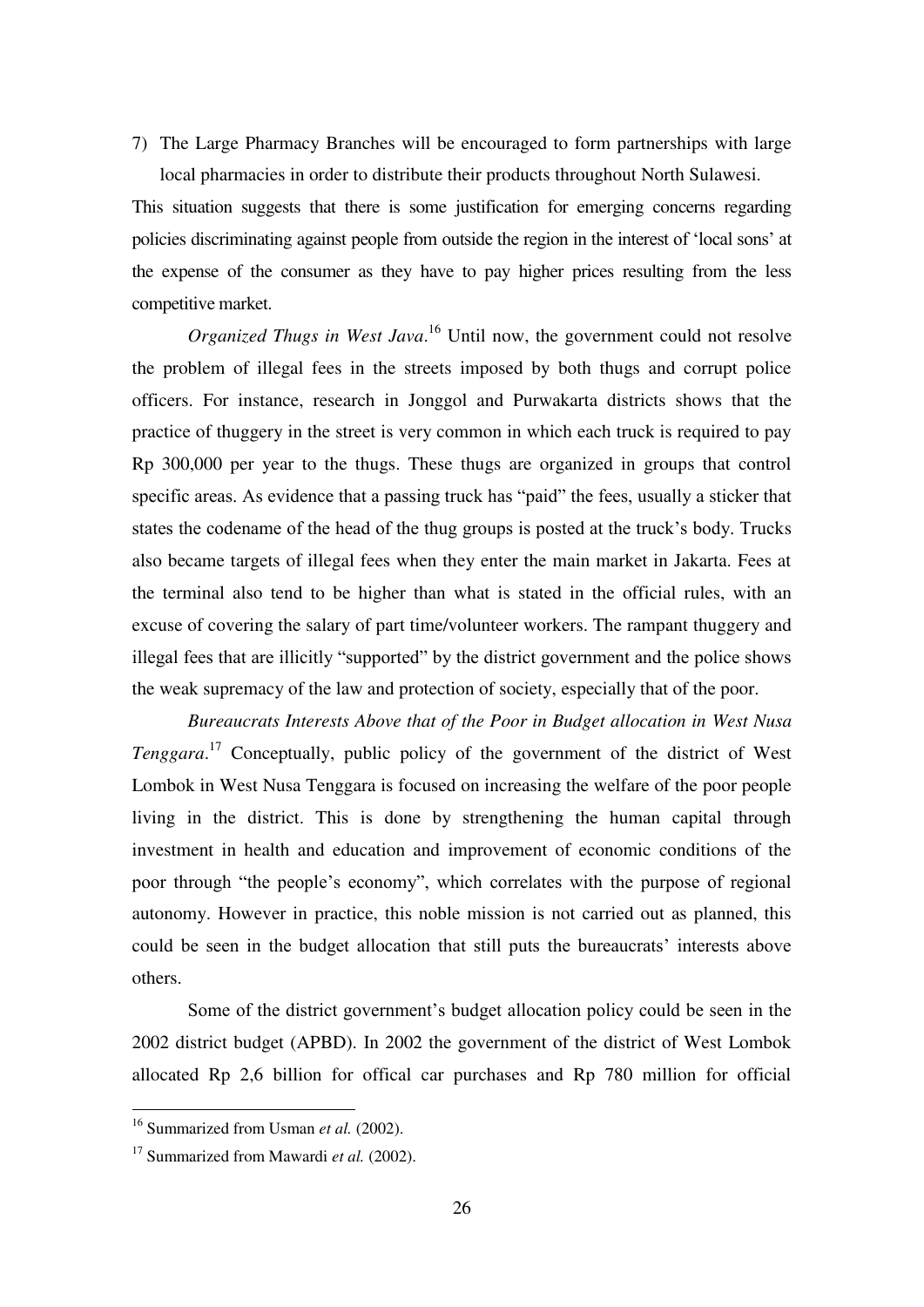motorbikes purchases. In addition, there was a huge increase in the allocation to the district parliament (DPRD) from Rp 2 billion (equals to Rp 3,8 million per month for each DPRD members) in fiscal year 2000 to Rp 3,4 million (equals to Rp 6,4 million per month for each DPRD members) in fiscal year 2002. At the same time, budget allocation for the general public interests that supposed to be the main priority of the district government tends to be ignored, for instances:

- 1) The allocation for the village development fund which was Rp 10 million in the 2000 budget was not included in the 2001 district budget, with the excuse that the government "forgot" to include it. In the 2002 budget year the fund had been allocated, but until April it had not been received by the villages.
- 2) In 2002, the West Lombok district allocated 2,5% of its budget for the health sector, which is much smaller than the amount set on in the agreement made in August 2001 between the Health Ministry and all the district heads/majors in Indonesia. This agreement states that the district/city governments will allocate at least 15% of their budget for the health sector. According to health experts, the budget allocated for the health sector by the district/city governments today has sharply decreased from Rp 4-5 billion per year to only Rp 2-3 billion per year. This decline is confirmed by the statement of health center staff that after regional autonomy:
	- Shipment of medicine to the health centers take longer now than before regional autonomy, additionally the amount shipped is much more limited.
	- The operational fund for the health centers today is only about Rp 15 million for each health center. In the past years the operational fund for each health center was Rp 50 million, which included program assistance from the central government.
	- Most of the districts in West Nusa Tenggara are classified as areas prone to malaria and dengue fever endemics. It is very ironic that the district government budget for the health sector does not allocate additional funds to handle the problem of malaria and dengue fever.

#### **4.2.3. Social Safety Net Program During the Crisis Era**

Other examples of how bad governance has made the poor at lost can be seen from the implementation of the social safety net programs. In an attempt to negate the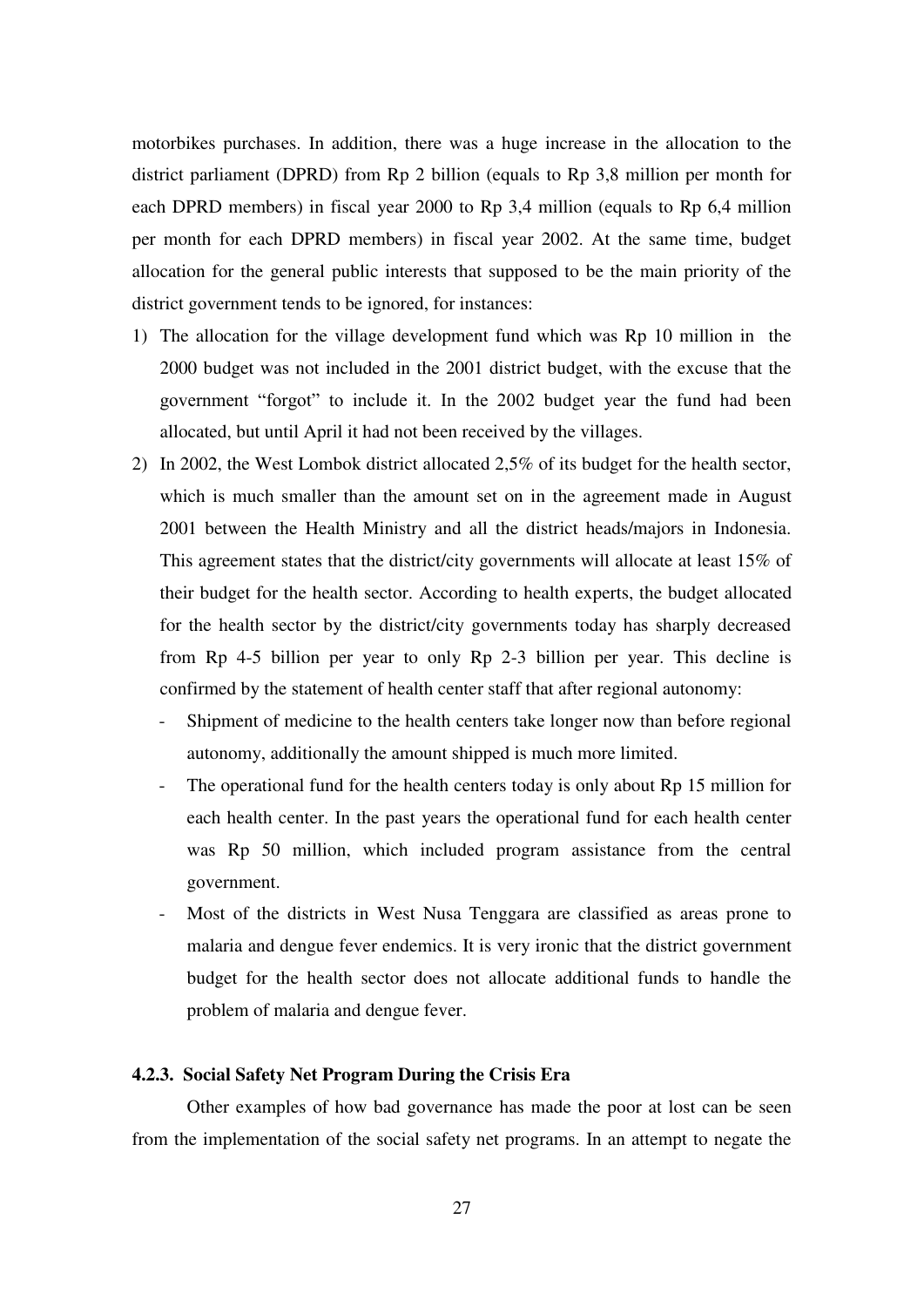potential negative social impact of the recent economic crisis, in early 1998 the government of Indonesia established social safety net programs. The programs were intended to protect both the traditionally poor and newly poor due to the crisis, which may not be able to cope with impact of the crisis without outside help. The programs were created based on four strategies: ensuring the availability of food at affordable prices for the poor, supplementing purchasing power among poor households through employment creation, preserving access to critical social services, particularly health and education, and sustaining local economic activity through regional block grant programs and extension of small scale credits.

Unfortunately, however, in many cases the target groups have been largely missed by the programs, both in terms of low coverage and being only loosely targeted in practice. The programs were plagued by problems in targeting the beneficiaries and delivering benefits to intended target groups. The programs suffered from both the problems of undercoverage – i.e. there were a large number of the poor who were not covered by the programs – and leakage – i.e. there was a large proportion of program benefits which went to the non-poor.<sup>18</sup> Figure 2 shows the coverage of various social safety net programs among the poor and non-poor population.

-

<sup>&</sup>lt;sup>18</sup> See Sumarto, Suryahadi, and Widyanti (2002).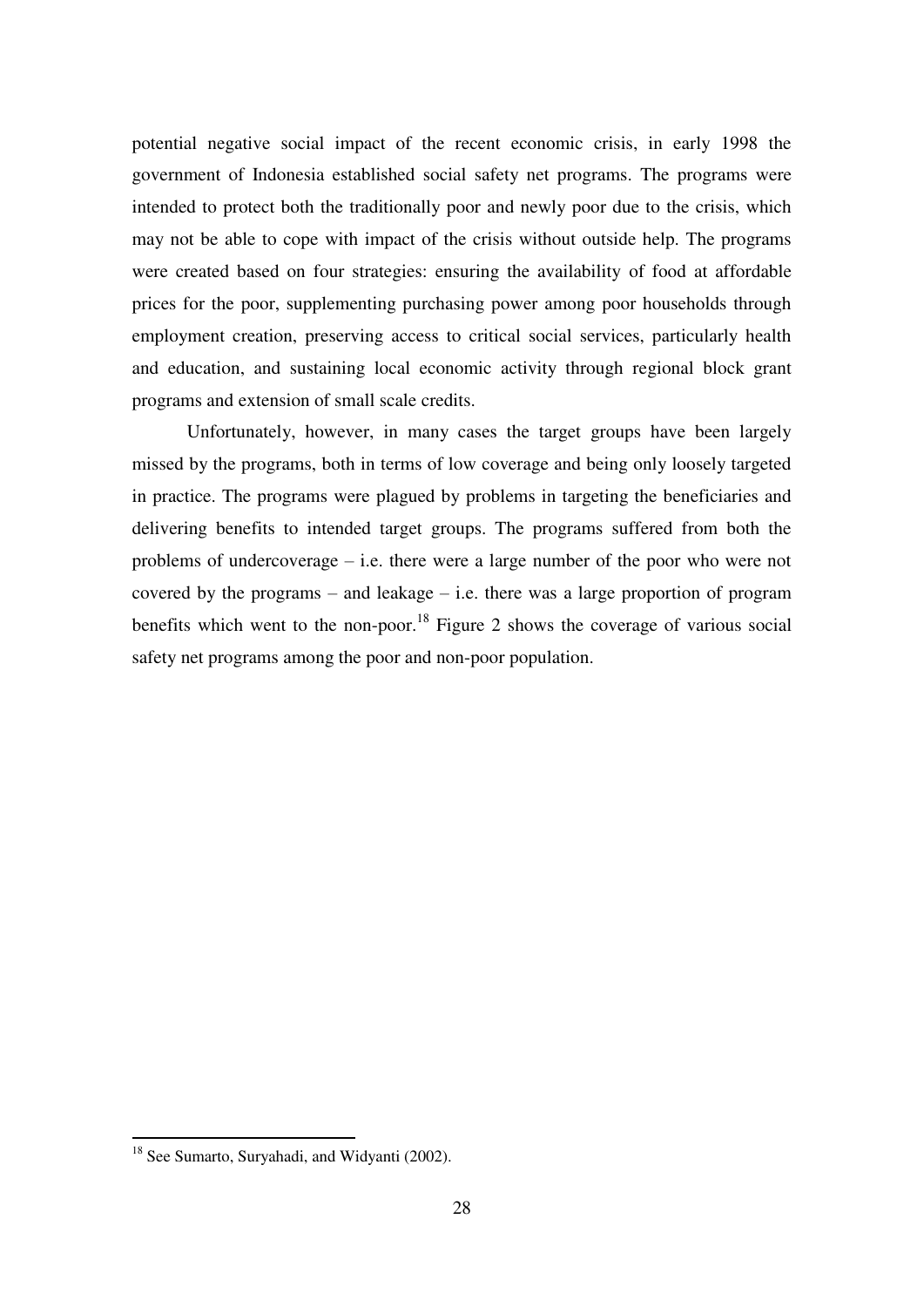

Figure 2. Coverage of Various Social Safety Net Programs

The leakage of benefits of these programs to the non-poor is clearly a lost for the poor. Due to this leakage, in some cases the poor receive less benefits than they actually entitled to, while in other cases some of the poor were completely left out from receiving the benefits of the programs. Studies on the implementation on the Indonesian social safety net programs have pointed out that in many cases the leakage occurred due to bad governance at the lowest distribution points. For example, in the sale of subsidized rice program, once the rice reached the village level, it was up to the village officials how to distribute the rice to the target group. Even though they have a list of eligible recipients, upon which the rice allocated to the village is based, often time the officials decided to distribute the rice to a much larger number of people, resulting in lower than stipulated rice receipt by each recipient, including the poor.

Another illuminating example is the health program. In this program, free medical and family planning services were provided for the poor, identified through 'health-cards' which were distributed to eligible households. A health card given to a household can be used by all members of the household to obtain free services from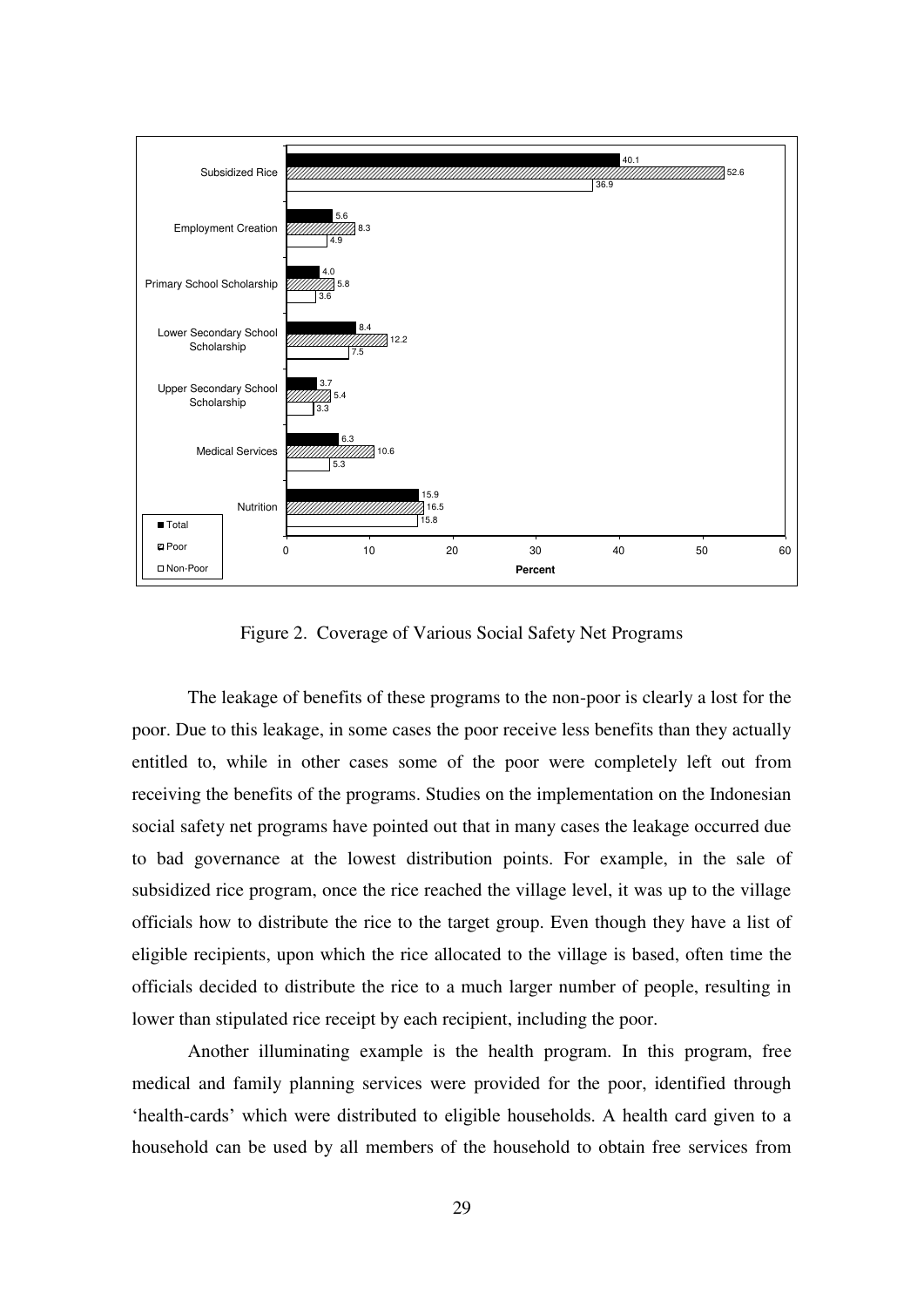designated hospitals, clinics, and health care centers for medical and family planning purposes, including pregnancy check up and birth delivery. However, in practice, households which owned health-cards did not always use the cards when a household member visited a designated provider.<sup>19</sup> Of all health-card owners who went to public hospital, only 60 percent used their health cards, while for community health center the proportion was 52 percent, for village midwife 12 percent, and for other health facilities 31 percent. It turns out that the large degree of non-use of health-cards is that because some health providers refused to honor the free services for health-card owners. The reason is because the providers were not reimbursed based on the numbers of actual services performed, but instead they received an advance lump sum payment based on a predicted demand for services.<sup>20</sup> This practice certainly hurt the poor who were in need of medical services.

## **4.3. The Impact on Poverty Reduction: More Systematic Evidence**

#### **4.3.1. Methods and Data**

Measuring good or bad governance quantitatively is difficult as it has many facets and requires a high degree of subjective judgment.<sup>21</sup> Therefore, the most common method used to measure governance is to survey selected individuals, who are deemed knowledgeable about the situation in a certain country or region, and ask them to rank the governing practices in a country or region on a predetermined scale. The answers of all surveyed individuals in a country or region can then be used as the basis for forming an index of governance in the country or region.

Since the implementation of a wide ranging district level regional autonomy policy in Indonesia, starting in January 2001, there has been growing interest in measuring good governance at the district level. Although the regional autonomy policy is still relatively nascent, there are already some large-scale national-level surveys on measuring district governance. The results of two of these surveys have been made public – they have been discussed in the previous section – and will be used in this

 $\frac{1}{2}$ 

 $19$  Even though the health-card was meant only for the poor, only 35 percents of all the health-cards distributed were given to the poor (Saadah, Pradhan, and Sparrow 2000).

 $20$  See Saadah, Pradhan, and Sparrow (2000).

 $21$  See Dethier (1999).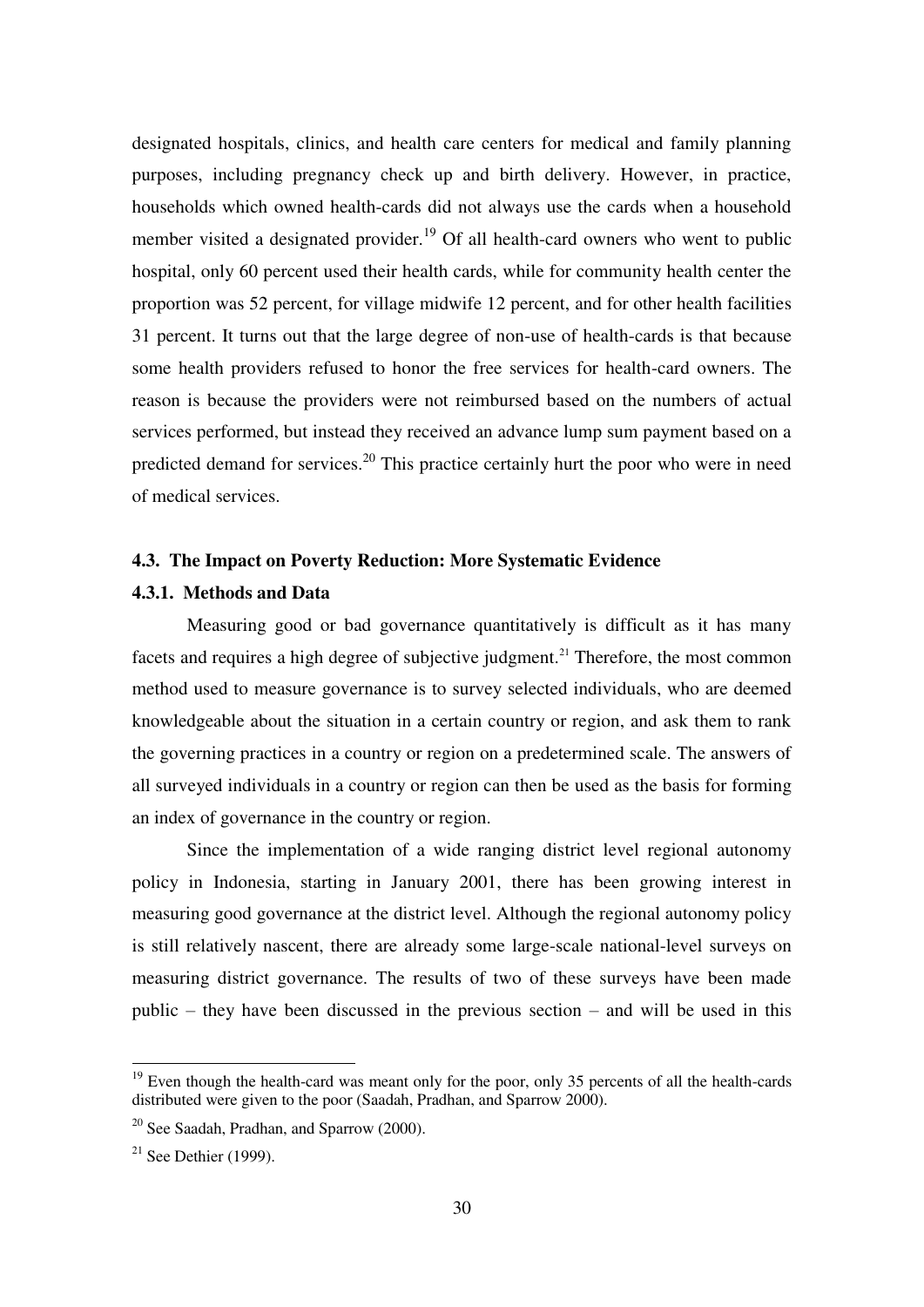study. There have been numerous other similar studies conducted on a smaller scale or in more localized settings.<sup>22</sup>

The first large scale survey was conducted by KPPOD (*Komisi Pemantauan Pelaksanaan Otonomi Daerah* or the Regional Autonomy Implementation Monitoring Committee), a body formed by the Indonesian Chamber of Commerce (KADIN). KPPOD was formed following a growing concern that since the implementation of the regional autonomy policy the district governments have rushed to issue many local regulations (Perda) that impose new taxes and levies in order to raise local revenues (PAD).

The business community was among the most adversely impacted by this trend, which has negatively influenced the investment climate in the regions. In an attempt to counteract this trend, KADIN through KPPOD created a ranking of districts based on their friendliness to the business environment and investment climate (KPPOD 2002). A yearly award is presented to the best performing district. It is hoped that the ranking and award will, on the one hand, provide an incentive to the district governments to create an environment favorable to business and, on the other, act as signals to the business community in locating their investments.

The ranking is based on a composite of district indices on local regulations, security, culture, and infrastructures. There are three indices on local regulations, each look at the aspects of production, distribution, and others. In each aspect, each district is assessed based on whether it has local regulations which are considered as "highly distortive", "distortive", "acceptable", or "supportive" to the business environment. There are two indices on security, with the first aspect focusing on law and order ("nonexistent", "weak", "existent", "good"), while the second aspect focuses on security disorder ("very high", "high", "medium", "low"). The cultural aspects include both society's attitudes and bureaucratic culture, assessing whether they are "disruptive", "less conducive", "conducive", and "very conducive" to the investment climate. Finally, the infrastructure indices include both accessibility ("very difficult", "difficult", "sufficient", "good") as well as quality of infrastructure ("very bad", "bad",

-

 $22$  Another large-scale national-level survey has been conducted by the World Bank and Gadjah Mada Univerisity. However, at the time of writing this paper, the results have yet to be made public.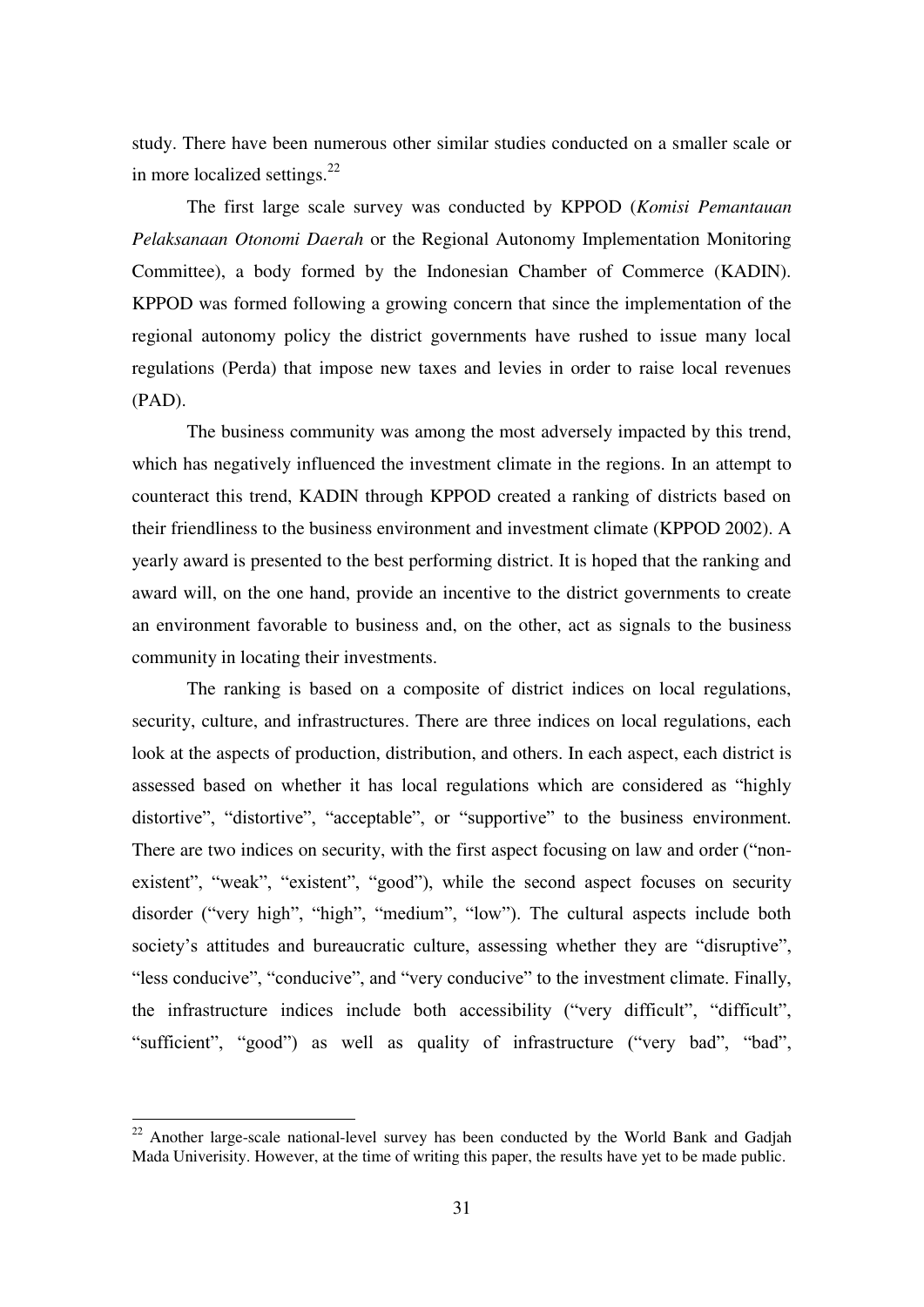"sufficient", "good"). KPPOD calculated these indices for a sample of 90 districts from all over the country.

Among these indices, the one that is most relevant to the measurement of good governance, and hence will be used in this study, is the index on bureaucratic culture. This index is an approximation of a measure on the "quality" of district bureaucracy. Assessing whether the bureaucracy is "disruptive", "less conducive", "conducive", and "very conducive" to the investment climate provides an indication of the overall quality of the bureaucracy. In their report, KPPOD explains that this bureaucratic culture index measures the degree of openness and cultural values adhered to by the district government as stipulated in its development policies, in particular those related to investments. In addition, this index measures the quality of public services from the local government to the business community. In measuring this index, KPPOD used panel judgment and expert choice methods.

The second large-scale survey was conducted by LPEM (*Lembaga Pengkajian Ekonomi and Masyarakat* or the Institute for Social and Economic Research) at the Faculty of Economics, University of Indonesia. As part of a study on the impact of the regional autonomy policy on the costs of doing business, they created six indices on additional costs, regional autonomy, government, infrastructure, pre-crisis security, and post-crisis security aspects (LPEM 2001). The indices scale from 0 to 100, with a higher index number indicating better quality or more favorable conditions for business. From these six indices, they then created a composite of cost of doing business index. LPEM studied the data from 60 districts and used the composite index to rank them based on their friendliness to the business community.

Among these indices, the index on government was the one that most closely related to the measure of good governance and, hence, will be used in this study. Four indicators were used to measure the index on government. Those are: (1) general behavior/attitude of government and bureaucracy when dealing with the private sector ("disruptive", "neutral", "conducive"); (2) progress toward the relationship between private sector and government bureaucracy ("same", "easier", "harder"); (3) checks and balancing mechanisms within the government bureaucracy ("existent", "non-existent"); and (4) the proportion of senior manager's time spent when dealing with government bureaucracy (less than 15%, between 15% and 25%, between 25% and 50%, and above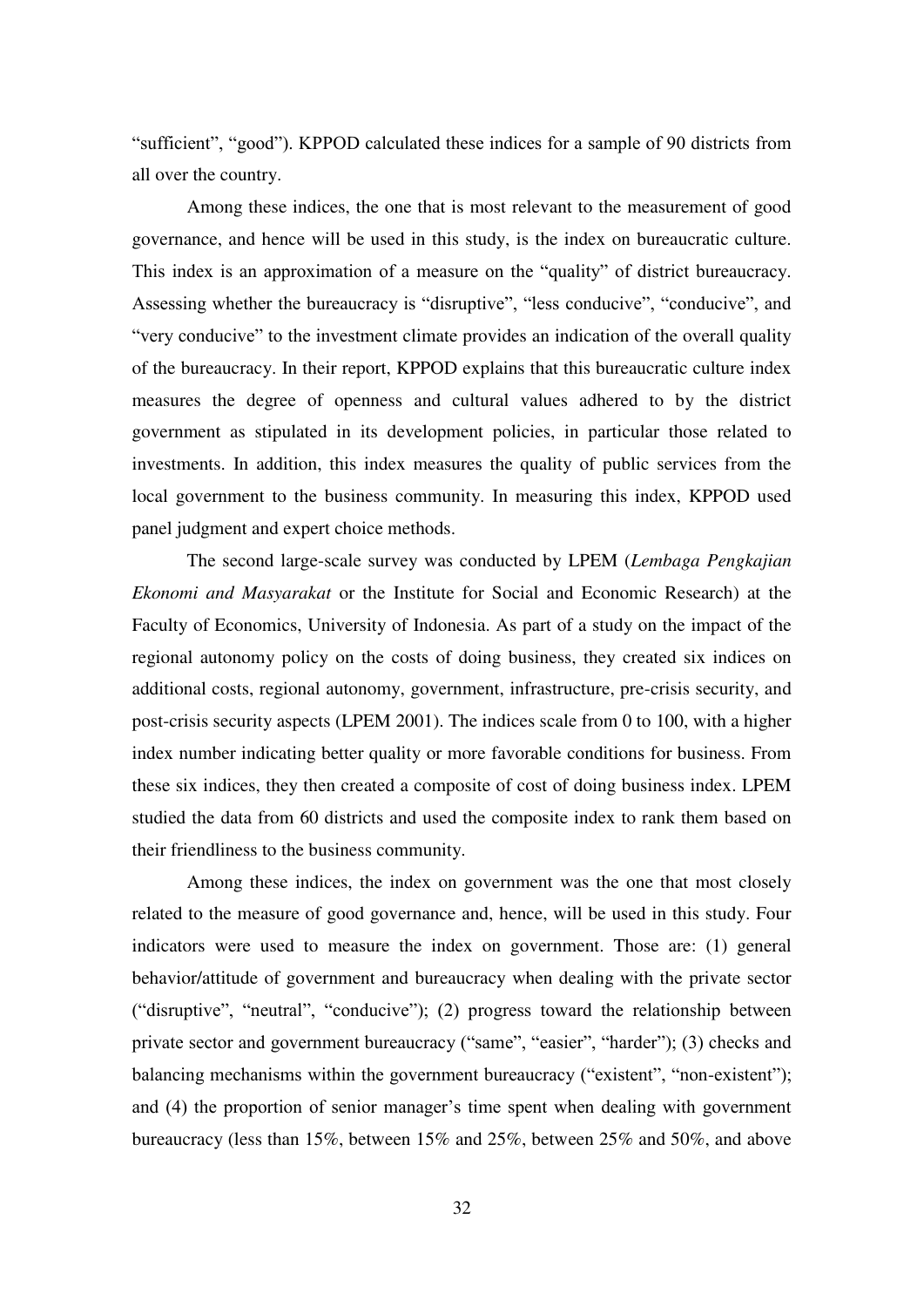50%). The purpose of this government index is to measure business uncertainty due to the behavior of government.

Since the purpose is to assess the impact of governance on poverty reduction, this study also uses data on district level poverty rates, which were obtained from Statistics Indonesia (BPS). The official poverty statistics in Indonesia are calculated in three-year interval, based on data collected through the National Socio-Economic Survey (SUSENAS). In particular, this study uses the 1999 and 2002 data, which cover the periods of both the KPPOD and LPEM studies. The analyses are conducted using two approaches. The first approach is using descriptive analysis, which is meant as an exploration of the relationship between governance and poverty reduction. In the second approach, a multivariate analysis is conducted to confirm the relationship indicated from the descriptive analysis.

#### **4.3.2. Descriptive Analysis**

Using the district governance indices from KPPOD and LPEM and district poverty rates from BPS, this section analyzes the impact of governance on poverty reduction. The focus is on the performance of districts in reducing poverty between 1999 and 2002 and how this has varied with different levels of governance, as defined by both KPPOD and LPEM.

Table 3 shows the proportional change in poverty reduction from 1999 to 2002 by KPPOD's index of bureaucratic culture. The table shows that none of the districts in the sample has a bureaucratic culture which is considered as disruptive to the business environment. Most of the districts, 61 out of 87, have a bureaucratic culture which is considered as conducive, while the rest are almost evenly divided between those which are less conducive and very conducive.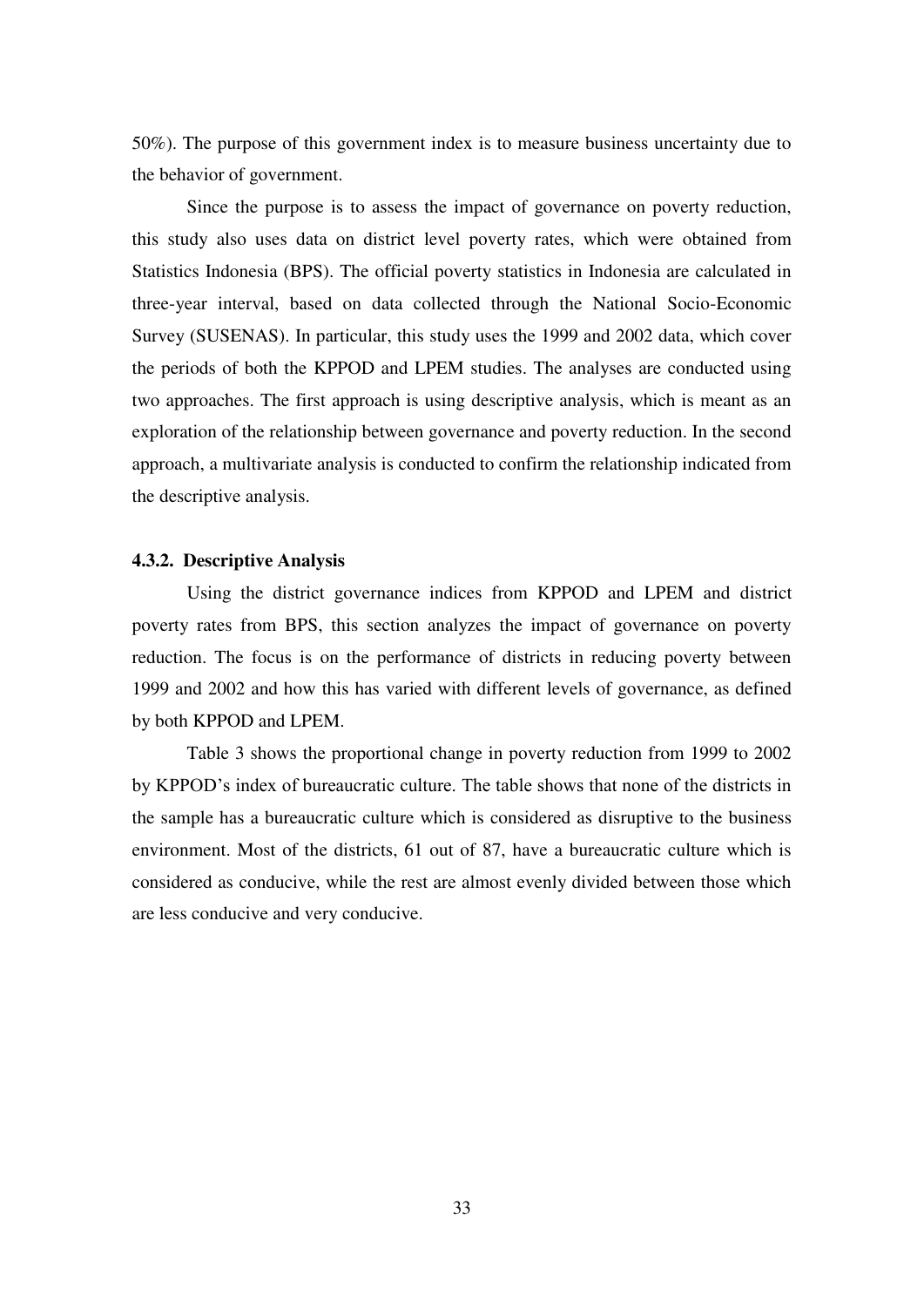| TABLE 3                                                |
|--------------------------------------------------------|
| District Level Poverty Reduction Between 1999 and 2002 |
| by KPPOD's Index of Bureaucratic Culture               |

| Index of                    | Poverty Reduction $(\%)$ |           | Number of        |
|-----------------------------|--------------------------|-----------|------------------|
| <b>Bureaucratic Culture</b> | Mean                     | Std. Dev. | <b>Districts</b> |
| Disruptive                  |                          |           | $\Omega$         |
| Less conducive              | $-3.41$                  | 31.53     | 12               |
| Conducive                   | $-6.95$                  | 60.66     | 61               |
| Very conducive              | $-15.06$                 | 56.41     | 14               |
| Total                       | $-7.76$                  | 56.45     | 87               |

On average, the districts in the KPPOD sample have a poverty rate in 2002 which is proportionally around 7.8 percent lower than the poverty rate in 1999. Dissagregated across categories of bureaucratic culture, there is a clear indication that good governance affects districts' performance on poverty reduction. The districts which have a less conducive bureaucratic culture have an average poverty reduction of 3.4 percent from the original rate, while those districts with conducive bureaucratic culture have an average poverty reduction of around 7 percent, doubled of the rate of the former group. Further doubling in the rate of poverty reduction was experienced by the districts with a very conducive bureaucratic culture. These districts on average experienced a 15 percent reduction in their poverty rates during the period.

However, this evidence that districts with better governance experienced higher rates of poverty reduction has to be discounted by the presence of large standard deviations within each category of bureaucratic culture. These large standard deviations make the mean of the poverty reduction rate for each category statistically insignificant from zero. Similarly, the differences in poverty reduction rates across categories are also statistically insignificant.

Table 4 shows the same proportional change in poverty reduction from 1999 to 2002 among the districts in the LPEM study on cost of doing business. Since the LPEM index of government is a continuous number ranging from 0 to 100, the districts are grouped into four quartiles of the index.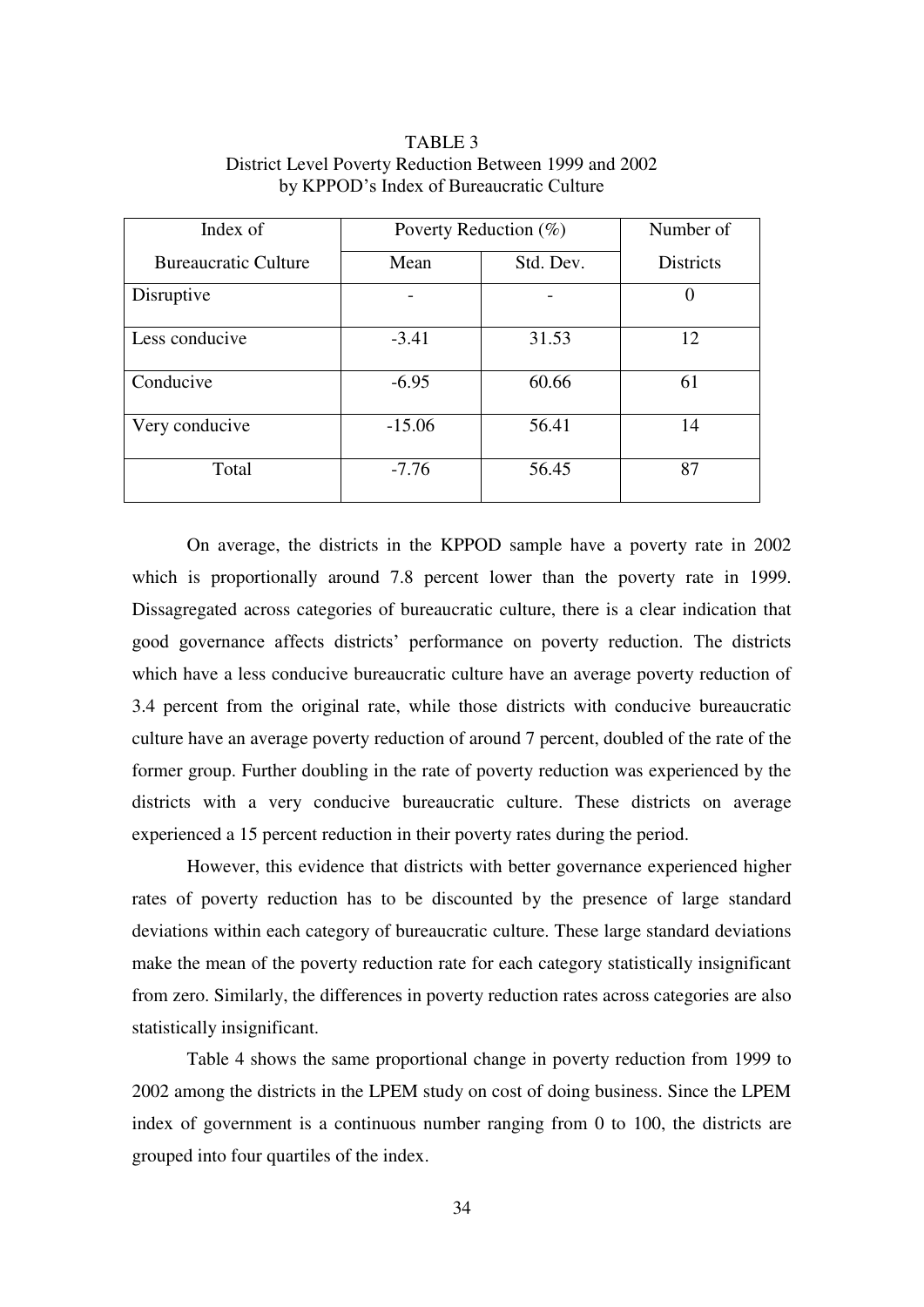| Quartile of Index of  | Poverty Reduction $(\%)$ |           | Number of        |
|-----------------------|--------------------------|-----------|------------------|
| Government            | Mean                     | Std. Dev. | <b>Districts</b> |
| (lowest index)        | $-2.72$                  | 66.96     | 15               |
| П                     | $-5.94$                  | 71.53     | 15               |
| Ш                     | $-13.88$                 | 46.78     | 15               |
| IV<br>(highest index) | $-6.34$                  | 40.94     | 15               |
| Total                 | $-7.22$                  | 56.68     | 60               |

TABLE 4 District Level Poverty Reduction Between 1999 and 2002 by LPEM Index of Government

On average, the 60 districts in the LPEM sample have a poverty rate in 2002 which is proportionally around 7.2 percent lower than the poverty rate in 1999. The 15 districts with the lowest index of government, the quartile I districts, have an average rate of poverty reduction of 2.7 percent. Like in the KPPOD sample, the average rate of poverty reduction doubles in the next two quartiles, where the rate of poverty reduction is 5.9 percent in the quartile II districts and 13.9 percent in the quartile III districts. However, the average rate of poverty reduction among the 15 districts with the highest index of government, the quartile IV districts, is only around a half of the average rate of quartile III districts.

Furthermore, similar to the KKPOD sample, there are large standard deviations in the rates of poverty reduction within each quartile of index of government. As before, the presence of these large standard deviations make the mean of poverty reduction rate for each quartile is not statistically significant from zero and the differences in poverty reduction rates across quartiles are not statistically significant either.

#### **4.3.3. Multivariate Analysis**

The findings in the previous sub-section provide indications that governance affects the rate of reduction in poverty at the district level. These results, however, are based on simple descriptive analysis, uncontrolled from possible effects of other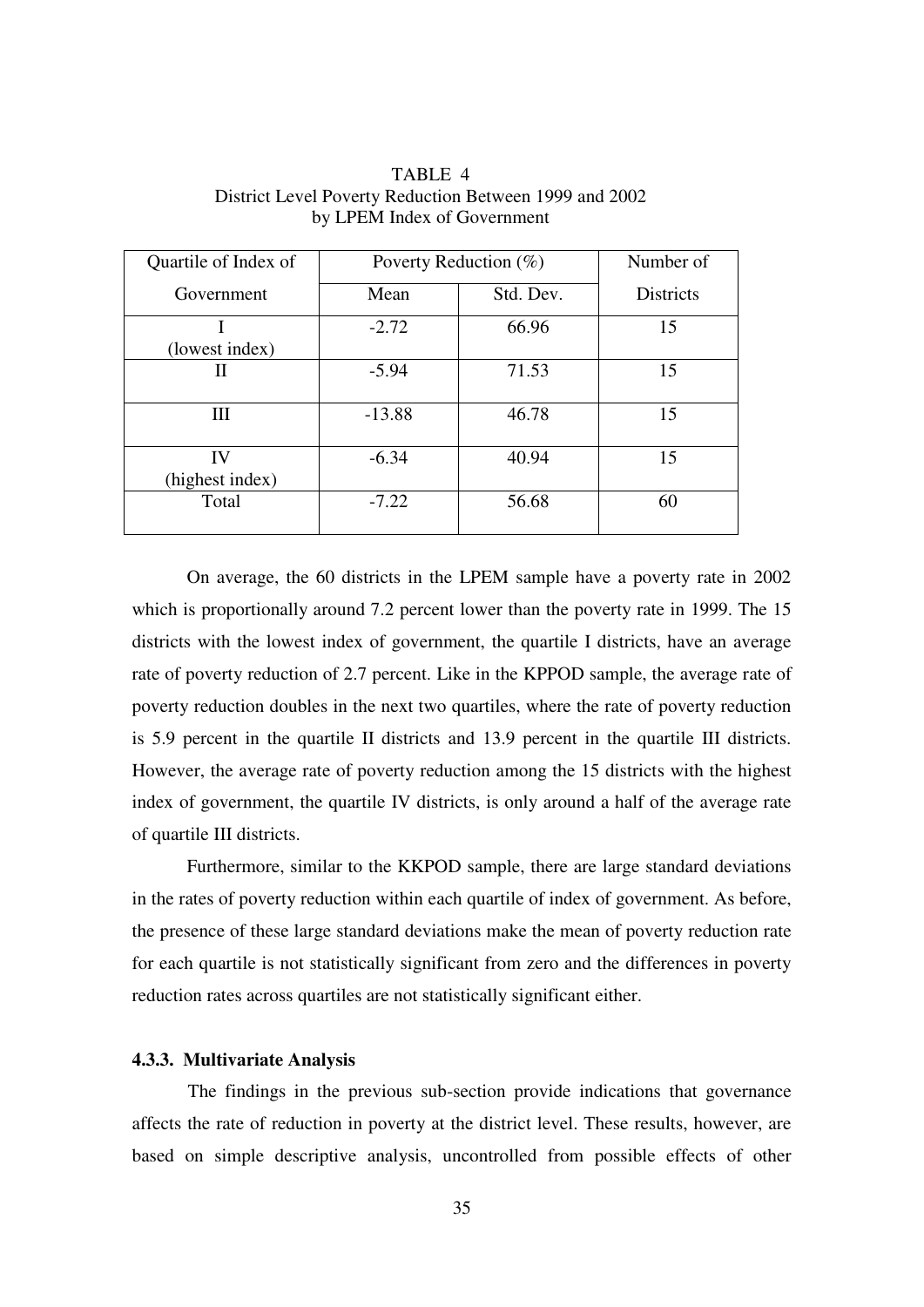variables. In this sub-section, a multivariate approach is exercised to control for the effects of other variables. In the KPPOD report, in addition to the various indices used to rank districts, they also publish district level data on Gross Domestic Regional Product (GDRP), routine and development budget, local revenues, and total population.

Based on these data, Table 5 shows the regression results of change in poverty rate on two dummy variables of district governance, per capita GDRP, per capita routine and development budgets, and per capita local revenues. The sign of all coefficients of these variables makes sense, but only the coefficient of the dummy variable on conducive bureaucratic culture which is statistically significant. It should be noted, however, that the estimation has relatively low coefficient of determination (10 percent) and F-statistic (1.46). This probably has to do with the presence of noise in the data, and relatively small number of observations.

TABLE 5 Regression Results of District Level Change in Poverty on Governance Indicator

| <b>Independent Variable</b>                  | Coefficient | <b>Standard Error</b> |  |
|----------------------------------------------|-------------|-----------------------|--|
| Dummy of conducive bureaucratic culture      | $-0.0652$   | 0.0273                |  |
| Dummy of very conducive bureaucratic culture | $-0.0444$   | 0.0347                |  |
| Log of GDRP per capita                       | $-0.0128$   | 0.0139                |  |
| Log of routine budget per capita             | 0.0049      | 0.0251                |  |
| Log of development budget per capita         | 0.0176      | 0.0173                |  |
| Log of local revenue per capita              | 0.0075      | 0.0089                |  |
| Constant                                     | $-0.3272$   | 0.2163                |  |
| Number of observations                       | 87          |                       |  |
| R-squared                                    | 0.0986      |                       |  |
| F-test                                       | 1.46        |                       |  |

Nevertheless, the regression results confirm the indications from descriptive analysis that governance affects the rate of reduction in poverty achieved by districts. Districts which have conducive bureaucratic culture have a reduction in poverty rates which is 6.5 percentage point higher than that achieve by districts with less conducive bureaucratic culture. Similarly, districts with very conducive bureaucratic culture tend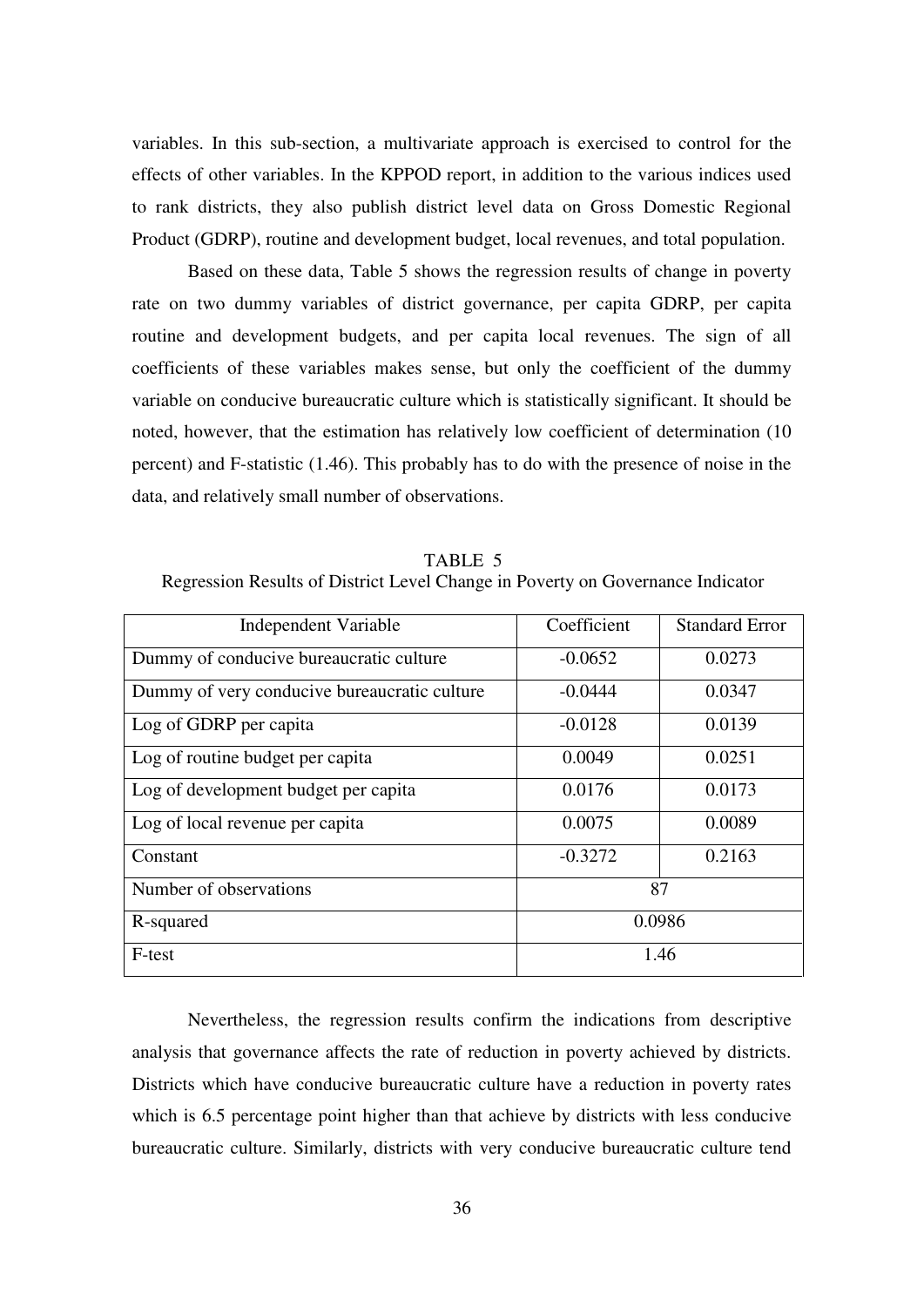to have higher rate of poverty reduction than districts with less conducive bureaucratic culture but the coefficient is not statistically significant and its magnitude is smaller than the coefficient for districts with conducive bureaucratic culture.

The coefficients of the other variables indicate that  $-$  with a note that these coefficients are not statistically significant – economic growth tend to enhance poverty reduction but government budget tend stifle it. The coefficient of GDRP per capita has a negative sign, which indicates that districts with higher GDRP per capita tend to experience faster poverty reduction. This also implies that districts which strive for higher economic growth will achieve faster reduction in poverty. On the other hand, the coefficients of government budget (both routine and development) and local revenue variables have positive signs. These indicate that taxes and government spending are counterproductive to the efforts to reduce poverty, or at least they do not contribute to poverty reduction.

#### 5. CONCLUDING REMARKS

It is a public knowledge that bad governance is a serious problem in Indonesia. For a long time the country has ranked highly on the list of the most corrupt countries in the world. Prior to the onset of the economic crisis in mid 1997, the problem of governance was apparent, but it was mostly ignored. The expanding economy due to the high economic growth was enough for most people to compensate the lost and inefficiency due to bad governance. The advent of the economic crisis, however, has highlighted the seriousness of the problem. Some initiatives to create clean and good governance in the country have been put forward and tried. These efforts, however, have so far proved difficult and elusive.

This study focuses on the impact of bad governance on the poor as well as on efforts to reduce poverty. As the group of people who are in the weakest position and who are most powerless in influencing decisions that affect their lives, the poor are the most vulnerable to the impact of bad governance. For example, when in the 1980s and 1990s the government decided to create various marketing boards for agricultural commodities, which would only benefit select government cronies at the detriment of the farmers, the poor farmers had no choice but to live with it. Occasional protests fell on deaf ears or, even worse, they were met with suppressions.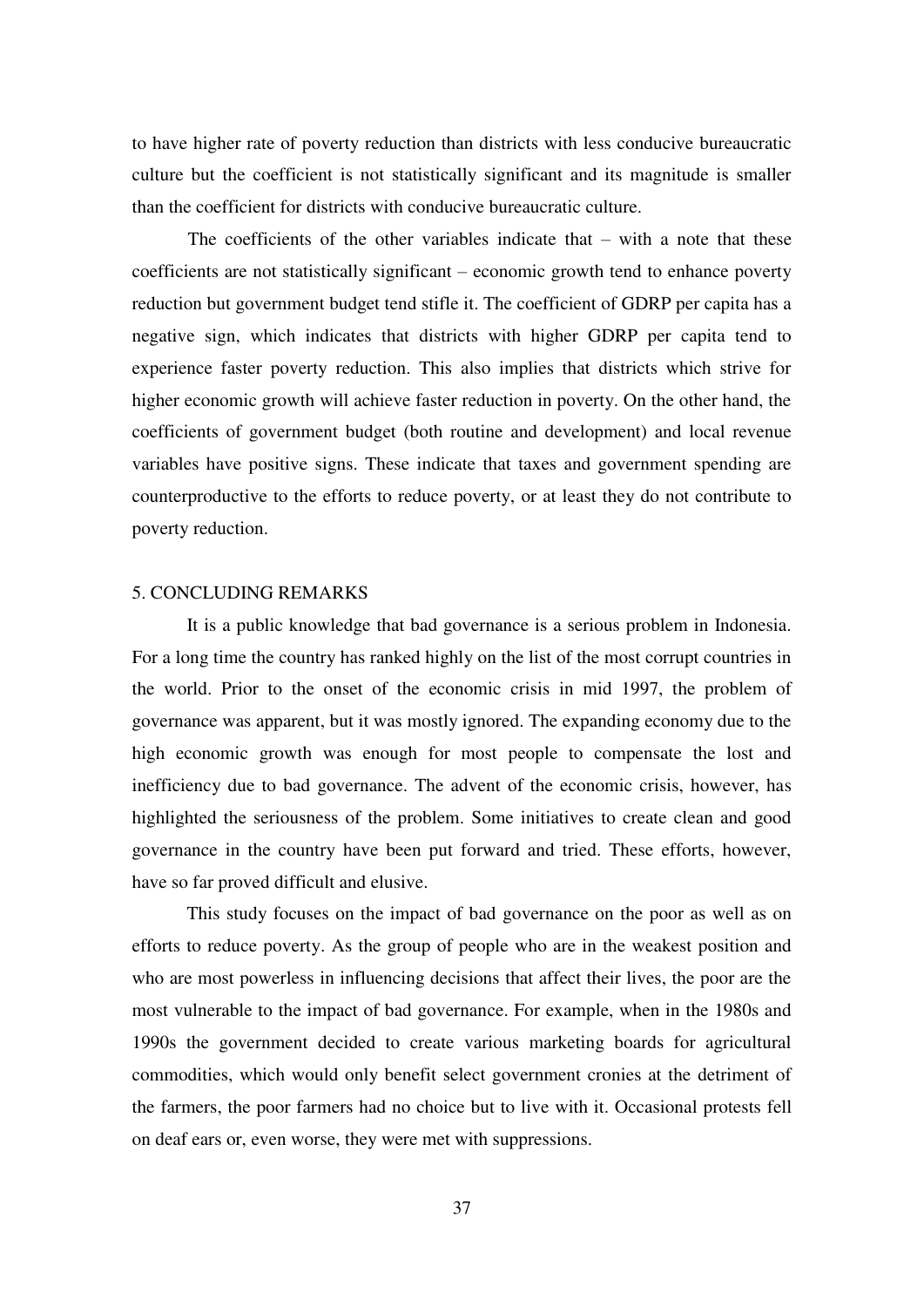There were efforts to reform this with some successes between 1998 and 2000, made possible in particular by the fall of the New Order government. However, these were short-lived. In 2001, when decentralization and the regional autonomy policy was started to be implemented, various forms of market distortions which are detrimental to the poor were reincarnated. The only difference this time is that they were mostly created by the regional governments, rather than by the central government as they were in the past. The adverse effects on the poor, however, remain the same.

By assembling scattered anecdotal evidence on how current and past practices of bad governance in Indonesia has hurt the poor, this study shows that the adverse impact of bad governance on the poor is real, systematically inflicts many people, and undermines efforts to reduce poverty in the country. More systematic analyses on the impact bad governance has on poverty reduction – using both descriptive and multivariate analyses – show some indications that indeed regions that practice good governance experience faster rate of poverty reduction and *vice versa*. However, more efforts are needed to separate noises from signals in the data as well as to collect better data and indicators of good governance to firmly establish the relationship between governance and poverty.

In theory, decentralization can provide the impetus for poverty reduction and good governance, because civil society has the opportunity to monitor the way the government behaves more closely and also to bring the concerns of the poor closer to the government. However, if the decentralization policy is only to be exploited as a means of providing the regions with legitimate tools to increase the burden on the community without the compensation of better public services, the general public will have ample reasons to oppose the implementation of the decentralization policy. Signs of such 'opposition' towards local government policy are becoming apparent. If this continues to occur, decentralization may present a serious threat to the development of both national and regional economic and social development.

Therefore, in terms of policy implication, clear guidelines need to be established at the national level to ensure appropriate regulation of markets and good governance by local authorities. This should be followed by incentives (disincentives) and systematic reforms which will encourage (discourage) government apparatus with reward (credible threat), both at the local and central level, in practicing good (bad) governance. At the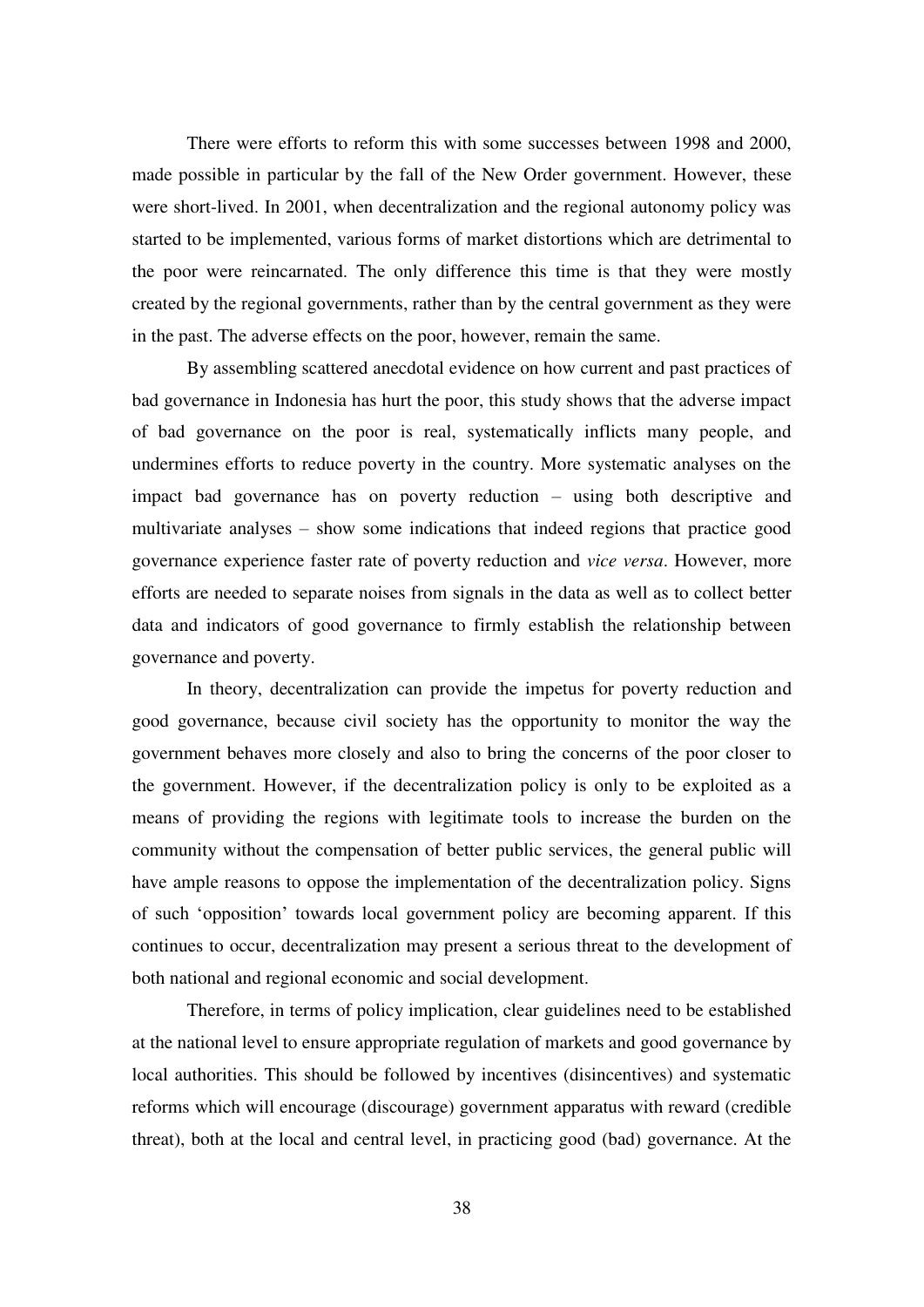same time the civil society needs to establish a consensus and build a coalition to combat bad governing practices, through for example media-campaigns, class-action, and evidence-based publications.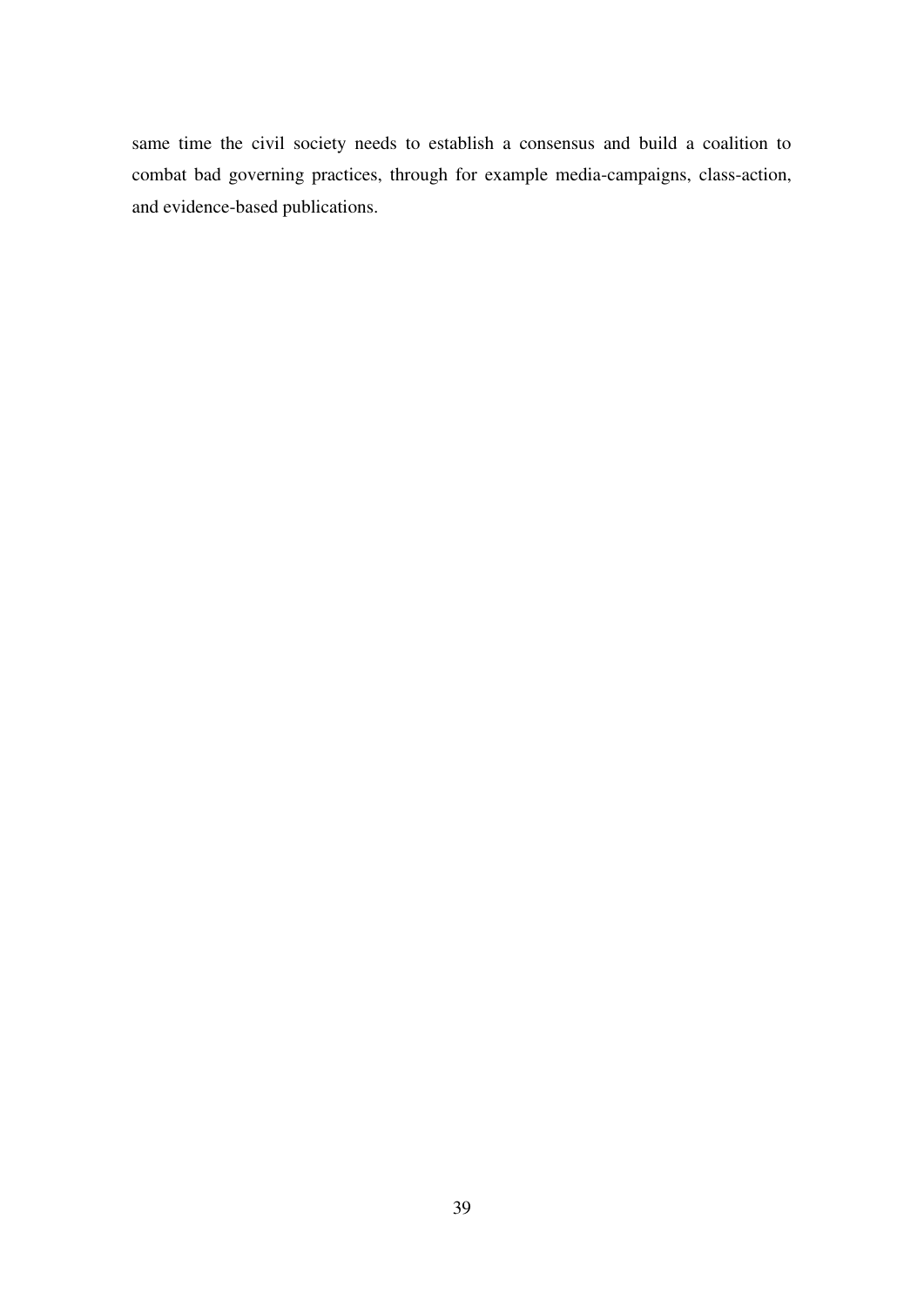### **References**

- Blaxall, John (2000), 'Governance and Poverty', Paper presented at the Joint Workshop on Poverty Reduction Strategies in Mongolia, The World Bank, Ulan Bator, Mongolia, October 4 to 6. On the web at [http://www.worldbank.org/poverty](http://www.worldbank.org/poverty/strategies/events/mongolia/gov.pdf)  [/strategies/events/mongolia/gov.pdf,](http://www.worldbank.org/poverty/strategies/events/mongolia/gov.pdf) downloaded on March 22, 2003.
- Crook, Richard and Alan Sturia Sverrisson (2001), 'Decentralization and Poverty Alleviation in Developing Countries: A Comparative Analysis or, Is West Bengal Unique?' IDS Working Paper #130, February, Institute for Development Studies, Brighton, England.
- Dethier, Jean-Jacques (1999), 'Governance and Economic Performance: A Survey', Discussion Paper on Development Policy #5, April, Center for Development Research, The University of Bonn, Bonn.
- Eid, Uschi (2000), 'Good Governance for Poverty Reduction', Paper presented at the Asian Development Bank Seminar on The New Social Policy and Poverty Agenda for Asia and the Pacific, Chiang Mai, Thailand, May 5. On the web at [http://www.uschi-eid.de/docs/000505-poverty.htm,](http://www.uschi-eid.de/docs/000505-poverty.htm) downloaded on March 21, 2003.
- Gupta, Sanjeev, Hamid Davoodi, and Erwin Tiongson (2000), 'Corruption and the Provision of Health Care and Education Services', IMF Working Paper No. 00/116, June, International Monetary Fund, Washington, DC.
- Gupta, Sanjeev, Hamid Davoodi, and Rosa Alonso-Terne (1998), 'Does Corruption Affect Income Inequality and Poverty?' IMF Working Paper No. 98/76, May, International Monetary Fund, Washington, DC.
- Hamilton-Hart, Natasha (2001), 'Anti-Corruption Strategies in Indonesia', *Bulletin of Indonesian Economic Studies*, 37(1), pp. 65-82.
- Huther, Jeff and Anwar Shah (1998), 'Applying a Simple Measure of Good Governance to the Debate on Fiscal Decentralization', Policy Research Working Paper No. 1894, March, The World Bank, Washington, DC.
- Kaufmann, Daniel, Aart Kraay, and Pablo Zoido-Lobaton (1999), 'Governance Matters', Policy Research Working Paper No. 2196, October, The World Bank, Washington, DC.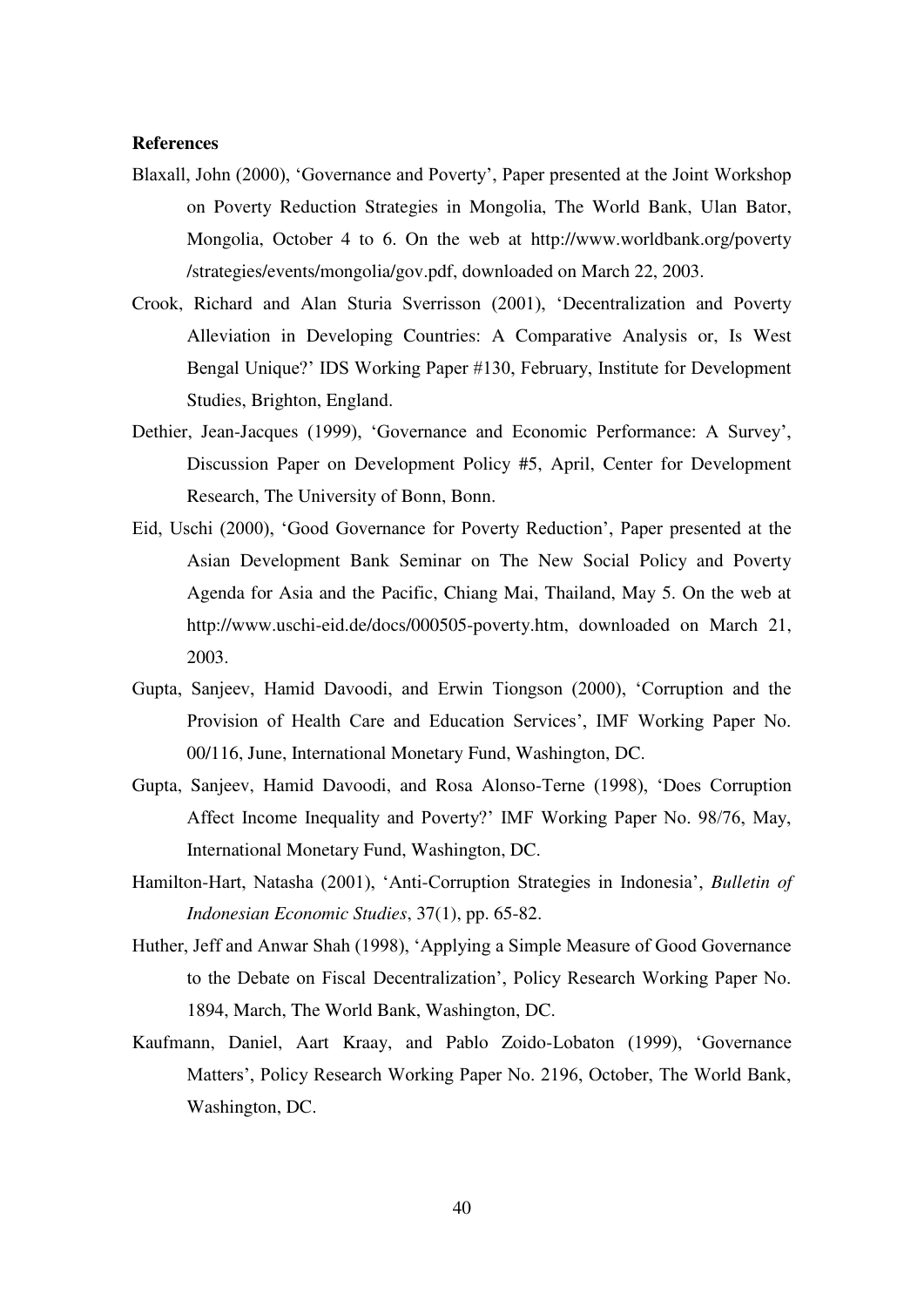- King, Dwight (2000), 'Corruption in Indonesia: A Curable Cancer?', *Journal of International Affairs*, 53(2), pp. 603-624.
- Kinuthia-Njenga, Cecilia (date unknown), 'Good Governance: Common Definitions', United Nations Human Settlement Programme. On the web at [http://www.](http://www.unhabitat.org/HD/hdv5n4/intro2.htm)  [unhabitat.org/HD/hdv5n4/intro2.htm,](http://www.unhabitat.org/HD/hdv5n4/intro2.htm) downloaded on March 21, 2003.
- Klitgaard, Robert (1998), *Controlling Corruption*, University of California Press, Berkeley, CA.
- KPPOD (2002), 'Pemeringkatan Daya Tarik Investasi Kabupaten/Kota: Studi Kasus di 90 Kabupaten/Kota di Indonesia' [The Ranking of Investment Attractiveness across Districts/Cities: A Case Study of 90 Districts/Cities in Indonesia], Komite Pemantauan Pelaksanaan Otonomi Daerah, Jakarta.
- LaPorte, Robert, Jr. (2002), 'Governance: A Global Perspective', Paper presented at the South Asia Regional Conference of the Hubert H. Humphrey Fellowship Program, Kathmandu, Nepal, February 20. On the web at [http://www.](http://www.fulbrightnepal.org.np/)  [fulbrightnepal.org.np,](http://www.fulbrightnepal.org.np/) downloaded on March 21, 2003.
- LPEM (2001). *Construction of Regional Index of Doing Business*, Laporan Akhir [Final Report], December, Lembaga Penyelidikan Ekonomi dan Masyarakat, Fakultas Ekonomi Universitas Indonesia, Jakarta.
- Mawardi, M. Sulton, Syaikhu Usman, Vita Febriany, Rachael Diprose, Nina Toyamah (2002) 'Dampak Desentralisasi dan Otonomi Daerah Atas Kinerja Pelayanan Publik: Kasus Kabupaten Lombok Barat, Nusa Tenggara Barat' [The Impact of Decentralization and Regional Autonomy on Public Services Performance: The Case of West Lombok District, West Nusa Tenggara], Field Report, June, The SMERU Research Institute, Jakarta.
- McLeod, Ross (2000), 'Soeharto's Indonesia: A Better Class of Corruption'. *Agenda*, 7(2), pp. 99-112.
- Montgomery, Roger, Sudarno Sumarto, Sulton Mawardi, Syaikhu Usman, Nina Toyamah, Vita Vebriary & John Strain (2002) 'Deregulation of Indonesia's Interregional Agricultural Trade', *Bulletin of Indonesian Economic Studies*, 38(1), pp. 93-117.
- PGRI (2001) 'A National Survey of Corruption in Indonesia', December, Partnership for Governance Reform in Indonesia, Jakarta. On the web at [http://www.](http://www.partnership.or.id/data/pdf/Indonesia_Final_Report_Dec_2001.pdf)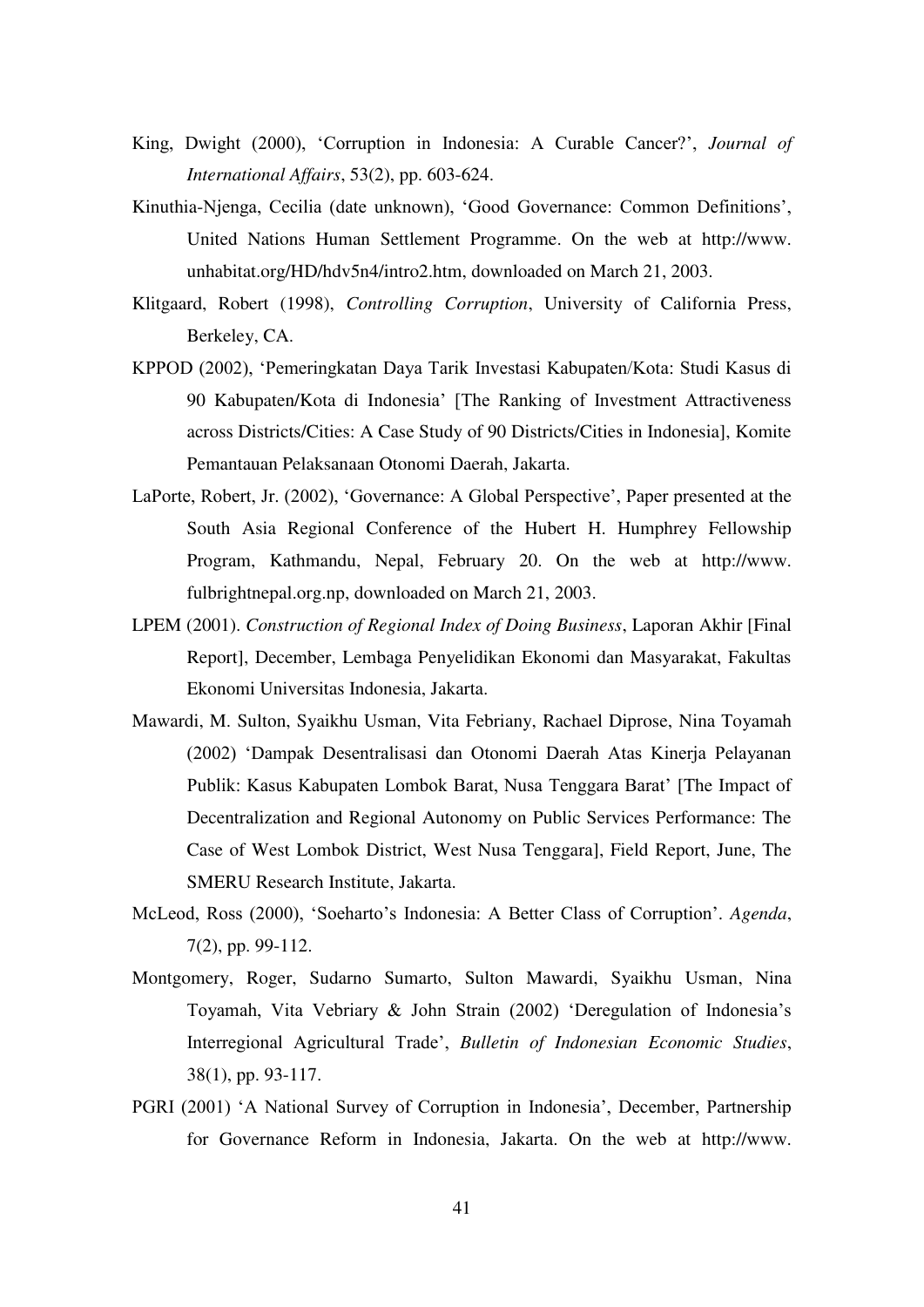[partnership.or.id/data/pdf/Indonesia\\_Final\\_Report\\_Dec\\_2001.pdf,](http://www.partnership.or.id/data/pdf/Indonesia_Final_Report_Dec_2001.pdf) downloaded on March 24, 2003.

- Pradhan, Menno, Asep Suryahadi, Sudarno Sumarto, and Lant Pritchett (2000), 'Measurements of Poverty in Indonesia: 1996, 1999, and Beyond', SMERU Working Paper, June, Social Monitoring and Early Response Unit, Jakarta.
- Rajkumar, Andrew Sunil, and Vinaya Swaroop (2002), 'Public Spending and Outcomes: Does Governance Matter?' Policy Research Working Paper No. 2840, May, The World Bank, Washington, DC.
- Saadah, Fadia, Menno Pradhan, and Robert Sparrow (2000), 'The Effectiveness of the Healthcard as an Instrument to Ensure Access to Medical Care for the Poor During the Crisis', The World Bank, Washington, D.C., mimeo.
- Sherlock, Stephen (2002), 'Combating Corruption in Indonesia? The Ombudsman and the Assets Auditing Commission'. *Bulletin of Indonesian Economic Studies*, 38(3), pp. 367-383.
- Sumarto, Sudarno, Asep Suryahadi, and Wenefrida Widyanti (2002), 'Designs and Implementation of the Indonesian Social Safety Net Programs', *Developing Economis*, 40(1), pp. 3-31.
- Suryahadi, Asep, Sudarno Sumarto, and Lant Pritchett (2003) 'The Evolution of Poverty during the Crisis in Indonesia', SMERU Working Paper, March, The SMERU Research Institute, Jakarta.
- UNDP (1997), 'Governance for Sustainable Human Development', January, United Nations Development Program. On the Web at [http://magnet.undp.org/policy](http://magnet.undp.org/policy/default.htm)  [/default.htm,](http://magnet.undp.org/policy/default.htm) downloaded on March 21, 2003.
- Usman, Syaikhu, Ilyas Saad, Nina Toyamah, M. Sulton Mawardi, Vita Febriany, Pamadi Wibowo (2001a), 'Regional Autonomy and the Business Climate: North Sulawesi and Gorontalo', Field Report, September, The SMERU Research Institute, Jakarta.
- Usman, Syaikhu, Ilyas Saad, Vita Febriany, Nina Toyamah, M. Sulton Mawardi, Hudi Sartono, Pamadi Wibowo, Sudarno Sumarto (2001b), 'Regional Autonomy and the Business Climate: Three Kabupaten Case Studies from North Sumatra', Field Report, May, The SMERU Research Institute, Jakarta.